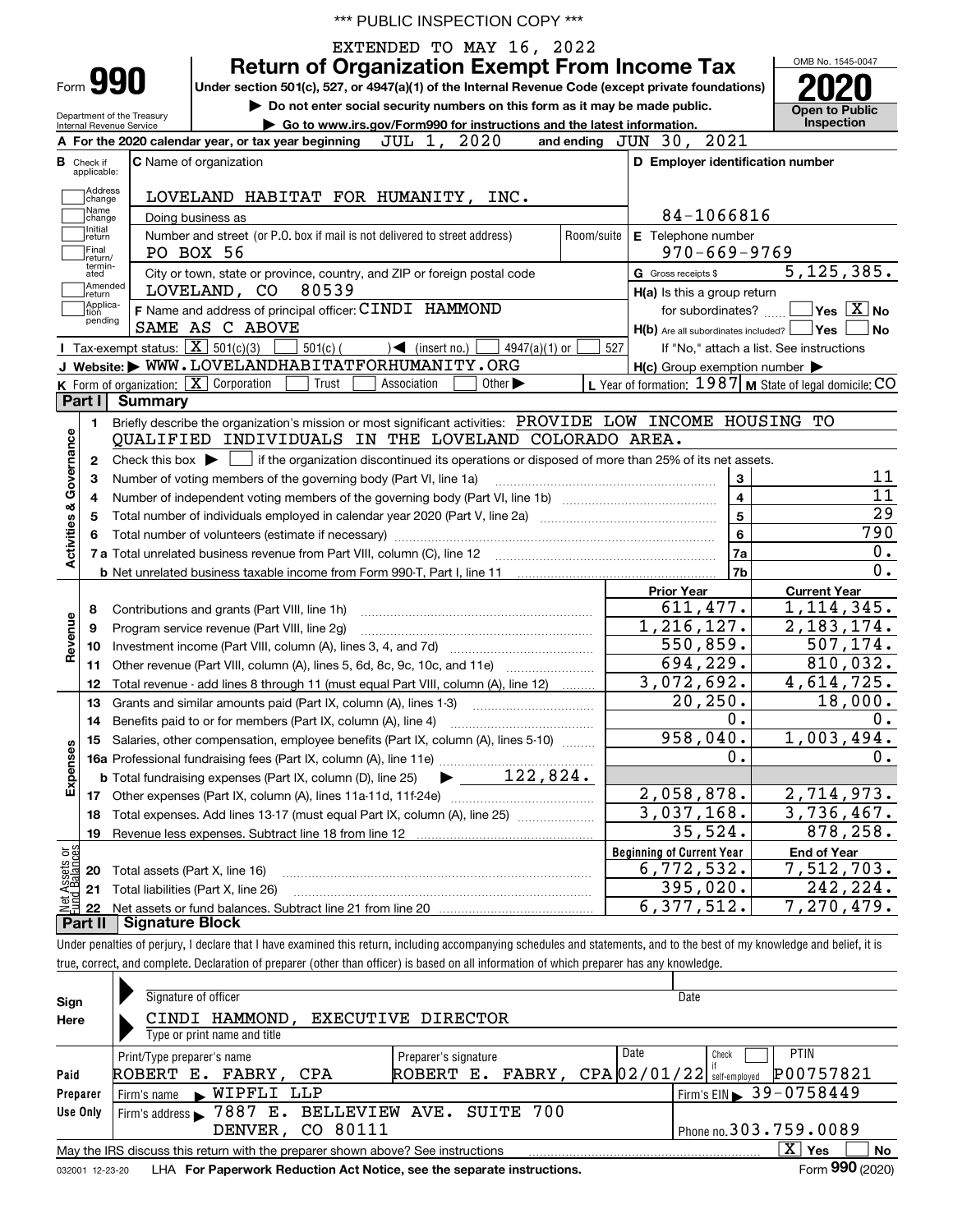|              | 84-1066816<br>LOVELAND HABITAT FOR HUMANITY, INC.<br>Page 2<br>Form 990 (2020)<br>Part III   Statement of Program Service Accomplishments                                                                                                                                                                                                                                                      |
|--------------|------------------------------------------------------------------------------------------------------------------------------------------------------------------------------------------------------------------------------------------------------------------------------------------------------------------------------------------------------------------------------------------------|
|              |                                                                                                                                                                                                                                                                                                                                                                                                |
| 1.           | Briefly describe the organization's mission:<br>PROVIDE LOW INCOME HOUSING TO QUALIFIED INDIVIDUALS IN THE LOVELAND                                                                                                                                                                                                                                                                            |
|              | COLORADO AREA.                                                                                                                                                                                                                                                                                                                                                                                 |
| $\mathbf{2}$ | Did the organization undertake any significant program services during the year which were not listed on the<br>$Yes \ \boxed{X}$ No<br>prior Form 990 or 990-EZ?<br>If "Yes," describe these new services on Schedule O.                                                                                                                                                                      |
| 3            | $Yes \ \boxed{X}$ No<br>Did the organization cease conducting, or make significant changes in how it conducts, any program services?                                                                                                                                                                                                                                                           |
| 4            | If "Yes," describe these changes on Schedule O.<br>Describe the organization's program service accomplishments for each of its three largest program services, as measured by expenses.<br>Section 501(c)(3) and 501(c)(4) organizations are required to report the amount of grants and allocations to others, the total expenses, and<br>revenue, if any, for each program service reported. |
| 4a l         | 3,360,684. including grants of \$ 18,000. ) (Revenue \$<br>2,993,206.<br>) (Expenses \$<br>(Code:<br>CONSTRUCTION OF MODEST & ADEQUATE HOUSING TO BE SOLD TO QUALIFIED                                                                                                                                                                                                                         |
|              | PERSONS WITH A NON-INTEREST BEARING LOAN. SIX HOMES WERE COMPLETED AND                                                                                                                                                                                                                                                                                                                         |
|              | SOLD DURING THE YEAR.                                                                                                                                                                                                                                                                                                                                                                          |
|              |                                                                                                                                                                                                                                                                                                                                                                                                |
|              |                                                                                                                                                                                                                                                                                                                                                                                                |
|              |                                                                                                                                                                                                                                                                                                                                                                                                |
|              |                                                                                                                                                                                                                                                                                                                                                                                                |
|              |                                                                                                                                                                                                                                                                                                                                                                                                |
| 4b.          |                                                                                                                                                                                                                                                                                                                                                                                                |
|              |                                                                                                                                                                                                                                                                                                                                                                                                |
|              |                                                                                                                                                                                                                                                                                                                                                                                                |
|              |                                                                                                                                                                                                                                                                                                                                                                                                |
|              |                                                                                                                                                                                                                                                                                                                                                                                                |
|              |                                                                                                                                                                                                                                                                                                                                                                                                |
|              |                                                                                                                                                                                                                                                                                                                                                                                                |
|              |                                                                                                                                                                                                                                                                                                                                                                                                |
|              |                                                                                                                                                                                                                                                                                                                                                                                                |
| 4с           |                                                                                                                                                                                                                                                                                                                                                                                                |
|              |                                                                                                                                                                                                                                                                                                                                                                                                |
|              |                                                                                                                                                                                                                                                                                                                                                                                                |
|              |                                                                                                                                                                                                                                                                                                                                                                                                |
|              |                                                                                                                                                                                                                                                                                                                                                                                                |
|              |                                                                                                                                                                                                                                                                                                                                                                                                |
|              |                                                                                                                                                                                                                                                                                                                                                                                                |
|              |                                                                                                                                                                                                                                                                                                                                                                                                |
|              |                                                                                                                                                                                                                                                                                                                                                                                                |
| 4d           | Other program services (Describe on Schedule O.)                                                                                                                                                                                                                                                                                                                                               |
|              | (Expenses \$<br>(Revenue \$<br>including grants of \$                                                                                                                                                                                                                                                                                                                                          |
| 4е           | 3,360,684.<br>Total program service expenses<br>Form 990 (2020)                                                                                                                                                                                                                                                                                                                                |
|              | 032002 12-23-20                                                                                                                                                                                                                                                                                                                                                                                |
|              |                                                                                                                                                                                                                                                                                                                                                                                                |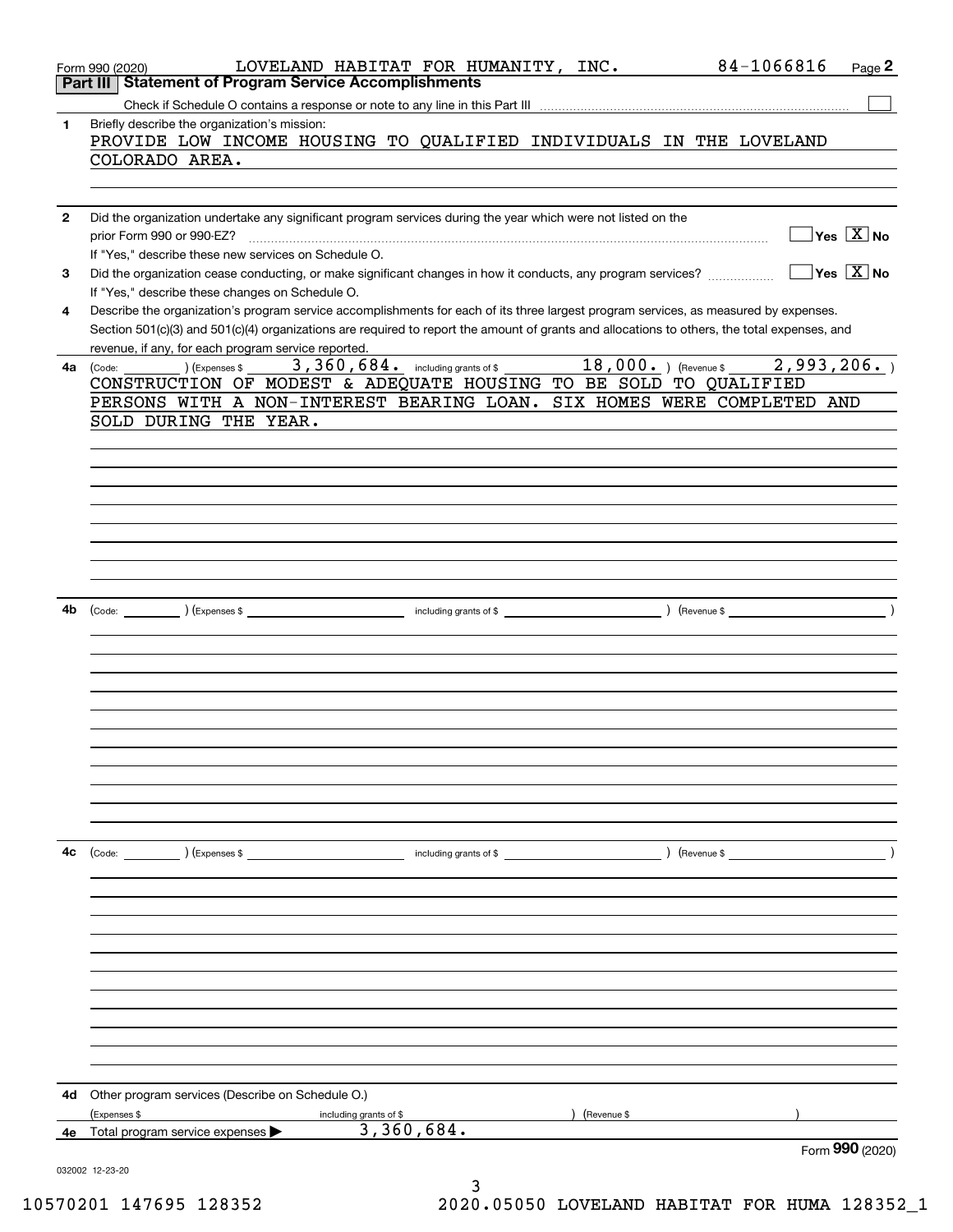|  | Form 990 (2020) |
|--|-----------------|

|     |                                                                                                                                                    |                 | Yes                     | No                      |
|-----|----------------------------------------------------------------------------------------------------------------------------------------------------|-----------------|-------------------------|-------------------------|
| 1   | Is the organization described in section $501(c)(3)$ or $4947(a)(1)$ (other than a private foundation)?                                            |                 |                         |                         |
|     |                                                                                                                                                    | 1.              | X                       |                         |
| 2   |                                                                                                                                                    | $\overline{2}$  | $\overline{\mathbf{x}}$ |                         |
| 3   | Did the organization engage in direct or indirect political campaign activities on behalf of or in opposition to candidates for                    |                 |                         |                         |
|     |                                                                                                                                                    | 3               |                         | x                       |
| 4   | Section 501(c)(3) organizations. Did the organization engage in lobbying activities, or have a section 501(h) election in effect                   |                 |                         |                         |
|     |                                                                                                                                                    | 4               |                         | x                       |
| 5   | Is the organization a section 501(c)(4), 501(c)(5), or 501(c)(6) organization that receives membership dues, assessments, or                       |                 |                         |                         |
|     |                                                                                                                                                    | 5               |                         | x                       |
| 6   | Did the organization maintain any donor advised funds or any similar funds or accounts for which donors have the right to                          |                 |                         |                         |
|     | provide advice on the distribution or investment of amounts in such funds or accounts? If "Yes," complete Schedule D, Part I                       | 6               |                         | x                       |
| 7   | Did the organization receive or hold a conservation easement, including easements to preserve open space,                                          |                 |                         |                         |
|     |                                                                                                                                                    | $\overline{7}$  |                         | x                       |
| 8   | Did the organization maintain collections of works of art, historical treasures, or other similar assets? If "Yes," complete                       |                 |                         | х                       |
|     |                                                                                                                                                    | 8               |                         |                         |
| 9   | Did the organization report an amount in Part X, line 21, for escrow or custodial account liability, serve as a custodian for                      |                 |                         |                         |
|     | amounts not listed in Part X; or provide credit counseling, debt management, credit repair, or debt negotiation services?                          |                 |                         | x                       |
|     |                                                                                                                                                    | 9               |                         |                         |
| 10  | Did the organization, directly or through a related organization, hold assets in donor-restricted endowments                                       | 10              | Х                       |                         |
| 11  |                                                                                                                                                    |                 |                         |                         |
|     | If the organization's answer to any of the following questions is "Yes," then complete Schedule D, Parts VI, VII, VIII, IX, or X<br>as applicable. |                 |                         |                         |
|     | a Did the organization report an amount for land, buildings, and equipment in Part X, line 10? If "Yes," complete Schedule D,                      |                 |                         |                         |
|     |                                                                                                                                                    | 11a             | X                       |                         |
|     | Did the organization report an amount for investments - other securities in Part X, line 12, that is 5% or more of its total                       |                 |                         |                         |
|     |                                                                                                                                                    | 11 <sub>b</sub> |                         | x                       |
|     | Did the organization report an amount for investments - program related in Part X, line 13, that is 5% or more of its total                        |                 |                         |                         |
|     |                                                                                                                                                    | 11c             |                         | x                       |
| d   | Did the organization report an amount for other assets in Part X, line 15, that is 5% or more of its total assets reported in                      |                 |                         |                         |
|     |                                                                                                                                                    | 11d             |                         | х                       |
|     | Did the organization report an amount for other liabilities in Part X, line 25? If "Yes," complete Schedule D, Part X                              | 11e             |                         | $\overline{\mathbf{x}}$ |
|     | Did the organization's separate or consolidated financial statements for the tax year include a footnote that addresses                            |                 |                         |                         |
|     | the organization's liability for uncertain tax positions under FIN 48 (ASC 740)? If "Yes," complete Schedule D, Part X                             | 11f             | X                       |                         |
|     | 12a Did the organization obtain separate, independent audited financial statements for the tax year? If "Yes," complete                            |                 |                         |                         |
|     |                                                                                                                                                    | 12a             | X                       |                         |
|     | <b>b</b> Was the organization included in consolidated, independent audited financial statements for the tax year?                                 |                 |                         |                         |
|     | If "Yes," and if the organization answered "No" to line 12a, then completing Schedule D, Parts XI and XII is optional                              | 12b             |                         | ᅀ                       |
| 13  |                                                                                                                                                    | 13              |                         | $\mathbf X$             |
| 14a | Did the organization maintain an office, employees, or agents outside of the United States?                                                        | 14a             |                         | X                       |
| b   | Did the organization have aggregate revenues or expenses of more than \$10,000 from grantmaking, fundraising, business,                            |                 |                         |                         |
|     | investment, and program service activities outside the United States, or aggregate foreign investments valued at \$100,000                         |                 |                         |                         |
|     |                                                                                                                                                    | 14b             |                         | x                       |
| 15  | Did the organization report on Part IX, column (A), line 3, more than \$5,000 of grants or other assistance to or for any                          |                 |                         |                         |
|     |                                                                                                                                                    | 15              |                         | x                       |
| 16  | Did the organization report on Part IX, column (A), line 3, more than \$5,000 of aggregate grants or other assistance to                           |                 |                         |                         |
|     |                                                                                                                                                    | 16              |                         | x                       |
| 17  | Did the organization report a total of more than \$15,000 of expenses for professional fundraising services on Part IX,                            |                 |                         |                         |
|     |                                                                                                                                                    | 17              |                         | x                       |
| 18  | Did the organization report more than \$15,000 total of fundraising event gross income and contributions on Part VIII, lines                       |                 |                         |                         |
|     |                                                                                                                                                    | 18              | х                       |                         |
| 19  | Did the organization report more than \$15,000 of gross income from gaming activities on Part VIII, line 9a? If "Yes."                             |                 |                         |                         |
|     |                                                                                                                                                    | 19              |                         | x                       |
| 20a |                                                                                                                                                    | 20a             |                         | X                       |
| b   | If "Yes" to line 20a, did the organization attach a copy of its audited financial statements to this return?                                       | 20 <sub>b</sub> |                         |                         |
| 21  | Did the organization report more than \$5,000 of grants or other assistance to any domestic organization or                                        |                 |                         |                         |
|     |                                                                                                                                                    | 21              | х                       |                         |
|     | 032003 12-23-20                                                                                                                                    |                 |                         | Form 990 (2020)         |

4

032003 12-23-20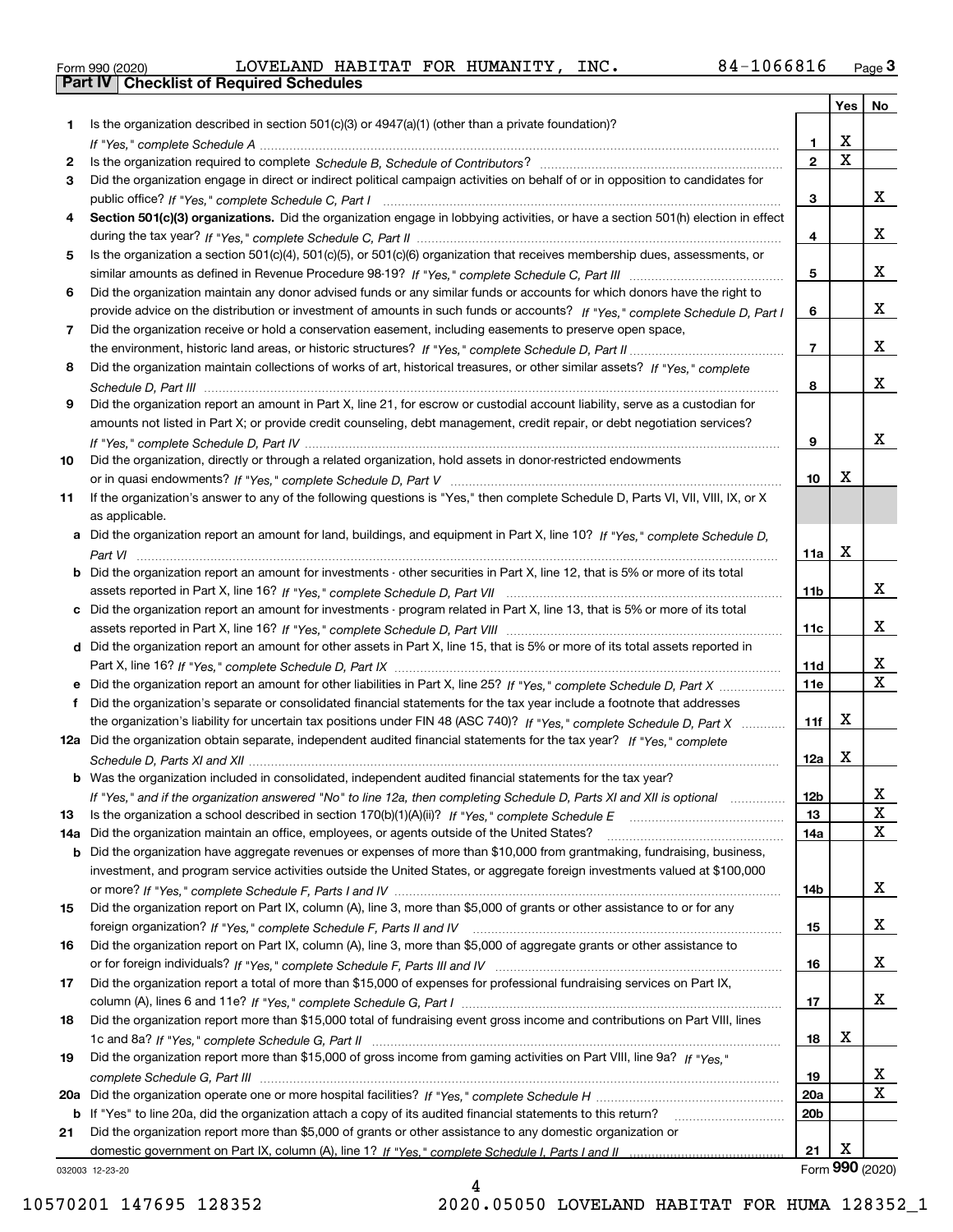|  | Form 990 (2020) |
|--|-----------------|
|  |                 |

*(continued)*

|               |                                                                                                                                   |     | Yes | No                      |
|---------------|-----------------------------------------------------------------------------------------------------------------------------------|-----|-----|-------------------------|
| 22            | Did the organization report more than \$5,000 of grants or other assistance to or for domestic individuals on                     |     |     |                         |
|               |                                                                                                                                   | 22  |     | x                       |
| 23            | Did the organization answer "Yes" to Part VII, Section A, line 3, 4, or 5 about compensation of the organization's current        |     |     |                         |
|               | and former officers, directors, trustees, key employees, and highest compensated employees? If "Yes," complete                    |     |     |                         |
|               |                                                                                                                                   | 23  |     | X.                      |
|               | 24a Did the organization have a tax-exempt bond issue with an outstanding principal amount of more than \$100,000 as of the       |     |     |                         |
|               | last day of the year, that was issued after December 31, 2002? If "Yes," answer lines 24b through 24d and complete                |     |     |                         |
|               |                                                                                                                                   | 24a |     | X.                      |
|               | b Did the organization invest any proceeds of tax-exempt bonds beyond a temporary period exception?                               | 24b |     |                         |
|               | c Did the organization maintain an escrow account other than a refunding escrow at any time during the year to defease            |     |     |                         |
|               | any tax-exempt bonds?                                                                                                             | 24c |     |                         |
|               |                                                                                                                                   | 24d |     |                         |
|               |                                                                                                                                   |     |     |                         |
|               | 25a Section 501(c)(3), 501(c)(4), and 501(c)(29) organizations. Did the organization engage in an excess benefit                  |     |     |                         |
|               |                                                                                                                                   | 25a |     | X.                      |
|               | b Is the organization aware that it engaged in an excess benefit transaction with a disqualified person in a prior year, and      |     |     |                         |
|               | that the transaction has not been reported on any of the organization's prior Forms 990 or 990-EZ? If "Yes." complete             |     |     |                         |
|               | Schedule L, Part I                                                                                                                | 25b |     | X.                      |
| 26            | Did the organization report any amount on Part X, line 5 or 22, for receivables from or payables to any current                   |     |     |                         |
|               | or former officer, director, trustee, key employee, creator or founder, substantial contributor, or 35%                           |     |     |                         |
|               |                                                                                                                                   | 26  |     | x                       |
| 27            | Did the organization provide a grant or other assistance to any current or former officer, director, trustee, key employee,       |     |     |                         |
|               | creator or founder, substantial contributor or employee thereof, a grant selection committee member, or to a 35% controlled       |     |     |                         |
|               | entity (including an employee thereof) or family member of any of these persons? If "Yes," complete Schedule L, Part III          | 27  |     | x                       |
| 28            | Was the organization a party to a business transaction with one of the following parties (see Schedule L, Part IV                 |     |     |                         |
|               | instructions, for applicable filing thresholds, conditions, and exceptions):                                                      |     |     |                         |
|               | a A current or former officer, director, trustee, key employee, creator or founder, or substantial contributor? If                |     |     |                         |
|               |                                                                                                                                   | 28a |     | x                       |
|               |                                                                                                                                   | 28b |     | $\mathbf X$             |
|               | c A 35% controlled entity of one or more individuals and/or organizations described in lines 28a or 28b? If                       |     |     |                         |
|               |                                                                                                                                   | 28c |     | x                       |
| 29            |                                                                                                                                   | 29  | X   |                         |
| 30            | Did the organization receive contributions of art, historical treasures, or other similar assets, or qualified conservation       |     |     |                         |
|               |                                                                                                                                   | 30  |     | X.                      |
| 31            | Did the organization liquidate, terminate, or dissolve and cease operations? If "Yes," complete Schedule N, Part I                | 31  |     | $\overline{\mathbf{x}}$ |
| 32            | Did the organization sell, exchange, dispose of, or transfer more than 25% of its net assets? If "Yes," complete                  |     |     |                         |
|               |                                                                                                                                   | 32  |     | x                       |
|               | Schedule N, Part II<br>Did the organization own 100% of an entity disregarded as separate from the organization under Regulations |     |     |                         |
| 33            |                                                                                                                                   |     |     | X                       |
|               |                                                                                                                                   | 33  |     |                         |
| 34            | Was the organization related to any tax-exempt or taxable entity? If "Yes," complete Schedule R, Part II, III, or IV, and         |     |     |                         |
|               |                                                                                                                                   | 34  |     | X<br>X                  |
|               | 35a Did the organization have a controlled entity within the meaning of section 512(b)(13)?                                       | 35a |     |                         |
|               | b If "Yes" to line 35a, did the organization receive any payment from or engage in any transaction with a controlled entity       |     |     |                         |
|               |                                                                                                                                   | 35b |     |                         |
| 36            | Section 501(c)(3) organizations. Did the organization make any transfers to an exempt non-charitable related organization?        |     |     |                         |
|               |                                                                                                                                   | 36  |     | x                       |
| 37            | Did the organization conduct more than 5% of its activities through an entity that is not a related organization                  |     |     |                         |
|               | and that is treated as a partnership for federal income tax purposes? If "Yes," complete Schedule R, Part VI                      | 37  |     | x                       |
| 38            | Did the organization complete Schedule O and provide explanations in Schedule O for Part VI, lines 11b and 19?                    |     |     |                         |
|               | Note: All Form 990 filers are required to complete Schedule O                                                                     | 38  | X   |                         |
| <b>Part V</b> | <b>Statements Regarding Other IRS Filings and Tax Compliance</b>                                                                  |     |     |                         |
|               | Check if Schedule O contains a response or note to any line in this Part V                                                        |     |     |                         |
|               |                                                                                                                                   |     | Yes | No                      |
|               | 18<br>1a Enter the number reported in Box 3 of Form 1096. Enter -0- if not applicable<br>1a                                       |     |     |                         |
|               | 0<br><b>b</b> Enter the number of Forms W-2G included in line 1a. Enter -0- if not applicable<br>1b                               |     |     |                         |
|               | c Did the organization comply with backup withholding rules for reportable payments to vendors and reportable gaming              |     |     |                         |
|               | (gambling) winnings to prize winners?                                                                                             | 1c  |     |                         |
|               | 032004 12-23-20                                                                                                                   |     |     | Form 990 (2020)         |
|               | 5                                                                                                                                 |     |     |                         |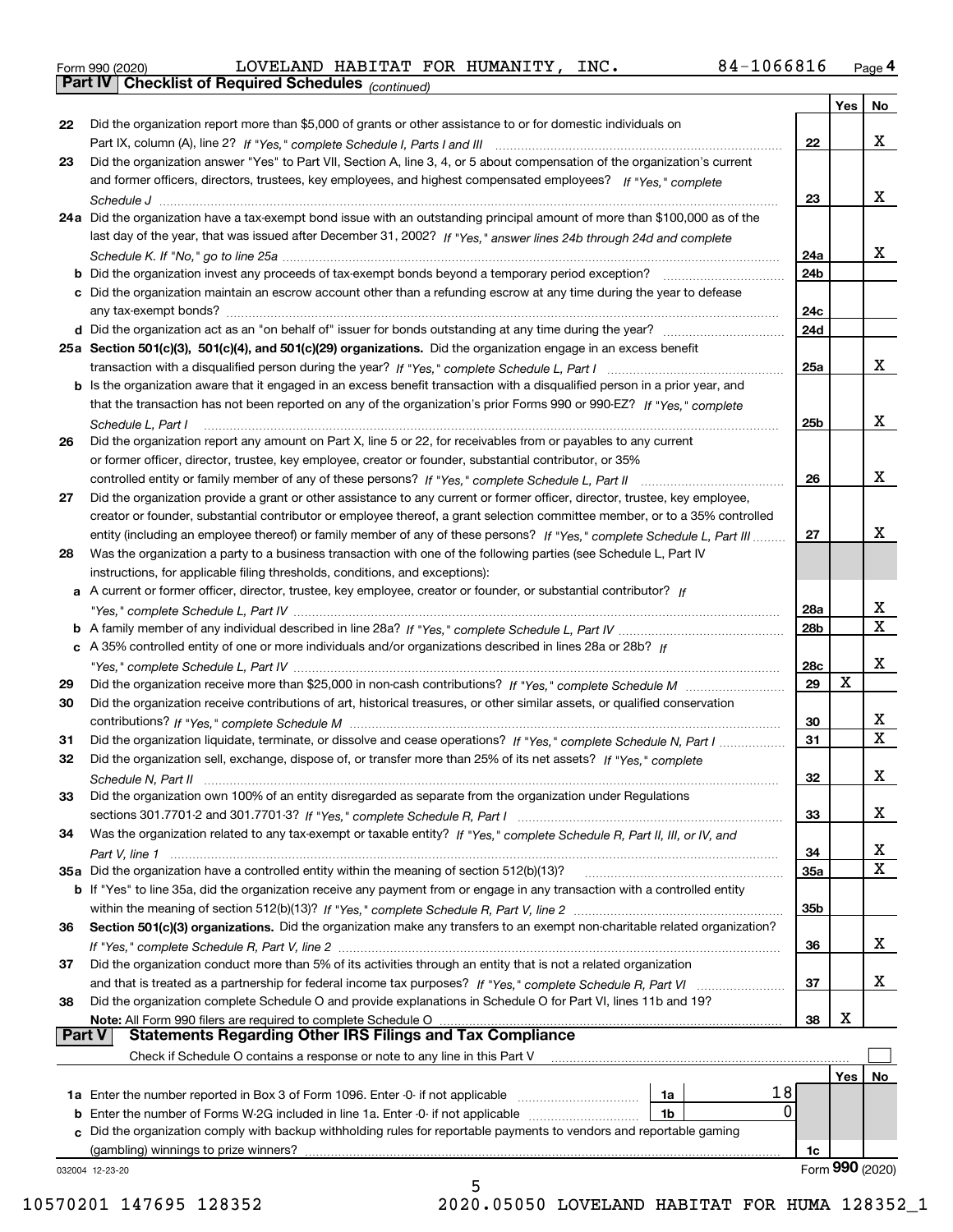|               |                                                                                                                                                 |                      |   | Page $5$ |
|---------------|-------------------------------------------------------------------------------------------------------------------------------------------------|----------------------|---|----------|
| <b>Part V</b> | Statements Regarding Other IRS Filings and Tax Compliance (continued)                                                                           |                      |   |          |
|               |                                                                                                                                                 |                      |   | Yes   No |
|               | 2a Enter the number of employees reported on Form W-3, Transmittal of Wage and Tax Statements,                                                  |                      |   |          |
|               | 29<br>filed for the calendar year ending with or within the year covered by this return <i>[[[[[[[[[[[[[]]]]</i><br>2a                          |                      |   |          |
|               |                                                                                                                                                 | 2 <sub>b</sub>       | X |          |
|               |                                                                                                                                                 |                      |   |          |
|               | 3a Did the organization have unrelated business gross income of \$1,000 or more during the year?                                                | 3a                   |   | х        |
|               |                                                                                                                                                 | 3 <sub>b</sub>       |   |          |
|               | 4a At any time during the calendar year, did the organization have an interest in, or a signature or other authority over, a                    |                      |   |          |
|               |                                                                                                                                                 | 4a                   |   | х        |
|               | <b>b</b> If "Yes," enter the name of the foreign country $\blacktriangleright$                                                                  |                      |   |          |
|               | See instructions for filing requirements for FinCEN Form 114, Report of Foreign Bank and Financial Accounts (FBAR).                             |                      |   | X        |
|               | 5a Was the organization a party to a prohibited tax shelter transaction at any time during the tax year?                                        | 5a<br>5 <sub>b</sub> |   | Х        |
|               |                                                                                                                                                 | 5c                   |   |          |
|               | 6a Does the organization have annual gross receipts that are normally greater than \$100,000, and did the organization solicit                  |                      |   |          |
|               | any contributions that were not tax deductible as charitable contributions?                                                                     | 6a                   |   | х        |
|               | b If "Yes," did the organization include with every solicitation an express statement that such contributions or gifts                          |                      |   |          |
|               | were not tax deductible?                                                                                                                        | 6b                   |   |          |
| 7             | Organizations that may receive deductible contributions under section 170(c).                                                                   |                      |   |          |
| а             | Did the organization receive a payment in excess of \$75 made partly as a contribution and partly for goods and services provided to the payor? | 7a                   |   | x        |
|               | <b>b</b> If "Yes," did the organization notify the donor of the value of the goods or services provided?                                        | 7b                   |   |          |
|               | c Did the organization sell, exchange, or otherwise dispose of tangible personal property for which it was required                             |                      |   |          |
|               |                                                                                                                                                 | 7c                   |   | х        |
|               | 7d<br>d If "Yes," indicate the number of Forms 8282 filed during the year manufactured in the second of the New York                            |                      |   |          |
| е             | Did the organization receive any funds, directly or indirectly, to pay premiums on a personal benefit contract?                                 | 7e                   |   | x        |
| f             | Did the organization, during the year, pay premiums, directly or indirectly, on a personal benefit contract?                                    | 7f                   |   | х        |
| g             | If the organization received a contribution of qualified intellectual property, did the organization file Form 8899 as required?                | 7g                   |   |          |
|               | h If the organization received a contribution of cars, boats, airplanes, or other vehicles, did the organization file a Form 1098-C?            | 7h                   |   |          |
| 8             | Sponsoring organizations maintaining donor advised funds. Did a donor advised fund maintained by the                                            |                      |   |          |
|               | sponsoring organization have excess business holdings at any time during the year?                                                              | 8                    |   |          |
| 9             | Sponsoring organizations maintaining donor advised funds.                                                                                       |                      |   |          |
| а             | Did the sponsoring organization make any taxable distributions under section 4966?                                                              | 9а                   |   |          |
| b             |                                                                                                                                                 | 9b                   |   |          |
| 10            | Section 501(c)(7) organizations. Enter:                                                                                                         |                      |   |          |
|               | 10a                                                                                                                                             |                      |   |          |
| b             | Gross receipts, included on Form 990, Part VIII, line 12, for public use of club facilities manument<br>10b                                     |                      |   |          |
| 11            | Section 501(c)(12) organizations. Enter:                                                                                                        |                      |   |          |
| a             | 11a                                                                                                                                             |                      |   |          |
|               | <b>b</b> Gross income from other sources (Do not net amounts due or paid to other sources against                                               |                      |   |          |
|               | amounts due or received from them.)<br>11b                                                                                                      |                      |   |          |
|               | 12a Section 4947(a)(1) non-exempt charitable trusts. Is the organization filing Form 990 in lieu of Form 1041?                                  | 12a                  |   |          |
|               | <b>b</b> If "Yes," enter the amount of tax-exempt interest received or accrued during the year<br>12b                                           |                      |   |          |
| 13            | Section 501(c)(29) qualified nonprofit health insurance issuers.                                                                                |                      |   |          |
|               | a Is the organization licensed to issue qualified health plans in more than one state?                                                          | 13а                  |   |          |
|               | Note: See the instructions for additional information the organization must report on Schedule O.                                               |                      |   |          |
|               | <b>b</b> Enter the amount of reserves the organization is required to maintain by the states in which the                                       |                      |   |          |
|               | 13 <sub>b</sub>                                                                                                                                 |                      |   |          |
| c             | 13с                                                                                                                                             |                      |   | х        |
| 14a           | Did the organization receive any payments for indoor tanning services during the tax year?                                                      | 14a                  |   |          |
|               |                                                                                                                                                 | 14b                  |   |          |
| 15            | Is the organization subject to the section 4960 tax on payment(s) of more than \$1,000,000 in remuneration or                                   | 15                   |   | х        |
|               | If "Yes," see instructions and file Form 4720, Schedule N.                                                                                      |                      |   |          |
| 16            | Is the organization an educational institution subject to the section 4968 excise tax on net investment income?                                 | 16                   |   | х        |
|               | .<br>If "Yes," complete Form 4720, Schedule O.                                                                                                  |                      |   |          |

Form (2020) **990**

032005 12-23-20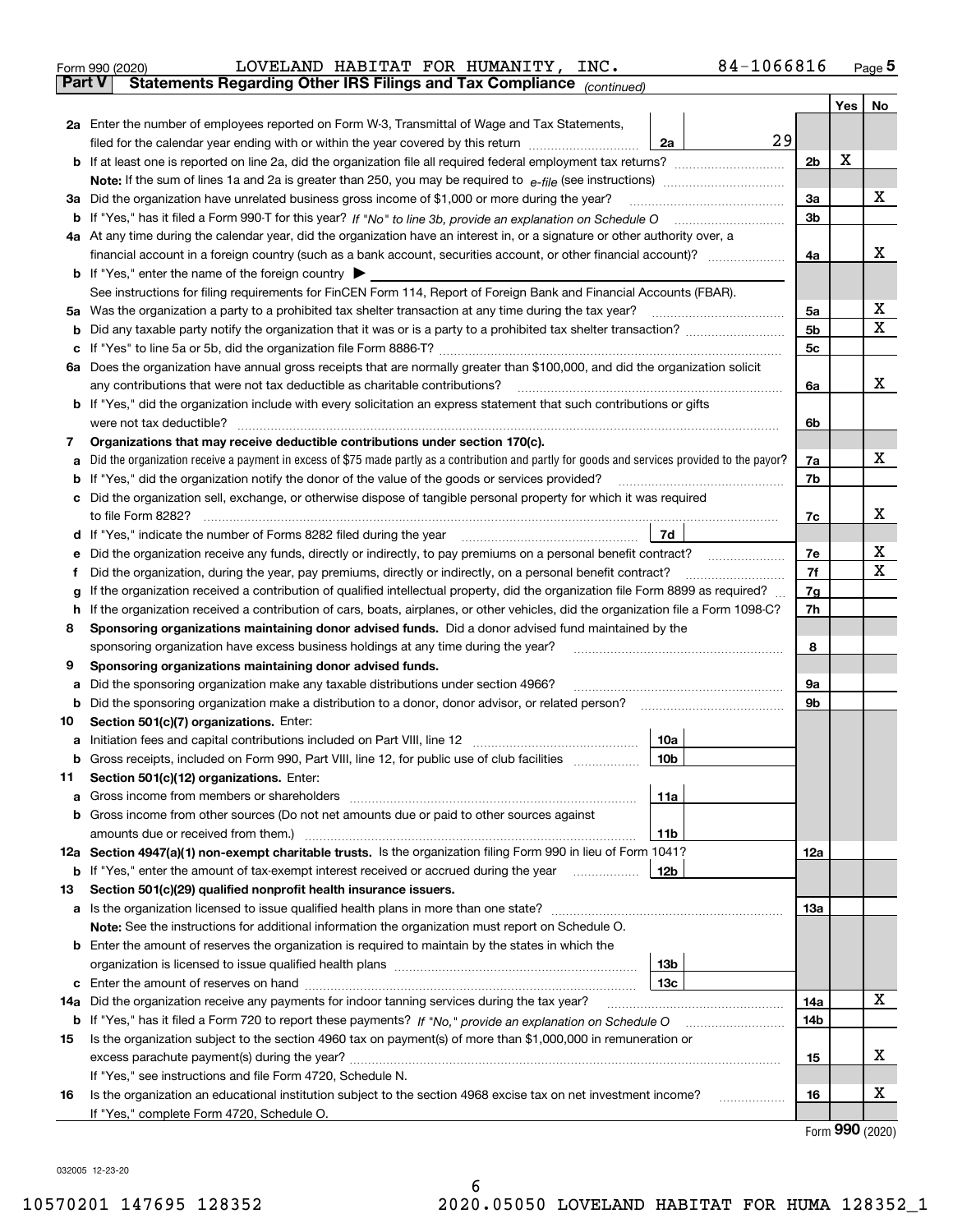|  | Form 990 (2020) |
|--|-----------------|
|  |                 |

LOVELAND HABITAT FOR HUMANITY, INC. 84-1066816

*For each "Yes" response to lines 2 through 7b below, and for a "No" response to line 8a, 8b, or 10b below, describe the circumstances, processes, or changes on Schedule O. See instructions.* Form 990 (2020) **12 EDART MEDAN BELAND HABITAT FOR HUMANITY, INC .** 84 – 1066816 Page 6<br>**Part VI Governance, Management, and Disclosure** *For each "Yes" response to lines 2 through 7b below, and for a "No" response* 

|     | Check if Schedule O contains a response or note to any line in this Part VI                                                                                                                                                   |    |    |                 |     | $\overline{\mathbf{x}}$ |  |  |  |  |
|-----|-------------------------------------------------------------------------------------------------------------------------------------------------------------------------------------------------------------------------------|----|----|-----------------|-----|-------------------------|--|--|--|--|
|     | <b>Section A. Governing Body and Management</b>                                                                                                                                                                               |    |    |                 |     |                         |  |  |  |  |
|     |                                                                                                                                                                                                                               |    |    |                 | Yes | No                      |  |  |  |  |
|     | <b>1a</b> Enter the number of voting members of the governing body at the end of the tax year                                                                                                                                 | 1a | 11 |                 |     |                         |  |  |  |  |
|     | If there are material differences in voting rights among members of the governing body, or if the governing                                                                                                                   |    |    |                 |     |                         |  |  |  |  |
|     | body delegated broad authority to an executive committee or similar committee, explain on Schedule O.                                                                                                                         |    |    |                 |     |                         |  |  |  |  |
| b   | Enter the number of voting members included on line 1a, above, who are independent                                                                                                                                            | 1b | 11 |                 |     |                         |  |  |  |  |
| 2   | Did any officer, director, trustee, or key employee have a family relationship or a business relationship with any other                                                                                                      |    |    |                 |     |                         |  |  |  |  |
|     | officer, director, trustee, or key employee?                                                                                                                                                                                  |    |    | $\mathbf{2}$    |     | X                       |  |  |  |  |
| 3   | Did the organization delegate control over management duties customarily performed by or under the direct supervision                                                                                                         |    |    |                 |     |                         |  |  |  |  |
|     | of officers, directors, trustees, or key employees to a management company or other person?                                                                                                                                   |    |    | З               |     | х                       |  |  |  |  |
| 4   | Did the organization make any significant changes to its governing documents since the prior Form 990 was filed?                                                                                                              |    |    |                 |     |                         |  |  |  |  |
| 5   |                                                                                                                                                                                                                               |    |    | 5               |     | X                       |  |  |  |  |
| 6   | Did the organization have members or stockholders?                                                                                                                                                                            |    |    | 6               |     | $\mathbf X$             |  |  |  |  |
| 7a  | Did the organization have members, stockholders, or other persons who had the power to elect or appoint one or                                                                                                                |    |    |                 |     |                         |  |  |  |  |
|     | more members of the governing body?                                                                                                                                                                                           |    |    | 7a              |     | х                       |  |  |  |  |
|     | <b>b</b> Are any governance decisions of the organization reserved to (or subject to approval by) members, stockholders, or                                                                                                   |    |    |                 |     |                         |  |  |  |  |
|     | persons other than the governing body?                                                                                                                                                                                        |    |    | 7b              |     | x.                      |  |  |  |  |
| 8   | Did the organization contemporaneously document the meetings held or written actions undertaken during the year by the following:                                                                                             |    |    |                 |     |                         |  |  |  |  |
| a   |                                                                                                                                                                                                                               |    |    | 8а              | х   |                         |  |  |  |  |
| b   |                                                                                                                                                                                                                               |    |    | 8b              | X   |                         |  |  |  |  |
| 9   | Is there any officer, director, trustee, or key employee listed in Part VII, Section A, who cannot be reached at the                                                                                                          |    |    |                 |     |                         |  |  |  |  |
|     |                                                                                                                                                                                                                               |    |    | 9               |     | x                       |  |  |  |  |
|     | <b>Section B. Policies</b> (This Section B requests information about policies not required by the Internal Revenue Code.)                                                                                                    |    |    |                 |     |                         |  |  |  |  |
|     |                                                                                                                                                                                                                               |    |    |                 | Yes | No                      |  |  |  |  |
|     |                                                                                                                                                                                                                               |    |    | 10a             |     | Χ                       |  |  |  |  |
|     | <b>b</b> If "Yes," did the organization have written policies and procedures governing the activities of such chapters, affiliates,                                                                                           |    |    |                 |     |                         |  |  |  |  |
|     | and branches to ensure their operations are consistent with the organization's exempt purposes?                                                                                                                               |    |    | 10 <sub>b</sub> |     |                         |  |  |  |  |
| 11a | Has the organization provided a complete copy of this Form 990 to all members of its governing body before filing the form?                                                                                                   |    |    | 11a             | X   |                         |  |  |  |  |
| b   | Describe in Schedule O the process, if any, used by the organization to review this Form 990.                                                                                                                                 |    |    |                 |     |                         |  |  |  |  |
| 12a |                                                                                                                                                                                                                               |    |    | 12a             | X   |                         |  |  |  |  |
| b   | Were officers, directors, or trustees, and key employees required to disclose annually interests that could give rise to conflicts?                                                                                           |    |    | 12 <sub>b</sub> | X   |                         |  |  |  |  |
| с   | Did the organization regularly and consistently monitor and enforce compliance with the policy? If "Yes." describe                                                                                                            |    |    |                 |     |                         |  |  |  |  |
|     |                                                                                                                                                                                                                               |    |    | 12c             | X   |                         |  |  |  |  |
| 13  | in Schedule O how this was done www.communication.com/www.communications.com/www.communications.com/<br>Did the organization have a written whistleblower policy?                                                             |    |    | 13              | X   |                         |  |  |  |  |
| 14  | Did the organization have a written document retention and destruction policy?                                                                                                                                                |    |    | 14              | X   |                         |  |  |  |  |
| 15  | Did the process for determining compensation of the following persons include a review and approval by independent                                                                                                            |    |    |                 |     |                         |  |  |  |  |
|     | persons, comparability data, and contemporaneous substantiation of the deliberation and decision?                                                                                                                             |    |    |                 |     |                         |  |  |  |  |
|     | The organization's CEO, Executive Director, or top management official manufactured contains and contained a support of the Director, or top management official manufactured and contain a support of the state of the state |    |    | 15a             | Χ   |                         |  |  |  |  |
|     |                                                                                                                                                                                                                               |    |    |                 | X   |                         |  |  |  |  |
| b   | Other officers or key employees of the organization                                                                                                                                                                           |    |    | 15 <sub>b</sub> |     |                         |  |  |  |  |
|     | If "Yes" to line 15a or 15b, describe the process in Schedule O (see instructions).                                                                                                                                           |    |    |                 |     |                         |  |  |  |  |
|     | 16a Did the organization invest in, contribute assets to, or participate in a joint venture or similar arrangement with a                                                                                                     |    |    |                 |     | х                       |  |  |  |  |
|     | taxable entity during the year?<br>b If "Yes," did the organization follow a written policy or procedure requiring the organization to evaluate its participation                                                             |    |    | 16a             |     |                         |  |  |  |  |
|     |                                                                                                                                                                                                                               |    |    |                 |     |                         |  |  |  |  |
|     | in joint venture arrangements under applicable federal tax law, and take steps to safeguard the organization's                                                                                                                |    |    |                 |     |                         |  |  |  |  |
|     | exempt status with respect to such arrangements?<br><b>Section C. Disclosure</b>                                                                                                                                              |    |    | 16b             |     |                         |  |  |  |  |
|     | <b>NONE</b>                                                                                                                                                                                                                   |    |    |                 |     |                         |  |  |  |  |
| 17  | List the states with which a copy of this Form 990 is required to be filed $\blacktriangleright$                                                                                                                              |    |    |                 |     |                         |  |  |  |  |
| 18  | Section 6104 requires an organization to make its Forms 1023 (1024 or 1024-A, if applicable), 990, and 990-T (Section 501(c)(3)s only) available                                                                              |    |    |                 |     |                         |  |  |  |  |
|     | for public inspection. Indicate how you made these available. Check all that apply.                                                                                                                                           |    |    |                 |     |                         |  |  |  |  |
|     | $X$ Another's website<br>$X$ Upon request<br>Own website<br>Other (explain on Schedule O)                                                                                                                                     |    |    |                 |     |                         |  |  |  |  |
| 19  | Describe on Schedule O whether (and if so, how) the organization made its governing documents, conflict of interest policy, and financial                                                                                     |    |    |                 |     |                         |  |  |  |  |
|     | statements available to the public during the tax year.                                                                                                                                                                       |    |    |                 |     |                         |  |  |  |  |
| 20  | State the name, address, and telephone number of the person who possesses the organization's books and records                                                                                                                |    |    |                 |     |                         |  |  |  |  |
|     | THE ORGANIZATION - 970-669-9769<br>PO BOX 56, LOVELAND, CO<br>80539                                                                                                                                                           |    |    |                 |     |                         |  |  |  |  |
|     |                                                                                                                                                                                                                               |    |    |                 |     |                         |  |  |  |  |
|     | 032006 12-23-20                                                                                                                                                                                                               |    |    |                 |     | Form 990 (2020)         |  |  |  |  |
|     | 7                                                                                                                                                                                                                             |    |    |                 |     |                         |  |  |  |  |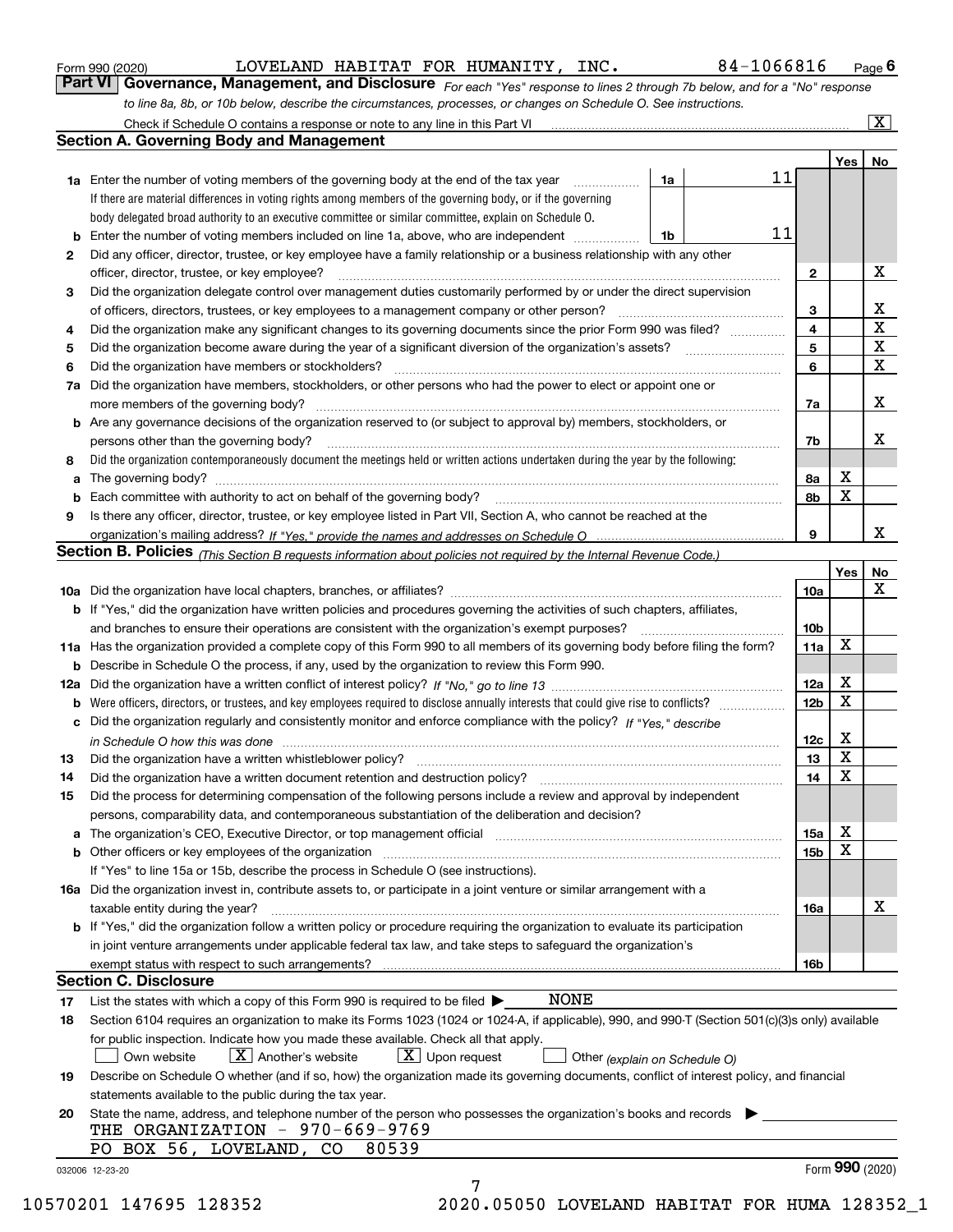|  | Form 990 (2020) |
|--|-----------------|
|  |                 |

 $_{\rm Form}$   $_{990}$   $_{(2020)}$   $_{\rm LOVELAND}$   $_{\rm HABITAT}$  for  $_{\rm HUMANITY}$ , INC.  $_{\rm SOe}$   $_{\rm 84-1066816}$   $_{\rm Page}$ 

 $\mathcal{L}^{\text{max}}$ 

**7Part VII Compensation of Officers, Directors, Trustees, Key Employees, Highest Compensated Employees, and Independent Contractors**

Check if Schedule O contains a response or note to any line in this Part VII

**Section A. Officers, Directors, Trustees, Key Employees, and Highest Compensated Employees**

**1a**  Complete this table for all persons required to be listed. Report compensation for the calendar year ending with or within the organization's tax year. **•** List all of the organization's current officers, directors, trustees (whether individuals or organizations), regardless of amount of compensation.

Enter -0- in columns (D), (E), and (F) if no compensation was paid.

 $\bullet$  List all of the organization's  $\,$ current key employees, if any. See instructions for definition of "key employee."

**•** List the organization's five current highest compensated employees (other than an officer, director, trustee, or key employee) who received reportable compensation (Box 5 of Form W-2 and/or Box 7 of Form 1099-MISC) of more than \$100,000 from the organization and any related organizations.

**•** List all of the organization's former officers, key employees, and highest compensated employees who received more than \$100,000 of reportable compensation from the organization and any related organizations.

**former directors or trustees**  ¥ List all of the organization's that received, in the capacity as a former director or trustee of the organization, more than \$10,000 of reportable compensation from the organization and any related organizations.

See instructions for the order in which to list the persons above.

Check this box if neither the organization nor any related organization compensated any current officer, director, or trustee.  $\mathcal{L}^{\text{max}}$ 

| (A)                         | (B)                                                |                                |                                 |         | (C)          |                                  |            | (D)             | (E)             | (F)            |
|-----------------------------|----------------------------------------------------|--------------------------------|---------------------------------|---------|--------------|----------------------------------|------------|-----------------|-----------------|----------------|
| Name and title              | Position<br>Average<br>(do not check more than one |                                |                                 |         |              |                                  | Reportable | Reportable      | Estimated       |                |
|                             | hours per                                          |                                | box, unless person is both an   |         |              |                                  |            | compensation    | compensation    | amount of      |
|                             | week                                               |                                | officer and a director/trustee) |         |              |                                  |            | from            | from related    | other          |
|                             | (list any                                          |                                |                                 |         |              |                                  |            | the             | organizations   | compensation   |
|                             | hours for                                          |                                |                                 |         |              |                                  |            | organization    | (W-2/1099-MISC) | from the       |
|                             | related                                            |                                |                                 |         |              |                                  |            | (W-2/1099-MISC) |                 | organization   |
|                             | organizations                                      |                                |                                 |         |              |                                  |            |                 |                 | and related    |
|                             | below<br>line)                                     | Individual trustee or director | Institutional trustee           | Officer | Key employee | Highest compensated<br> employee | Former     |                 |                 | organizations  |
| CINDI HAMMOND<br>(1)        | 40.00                                              |                                |                                 |         |              |                                  |            |                 |                 |                |
| EXECUTIVE DIRECTOR          |                                                    |                                |                                 | X       |              |                                  |            | 102,694.        | 0.              | 2,035.         |
| MATTHEW DOZIER<br>(2)       | $\overline{5.00}$                                  |                                |                                 |         |              |                                  |            |                 |                 |                |
| PRESIDENT                   |                                                    | $\mathbf X$                    |                                 | X       |              |                                  |            | 0.              | 0.              | $0_{.}$        |
| <b>KYLE ARCHER</b><br>(3)   | 3.00                                               |                                |                                 |         |              |                                  |            |                 |                 |                |
| VICE PRESIDENT              |                                                    | $\mathbf x$                    |                                 | X       |              |                                  |            | $0$ .           | 0.              | $\mathbf 0$ .  |
| <b>JENNIFER CAMP</b><br>(4) | 3.00                                               |                                |                                 |         |              |                                  |            |                 |                 |                |
| <b>TREASURER</b>            |                                                    | $\mathbf X$                    |                                 | X       |              |                                  |            | 0.              | 0.              | $\mathbf 0$ .  |
| (5) DR. JANE BREWER         | 3.00                                               |                                |                                 |         |              |                                  |            |                 |                 |                |
| <b>SECRETARY</b>            |                                                    | $\mathbf x$                    |                                 | X       |              |                                  |            | 0.              | 0.              | $\mathbf 0$ .  |
| KRISTEN BERNHARDT<br>(6)    | 1.00                                               |                                |                                 |         |              |                                  |            |                 |                 |                |
| <b>BOARD MEMBER</b>         |                                                    | $\mathbf X$                    |                                 |         |              |                                  |            | 0.              | 0.              | $\mathbf 0$ .  |
| PASTOR CHRIS DAVIS<br>(7)   | 1.00                                               |                                |                                 |         |              |                                  |            |                 |                 |                |
| <b>BOARD MEMBER</b>         |                                                    | $\mathbf X$                    |                                 |         |              |                                  |            | $0$ .           | 0.              | $0_{.}$        |
| BRUCE MCDANIEL<br>(8)       | 1.00                                               |                                |                                 |         |              |                                  |            |                 |                 |                |
| BOARD MEMBER                |                                                    | $\mathbf X$                    |                                 |         |              |                                  |            | $0$ .           | 0.              | $0_{.}$        |
| <b>RONALD HANSER</b><br>(9) | 1.00                                               |                                |                                 |         |              |                                  |            |                 |                 |                |
| <b>BOARD MEMBER</b>         |                                                    | $\mathbf X$                    |                                 |         |              |                                  |            | $0$ .           | 0.              | $\mathbf 0$ .  |
| (10) JOHN FEENEY            | 1.00                                               |                                |                                 |         |              |                                  |            |                 |                 |                |
| <b>BOARD MEMBER</b>         |                                                    | $\mathbf x$                    |                                 |         |              |                                  |            | 0.              | 0.              | $\mathbf 0$ .  |
| (11) ROGER WEDDERBURN       | 1.00                                               |                                |                                 |         |              |                                  |            |                 |                 |                |
| BOARD MEMBER                |                                                    | $\mathbf X$                    |                                 |         |              |                                  |            | 0.              | 0.              | $\mathbf 0$ .  |
| (12) PETE LEVINE            | 1.00                                               |                                |                                 |         |              |                                  |            |                 |                 |                |
| <b>BOARD MEMBER</b>         |                                                    | $\mathbf x$                    |                                 |         |              |                                  |            | 0.              | 0.              | $\mathbf 0$ .  |
|                             |                                                    |                                |                                 |         |              |                                  |            |                 |                 |                |
|                             |                                                    |                                |                                 |         |              |                                  |            |                 |                 |                |
|                             |                                                    |                                |                                 |         |              |                                  |            |                 |                 |                |
|                             |                                                    |                                |                                 |         |              |                                  |            |                 |                 |                |
|                             |                                                    |                                |                                 |         |              |                                  |            |                 |                 |                |
|                             |                                                    |                                |                                 |         |              |                                  |            |                 |                 |                |
|                             |                                                    |                                |                                 |         |              |                                  |            |                 |                 |                |
|                             |                                                    |                                |                                 |         |              |                                  |            |                 |                 |                |
|                             |                                                    |                                |                                 |         |              |                                  |            |                 |                 |                |
|                             |                                                    |                                |                                 |         |              |                                  |            |                 |                 | $\overline{a}$ |

032007 12-23-20

Form (2020) **990**

8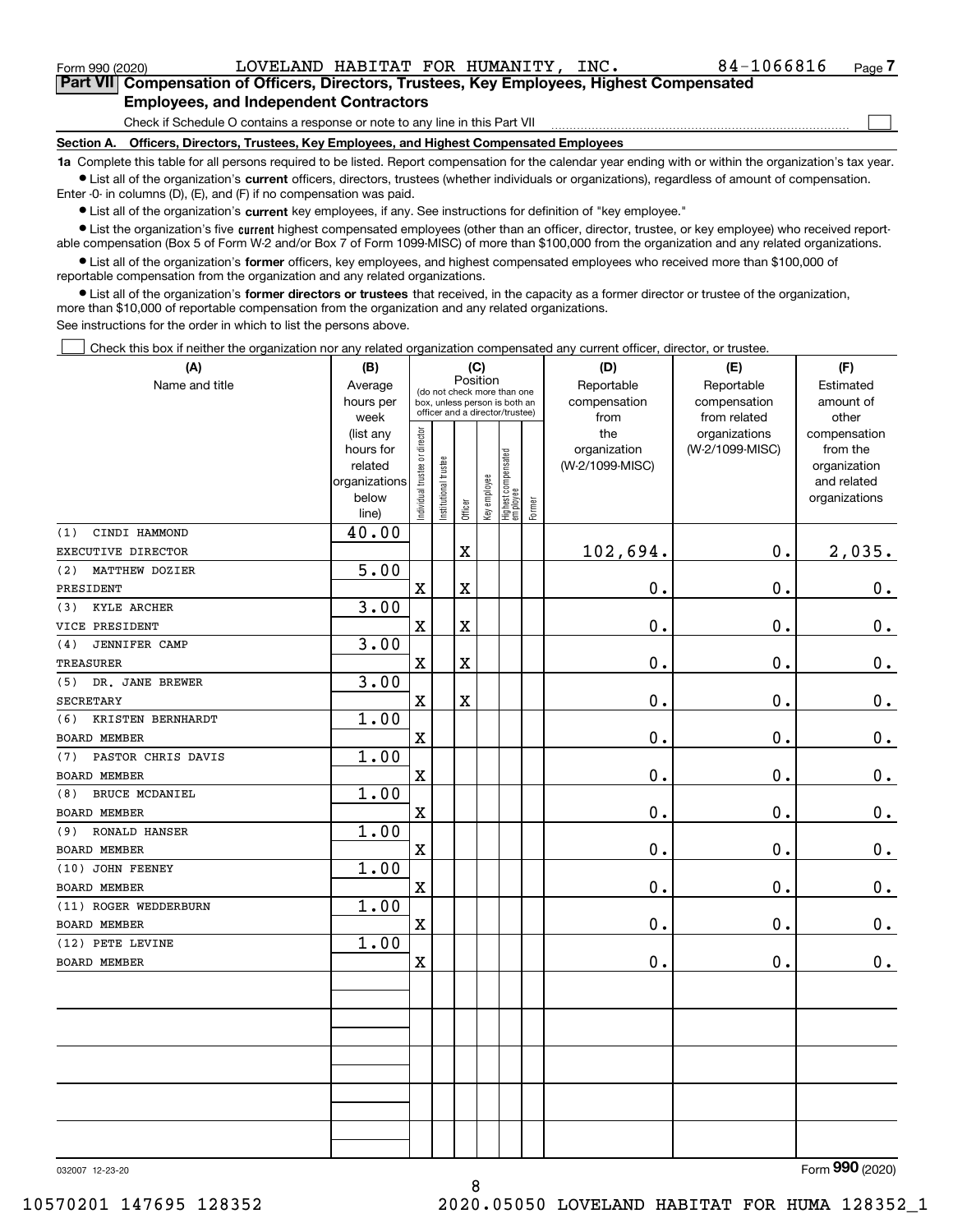|                 | Form 990 (2020)                                                                                                                                   | LOVELAND HABITAT FOR HUMANITY, INC. |                        |                                 |                       |          |              |                                  |        |                                                                                                        | 84-1066816                 |                  |     |                 | Page 8  |
|-----------------|---------------------------------------------------------------------------------------------------------------------------------------------------|-------------------------------------|------------------------|---------------------------------|-----------------------|----------|--------------|----------------------------------|--------|--------------------------------------------------------------------------------------------------------|----------------------------|------------------|-----|-----------------|---------|
| <b>Part VII</b> |                                                                                                                                                   |                                     |                        |                                 |                       |          |              |                                  |        | Section A. Officers, Directors, Trustees, Key Employees, and Highest Compensated Employees (continued) |                            |                  |     |                 |         |
|                 | (A)                                                                                                                                               |                                     | (B)<br>(C)             |                                 |                       |          |              |                                  |        | (D)                                                                                                    | (E)                        |                  | (F) |                 |         |
|                 | Name and title                                                                                                                                    |                                     | Average                |                                 |                       | Position |              | (do not check more than one      |        | Reportable                                                                                             | Reportable<br>compensation |                  |     | Estimated       |         |
|                 |                                                                                                                                                   |                                     | hours per              |                                 |                       |          |              | box, unless person is both an    |        | compensation                                                                                           |                            |                  |     | amount of       |         |
|                 |                                                                                                                                                   |                                     | week                   | officer and a director/trustee) |                       |          |              |                                  |        | from                                                                                                   | from related               |                  |     | other           |         |
|                 |                                                                                                                                                   |                                     | (list any              |                                 |                       |          |              |                                  |        | the                                                                                                    | organizations              |                  |     | compensation    |         |
|                 |                                                                                                                                                   |                                     | hours for              |                                 |                       |          |              |                                  |        | organization                                                                                           | (W-2/1099-MISC)            |                  |     | from the        |         |
|                 |                                                                                                                                                   |                                     | related                |                                 |                       |          |              |                                  |        | (W-2/1099-MISC)                                                                                        |                            |                  |     | organization    |         |
|                 |                                                                                                                                                   |                                     | organizations<br>below |                                 |                       |          |              |                                  |        |                                                                                                        |                            |                  |     | and related     |         |
|                 |                                                                                                                                                   |                                     | line)                  | ndividual trustee or director   | Institutional trustee | Officer  | Key employee | Highest compensated<br> employee | Former |                                                                                                        |                            |                  |     | organizations   |         |
|                 |                                                                                                                                                   |                                     |                        |                                 |                       |          |              |                                  |        |                                                                                                        |                            |                  |     |                 |         |
|                 |                                                                                                                                                   |                                     |                        |                                 |                       |          |              |                                  |        |                                                                                                        |                            |                  |     |                 |         |
|                 |                                                                                                                                                   |                                     |                        |                                 |                       |          |              |                                  |        |                                                                                                        |                            |                  |     |                 |         |
|                 |                                                                                                                                                   |                                     |                        |                                 |                       |          |              |                                  |        |                                                                                                        |                            |                  |     |                 |         |
|                 |                                                                                                                                                   |                                     |                        |                                 |                       |          |              |                                  |        |                                                                                                        |                            |                  |     |                 |         |
|                 |                                                                                                                                                   |                                     |                        |                                 |                       |          |              |                                  |        |                                                                                                        |                            |                  |     |                 |         |
|                 |                                                                                                                                                   |                                     |                        |                                 |                       |          |              |                                  |        |                                                                                                        |                            |                  |     |                 |         |
|                 |                                                                                                                                                   |                                     |                        |                                 |                       |          |              |                                  |        |                                                                                                        |                            |                  |     |                 |         |
|                 |                                                                                                                                                   |                                     |                        |                                 |                       |          |              |                                  |        |                                                                                                        |                            |                  |     |                 |         |
|                 |                                                                                                                                                   |                                     |                        |                                 |                       |          |              |                                  |        |                                                                                                        |                            |                  |     |                 |         |
|                 |                                                                                                                                                   |                                     |                        |                                 |                       |          |              |                                  |        |                                                                                                        |                            |                  |     |                 |         |
|                 |                                                                                                                                                   |                                     |                        |                                 |                       |          |              |                                  |        |                                                                                                        |                            |                  |     |                 |         |
|                 |                                                                                                                                                   |                                     |                        |                                 |                       |          |              |                                  |        |                                                                                                        |                            |                  |     |                 |         |
|                 |                                                                                                                                                   |                                     |                        |                                 |                       |          |              |                                  |        |                                                                                                        |                            |                  |     |                 |         |
|                 |                                                                                                                                                   |                                     |                        |                                 |                       |          |              |                                  |        |                                                                                                        |                            |                  |     |                 |         |
|                 |                                                                                                                                                   |                                     |                        |                                 |                       |          |              |                                  |        |                                                                                                        |                            |                  |     |                 |         |
|                 |                                                                                                                                                   |                                     |                        |                                 |                       |          |              |                                  |        |                                                                                                        |                            |                  |     |                 |         |
|                 |                                                                                                                                                   |                                     |                        |                                 |                       |          |              |                                  |        |                                                                                                        |                            |                  |     |                 |         |
|                 |                                                                                                                                                   |                                     |                        |                                 |                       |          |              |                                  |        |                                                                                                        |                            |                  |     |                 |         |
|                 |                                                                                                                                                   |                                     |                        |                                 |                       |          |              |                                  |        | 102,694.                                                                                               |                            | 0.               |     | 2,035.          |         |
|                 |                                                                                                                                                   |                                     |                        |                                 |                       |          |              |                                  |        | 0.                                                                                                     |                            | $\overline{0}$ . |     |                 | 0.      |
|                 | c Total from continuation sheets to Part VII, Section A <b>manual</b> Testion Section 3                                                           |                                     |                        |                                 |                       |          |              |                                  |        | 102,694.                                                                                               |                            | 0.               |     | 2,035.          |         |
|                 |                                                                                                                                                   |                                     |                        |                                 |                       |          |              |                                  |        |                                                                                                        |                            |                  |     |                 |         |
| $\mathbf{2}$    | Total number of individuals (including but not limited to those listed above) who received more than \$100,000 of reportable                      |                                     |                        |                                 |                       |          |              |                                  |        |                                                                                                        |                            |                  |     |                 |         |
|                 | compensation from the organization                                                                                                                |                                     |                        |                                 |                       |          |              |                                  |        |                                                                                                        |                            |                  |     | Yes             | 1<br>No |
|                 |                                                                                                                                                   |                                     |                        |                                 |                       |          |              |                                  |        |                                                                                                        |                            |                  |     |                 |         |
| 3               | Did the organization list any former officer, director, trustee, key employee, or highest compensated employee on                                 |                                     |                        |                                 |                       |          |              |                                  |        |                                                                                                        |                            |                  |     |                 |         |
|                 | line 1a? If "Yes," complete Schedule J for such individual material content content to the content of the complete schedule J for such individual |                                     |                        |                                 |                       |          |              |                                  |        |                                                                                                        |                            |                  | 3   |                 | х       |
|                 | For any individual listed on line 1a, is the sum of reportable compensation and other compensation from the organization                          |                                     |                        |                                 |                       |          |              |                                  |        |                                                                                                        |                            |                  |     |                 |         |
|                 |                                                                                                                                                   |                                     |                        |                                 |                       |          |              |                                  |        |                                                                                                        |                            |                  | 4   |                 | х       |
| 5               | Did any person listed on line 1a receive or accrue compensation from any unrelated organization or individual for services                        |                                     |                        |                                 |                       |          |              |                                  |        |                                                                                                        |                            |                  |     |                 |         |
|                 |                                                                                                                                                   |                                     |                        |                                 |                       |          |              |                                  |        |                                                                                                        |                            |                  | 5   |                 | х       |
|                 | <b>Section B. Independent Contractors</b>                                                                                                         |                                     |                        |                                 |                       |          |              |                                  |        |                                                                                                        |                            |                  |     |                 |         |
| 1               | Complete this table for your five highest compensated independent contractors that received more than \$100,000 of compensation from              |                                     |                        |                                 |                       |          |              |                                  |        |                                                                                                        |                            |                  |     |                 |         |
|                 | the organization. Report compensation for the calendar year ending with or within the organization's tax year.                                    |                                     |                        |                                 |                       |          |              |                                  |        |                                                                                                        |                            |                  |     |                 |         |
|                 |                                                                                                                                                   | (A)                                 |                        |                                 |                       |          |              |                                  |        | (B)                                                                                                    |                            |                  | (C) |                 |         |
|                 |                                                                                                                                                   | Name and business address           |                        |                                 |                       |          |              |                                  |        | Description of services                                                                                |                            |                  |     | Compensation    |         |
|                 | WALRITE LLC, 546 8TH ST SE, BLDG C, UNIT                                                                                                          |                                     |                        |                                 |                       |          |              |                                  |        |                                                                                                        |                            |                  |     |                 |         |
|                 | 9, LOVELAND, CO 80537                                                                                                                             |                                     |                        |                                 |                       |          |              |                                  |        | CONSTRUCTION                                                                                           |                            |                  |     | 131,255.        |         |
|                 |                                                                                                                                                   |                                     |                        |                                 |                       |          |              |                                  |        |                                                                                                        |                            |                  |     |                 |         |
|                 |                                                                                                                                                   |                                     |                        |                                 |                       |          |              |                                  |        |                                                                                                        |                            |                  |     |                 |         |
|                 |                                                                                                                                                   |                                     |                        |                                 |                       |          |              |                                  |        |                                                                                                        |                            |                  |     |                 |         |
|                 |                                                                                                                                                   |                                     |                        |                                 |                       |          |              |                                  |        |                                                                                                        |                            |                  |     |                 |         |
|                 |                                                                                                                                                   |                                     |                        |                                 |                       |          |              |                                  |        |                                                                                                        |                            |                  |     |                 |         |
|                 |                                                                                                                                                   |                                     |                        |                                 |                       |          |              |                                  |        |                                                                                                        |                            |                  |     |                 |         |
|                 |                                                                                                                                                   |                                     |                        |                                 |                       |          |              |                                  |        |                                                                                                        |                            |                  |     |                 |         |
|                 |                                                                                                                                                   |                                     |                        |                                 |                       |          |              |                                  |        |                                                                                                        |                            |                  |     |                 |         |
|                 |                                                                                                                                                   |                                     |                        |                                 |                       |          |              |                                  |        |                                                                                                        |                            |                  |     |                 |         |
| 2               | Total number of independent contractors (including but not limited to those listed above) who received more than                                  |                                     |                        |                                 |                       |          |              |                                  |        |                                                                                                        |                            |                  |     |                 |         |
|                 | \$100,000 of compensation from the organization                                                                                                   |                                     |                        |                                 |                       |          | 1            |                                  |        |                                                                                                        |                            |                  |     |                 |         |
|                 |                                                                                                                                                   |                                     |                        |                                 |                       |          |              |                                  |        |                                                                                                        |                            |                  |     | Form 990 (2020) |         |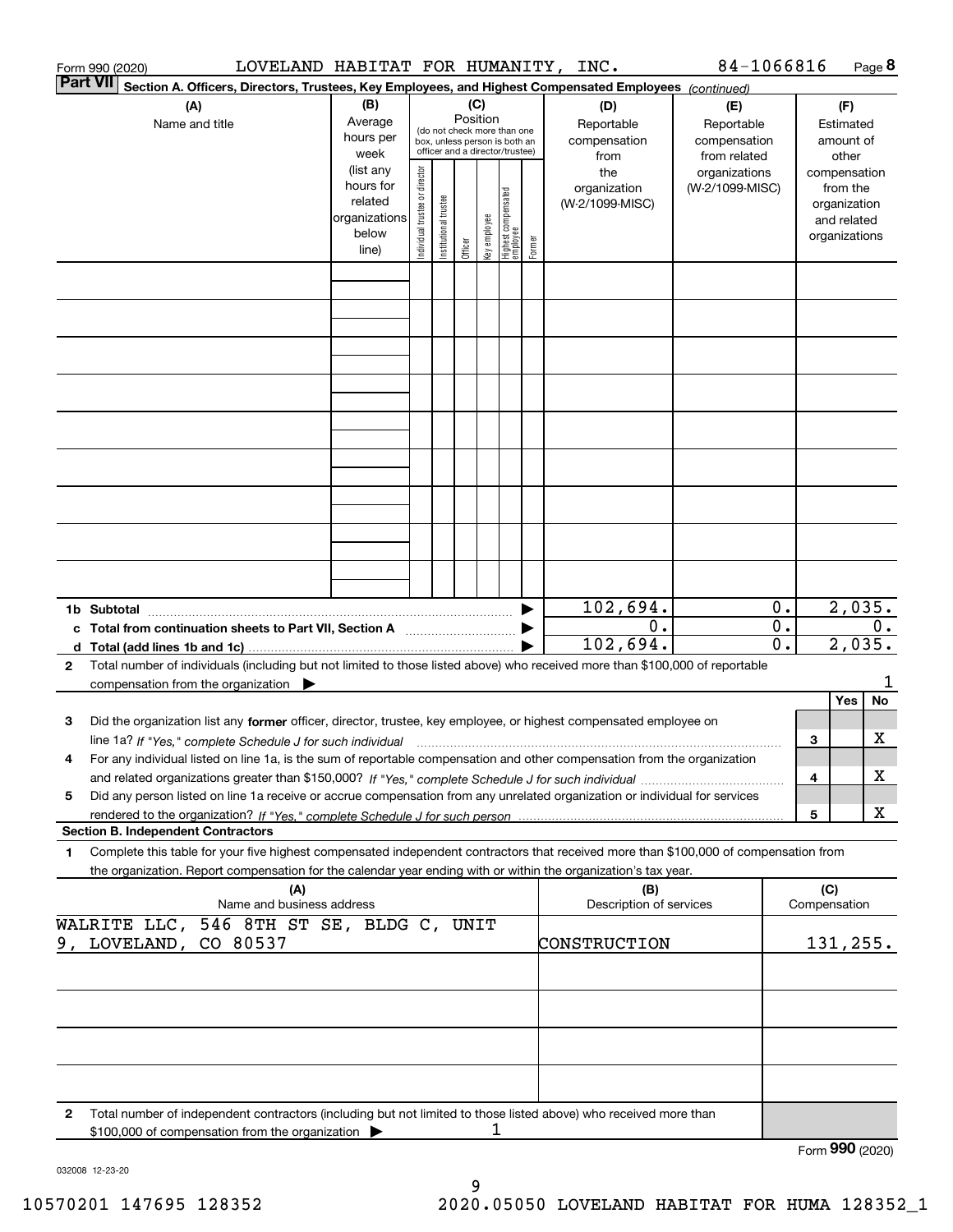|                                                           | <b>Part VIII</b> |        | <b>Statement of Revenue</b>                                                   |                          |                    |                              |                                  |                                            |                             |                                      |
|-----------------------------------------------------------|------------------|--------|-------------------------------------------------------------------------------|--------------------------|--------------------|------------------------------|----------------------------------|--------------------------------------------|-----------------------------|--------------------------------------|
|                                                           |                  |        | Check if Schedule O contains a response or note to any line in this Part VIII |                          |                    |                              |                                  |                                            |                             |                                      |
|                                                           |                  |        |                                                                               |                          |                    |                              | Total revenue                    | (B)<br>Related or exempt                   | $\overline{C}$<br>Unrelated | (D)<br>Revenue excluded              |
|                                                           |                  |        |                                                                               |                          |                    |                              |                                  | function revenue                           | business revenue            | from tax under<br>sections 512 - 514 |
|                                                           |                  |        | <b>1 a</b> Federated campaigns                                                |                          | 1a                 |                              |                                  |                                            |                             |                                      |
|                                                           |                  | b      | Membership dues                                                               |                          | 1 <sub>b</sub>     |                              |                                  |                                            |                             |                                      |
|                                                           |                  | с      | Fundraising events                                                            |                          | 1 <sub>c</sub>     | 140,024.                     |                                  |                                            |                             |                                      |
|                                                           |                  | d      | Related organizations                                                         | $\overline{\phantom{a}}$ | 1 <sub>d</sub>     |                              |                                  |                                            |                             |                                      |
|                                                           |                  |        | Government grants (contributions)                                             |                          | 1e                 | 283,400.                     |                                  |                                            |                             |                                      |
|                                                           |                  |        | f All other contributions, gifts, grants, and                                 |                          |                    |                              |                                  |                                            |                             |                                      |
|                                                           |                  |        | similar amounts not included above                                            |                          | 1f                 | 690, 921.                    |                                  |                                            |                             |                                      |
| Contributions, Gifts, Grants<br>and Other Similar Amounts |                  | g      | Noncash contributions included in lines 1a-1f                                 |                          | $1g$ $\frac{1}{3}$ | 179,698.                     |                                  |                                            |                             |                                      |
|                                                           |                  | h      |                                                                               |                          |                    |                              | 1,114,345.                       |                                            |                             |                                      |
|                                                           |                  |        |                                                                               |                          |                    | <b>Business Code</b>         |                                  |                                            |                             |                                      |
|                                                           |                  |        | 2 a HOME SALES                                                                |                          |                    | 525990                       |                                  | 1,742,826.1742,826.                        |                             |                                      |
|                                                           |                  | b      | MISC MORTGAGE RECEIPTS                                                        |                          |                    | 531390                       | 197, 399.                        | $242,949.$ 242,949.                        |                             |                                      |
|                                                           |                  |        | c MORTGAGE DISCOUNT                                                           |                          |                    | 525990                       |                                  | 197,399.                                   |                             |                                      |
|                                                           |                  | d      |                                                                               |                          |                    |                              |                                  |                                            |                             |                                      |
| Program Service<br>Revenue                                |                  | е      |                                                                               |                          |                    |                              |                                  |                                            |                             |                                      |
|                                                           |                  | f<br>a | All other program service revenue                                             |                          |                    |                              | $\blacktriangleright$ 2,183,174. |                                            |                             |                                      |
|                                                           | 3                |        | Investment income (including dividends, interest, and                         |                          |                    |                              |                                  |                                            |                             |                                      |
|                                                           |                  |        |                                                                               |                          |                    |                              | 10,995.                          |                                            |                             | 10,995.                              |
|                                                           | 4                |        | Income from investment of tax-exempt bond proceeds                            |                          |                    |                              |                                  |                                            |                             |                                      |
|                                                           | 5                |        |                                                                               |                          |                    |                              |                                  |                                            |                             |                                      |
|                                                           |                  |        |                                                                               |                          | (i) Real           | (ii) Personal                |                                  |                                            |                             |                                      |
|                                                           | 6а               |        | Gross rents<br>.                                                              | 6a                       |                    |                              |                                  |                                            |                             |                                      |
|                                                           |                  | b      | Less: rental expenses                                                         | 6b                       |                    |                              |                                  |                                            |                             |                                      |
|                                                           |                  | с      | Rental income or (loss)                                                       | 6c                       |                    |                              |                                  |                                            |                             |                                      |
|                                                           |                  | d      | Net rental income or (loss)                                                   |                          |                    |                              |                                  |                                            |                             |                                      |
|                                                           |                  |        | 7 a Gross amount from sales of                                                |                          | (i) Securities     | (ii) Other                   |                                  |                                            |                             |                                      |
|                                                           |                  |        | assets other than inventory                                                   | 7a                       |                    | 972,708.                     |                                  |                                            |                             |                                      |
|                                                           |                  |        | <b>b</b> Less: cost or other basis                                            |                          |                    |                              |                                  |                                            |                             |                                      |
|                                                           |                  |        | and sales expenses                                                            | 7b                       |                    | 476,529.                     |                                  |                                            |                             |                                      |
| Revenue                                                   |                  |        | c Gain or (loss)                                                              | 7c                       |                    | 496,179.                     |                                  |                                            |                             |                                      |
|                                                           |                  |        |                                                                               |                          |                    | ▶                            | 496,179.                         |                                            |                             | 496,179.                             |
| <b>Othe</b>                                               |                  |        | 8 a Gross income from fundraising events (not                                 |                          |                    |                              |                                  |                                            |                             |                                      |
|                                                           |                  |        | including \$                                                                  | $140,024$ . of           |                    |                              |                                  |                                            |                             |                                      |
|                                                           |                  |        | contributions reported on line 1c). See                                       |                          |                    | $ a_2 $ 14,726.              |                                  |                                            |                             |                                      |
|                                                           |                  |        | <b>b</b> Less: direct expenses <i>manually contained</i>                      |                          | 8 <sub>b</sub>     | 14,726.                      |                                  |                                            |                             |                                      |
|                                                           |                  |        | c Net income or (loss) from fundraising events                                |                          |                    |                              | 0.                               |                                            |                             |                                      |
|                                                           |                  |        | 9 a Gross income from gaming activities. See                                  |                          |                    |                              |                                  |                                            |                             |                                      |
|                                                           |                  |        |                                                                               |                          | 9a                 |                              |                                  |                                            |                             |                                      |
|                                                           |                  |        | <b>b</b> Less: direct expenses <b>manually</b>                                |                          | 9 <sub>b</sub>     |                              |                                  |                                            |                             |                                      |
|                                                           |                  |        | c Net income or (loss) from gaming activities                                 |                          |                    | .                            |                                  |                                            |                             |                                      |
|                                                           |                  |        | 10 a Gross sales of inventory, less returns                                   |                          |                    |                              |                                  |                                            |                             |                                      |
|                                                           |                  |        |                                                                               |                          |                    | $\vert$ 10a $\vert$ 829,437. |                                  |                                            |                             |                                      |
|                                                           |                  |        | <b>b</b> Less: cost of goods sold                                             |                          |                    | $\overline{10b}$ 19,405.     |                                  |                                            |                             |                                      |
|                                                           |                  |        |                                                                               |                          |                    |                              | 810,032.                         | 810,032.                                   |                             |                                      |
|                                                           |                  |        |                                                                               |                          |                    | <b>Business Code</b>         |                                  |                                            |                             |                                      |
|                                                           | 11a              |        |                                                                               |                          |                    |                              |                                  |                                            |                             |                                      |
| evenue                                                    |                  | b      |                                                                               |                          |                    |                              |                                  |                                            |                             |                                      |
| Miscellaneous                                             |                  | c      | the control of the control of the control of the control of the control of    |                          |                    |                              |                                  |                                            |                             |                                      |
|                                                           |                  |        |                                                                               |                          |                    | ▶                            |                                  |                                            |                             |                                      |
|                                                           | 12               |        |                                                                               |                          |                    |                              |                                  | $\blacktriangleright$ 4,614,725.2,993,206. | 0.1                         | 507, 174.                            |
| 032009 12-23-20                                           |                  |        |                                                                               |                          |                    |                              |                                  |                                            |                             | Form 990 (2020)                      |

 $_{\rm Form}$ 990 (2020) LOVELAND HABITAT FOR HUMANITY, INC. 84-1066816 Page

LOVELAND HABITAT FOR HUMANITY, INC. 84-1066816

**9**

032009 12-23-20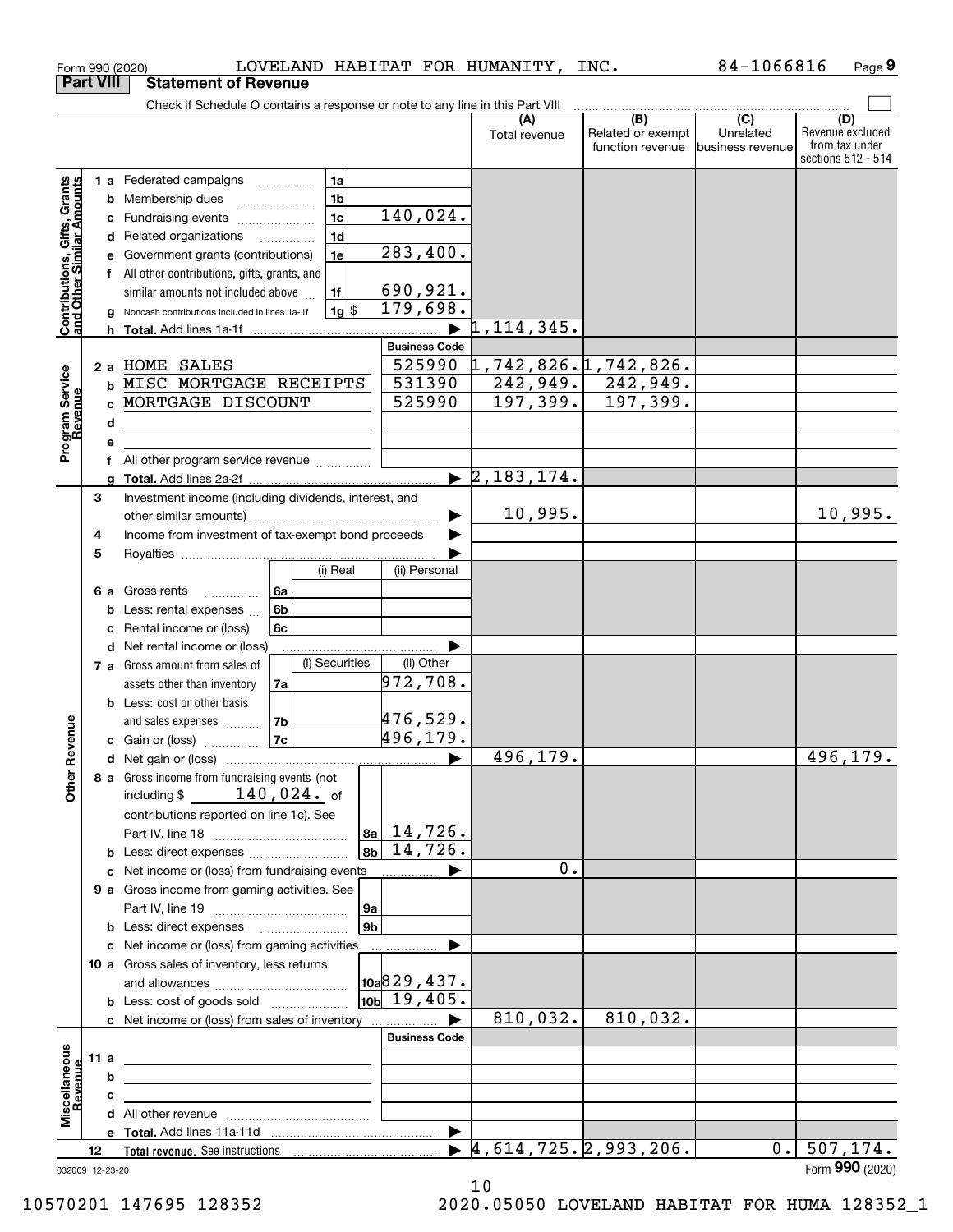$_{\rm Form}$   $_{990}$   $_{(2020)}$   $_{\rm LOVELAND}$   $_{\rm HABITAT}$   $_{\rm FOR}$   $_{\rm HUMANITY}$  ,  $_{\rm INC}$  .  $84$   $-10$   $66816$   $_{\rm Page}$ **Part IX Statement of Functional Expenses**

*Section 501(c)(3) and 501(c)(4) organizations must complete all columns. All other organizations must complete column (A).*

 $\Box$ 

|              | Check if Schedule O contains a response or note to any line in this Part IX [11] Check if Schedule O contains a response or note to any line in this Part IX                                               |                       |                                    |                                                        |                                   |
|--------------|------------------------------------------------------------------------------------------------------------------------------------------------------------------------------------------------------------|-----------------------|------------------------------------|--------------------------------------------------------|-----------------------------------|
|              | Do not include amounts reported on lines 6b,<br>7b, 8b, 9b, and 10b of Part VIII.                                                                                                                          | (A)<br>Total expenses | (B)<br>Program service<br>expenses | $\overline{(C)}$<br>Management and<br>general expenses | (D)<br>Fundraising<br>expenses    |
| 1.           | Grants and other assistance to domestic organizations                                                                                                                                                      |                       |                                    |                                                        |                                   |
|              | and domestic governments. See Part IV, line 21                                                                                                                                                             | 18,000.               | 18,000.                            |                                                        |                                   |
| 2            | Grants and other assistance to domestic                                                                                                                                                                    |                       |                                    |                                                        |                                   |
|              | individuals. See Part IV, line 22                                                                                                                                                                          |                       |                                    |                                                        |                                   |
| 3            | Grants and other assistance to foreign                                                                                                                                                                     |                       |                                    |                                                        |                                   |
|              | organizations, foreign governments, and foreign                                                                                                                                                            |                       |                                    |                                                        |                                   |
|              | individuals. See Part IV, lines 15 and 16                                                                                                                                                                  |                       |                                    |                                                        |                                   |
| 4            | Benefits paid to or for members                                                                                                                                                                            |                       |                                    |                                                        |                                   |
| 5            | Compensation of current officers, directors,                                                                                                                                                               |                       |                                    |                                                        |                                   |
|              | trustees, and key employees                                                                                                                                                                                | 115, 112.             | 57,556.                            | 28,778.                                                | 28,778.                           |
| 6            | Compensation not included above to disqualified                                                                                                                                                            |                       |                                    |                                                        |                                   |
|              | persons (as defined under section 4958(f)(1)) and                                                                                                                                                          |                       |                                    |                                                        |                                   |
|              | persons described in section 4958(c)(3)(B)                                                                                                                                                                 |                       |                                    |                                                        |                                   |
| 7            |                                                                                                                                                                                                            | 797,614.              | 612, 111.                          | 118,445.                                               | 67,058.                           |
| 8            | Pension plan accruals and contributions (include                                                                                                                                                           |                       |                                    |                                                        |                                   |
|              | section 401(k) and 403(b) employer contributions)                                                                                                                                                          | 15,940.               | 11,695.                            | $\frac{2,571}{2,079}$                                  |                                   |
| 9            |                                                                                                                                                                                                            | 12,779.               | 9,297.                             |                                                        | $\frac{1,674.}{1,403.}$<br>6,515. |
| 10           |                                                                                                                                                                                                            | 62,049.               | 45,525.                            | 10,009.                                                |                                   |
| 11           | Fees for services (nonemployees):                                                                                                                                                                          |                       |                                    |                                                        |                                   |
| а            |                                                                                                                                                                                                            |                       |                                    |                                                        |                                   |
| b            |                                                                                                                                                                                                            | 1,290.                |                                    | 1,290.                                                 |                                   |
| с            |                                                                                                                                                                                                            | 12,200.               |                                    | 12,200.                                                |                                   |
| d            |                                                                                                                                                                                                            |                       |                                    |                                                        |                                   |
| е            | Professional fundraising services. See Part IV, line 17                                                                                                                                                    |                       |                                    |                                                        |                                   |
| f            | Investment management fees                                                                                                                                                                                 | 1,125.                |                                    | 1,125.                                                 |                                   |
| $\mathbf{q}$ | Other. (If line 11g amount exceeds 10% of line 25,                                                                                                                                                         |                       |                                    |                                                        |                                   |
|              | column (A) amount, list line 11g expenses on Sch O.)                                                                                                                                                       | 49,624.               | 46,114.                            |                                                        | $\frac{3,510.}{4,705.}$           |
| 12           |                                                                                                                                                                                                            | 32,991.               | 21,757.                            | 6,529.                                                 |                                   |
| 13           |                                                                                                                                                                                                            | 63,788.               | 26,047.                            | 34,077.                                                | 3,664.                            |
| 14           |                                                                                                                                                                                                            |                       |                                    |                                                        |                                   |
| 15           |                                                                                                                                                                                                            |                       |                                    |                                                        |                                   |
| 16           |                                                                                                                                                                                                            |                       |                                    |                                                        |                                   |
| 17           | Travel                                                                                                                                                                                                     | 1,102.                | 1,036.                             | 66.                                                    |                                   |
| 18           | Payments of travel or entertainment expenses                                                                                                                                                               |                       |                                    |                                                        |                                   |
|              | for any federal, state, or local public officials                                                                                                                                                          |                       |                                    |                                                        |                                   |
| 19           | Conferences, conventions, and meetings                                                                                                                                                                     |                       |                                    |                                                        |                                   |
| 20           | Interest                                                                                                                                                                                                   | 3,137.                | 1,251.                             | 1,886.                                                 |                                   |
| 21           |                                                                                                                                                                                                            |                       |                                    |                                                        |                                   |
| 22           | Depreciation, depletion, and amortization                                                                                                                                                                  | 68,638.               | 62, 543.                           | 3,483.                                                 | 2,612.                            |
| 23           | Insurance                                                                                                                                                                                                  | 49,259.               | 44,320.                            | 3,593.                                                 | 1,346.                            |
| 24           | Other expenses. Itemize expenses not covered<br>above (List miscellaneous expenses on line 24e. If<br>line 24e amount exceeds 10% of line 25, column (A)<br>amount, list line 24e expenses on Schedule O.) |                       |                                    |                                                        |                                   |
|              | a CONSTRUCTION COSTS                                                                                                                                                                                       | 1, 221, 477.          | 1, 221, 477.                       |                                                        |                                   |
|              | <b>b MORTGAGE DISCOUNT</b>                                                                                                                                                                                 | 1,035,712.            | 1,035,712.                         |                                                        |                                   |
| c            | UTILITIES                                                                                                                                                                                                  | 47,747.               | 35,662.                            | 12,085.                                                |                                   |
| d            | REPAIRS AND MAINTENANCE                                                                                                                                                                                    | 46,044.               | 43,842.                            | 2, 202.                                                |                                   |
|              | e All other expenses                                                                                                                                                                                       | 80,839.               | 66,739.                            | 12,541.                                                | 1,559.                            |
| 25           | Total functional expenses. Add lines 1 through 24e                                                                                                                                                         | 3,736,467.            | 3,360,684.                         | 252,959.                                               | 122,824.                          |
| 26           | <b>Joint costs.</b> Complete this line only if the organization                                                                                                                                            |                       |                                    |                                                        |                                   |
|              | reported in column (B) joint costs from a combined                                                                                                                                                         |                       |                                    |                                                        |                                   |
|              | educational campaign and fundraising solicitation.                                                                                                                                                         |                       |                                    |                                                        |                                   |
|              | Check here $\blacktriangleright$<br>if following SOP 98-2 (ASC 958-720)                                                                                                                                    |                       |                                    |                                                        |                                   |

11

032010 12-23-20

Form (2020) **990**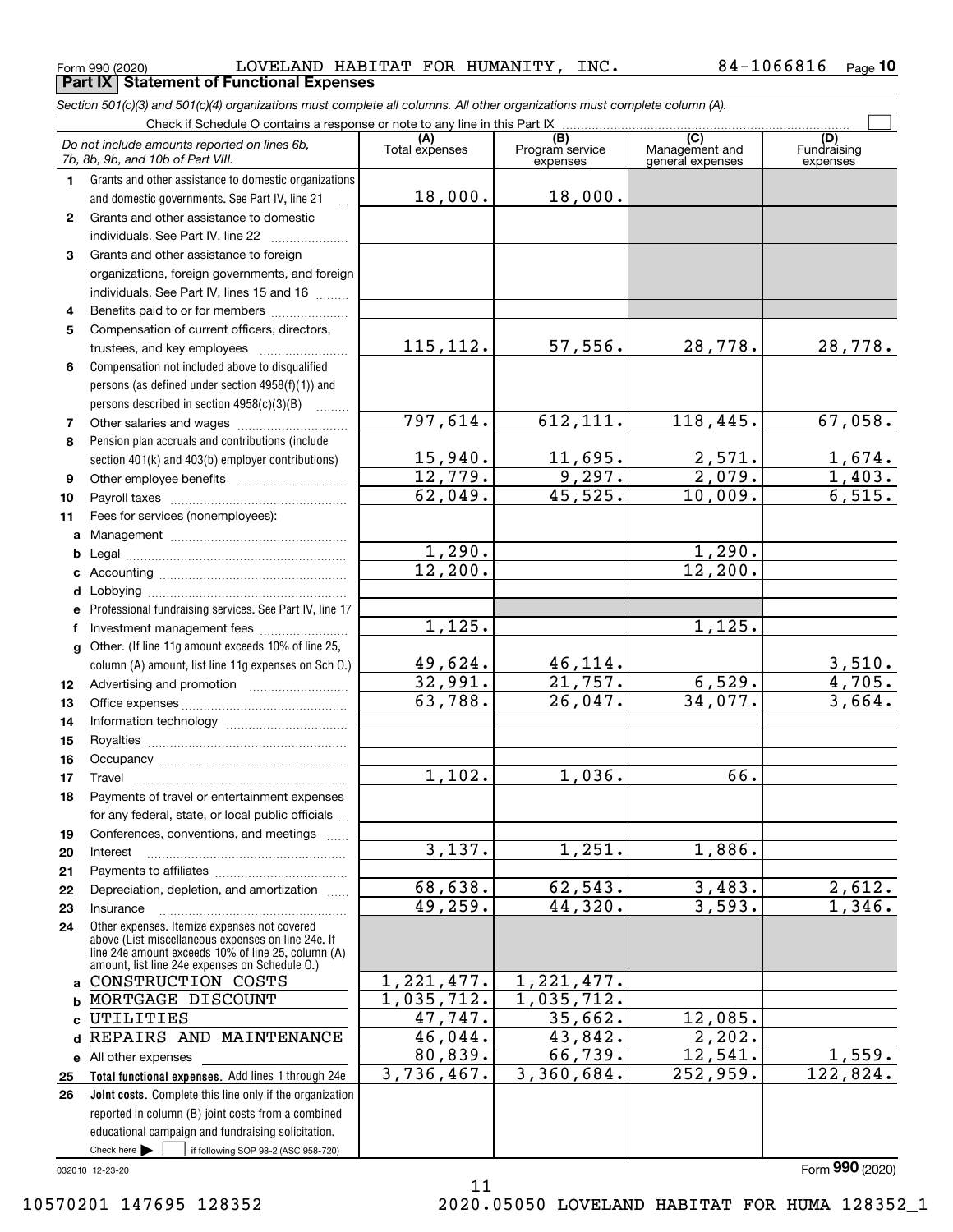### $_{\rm Form}$   $_{990}$   $_{(2020)}$   $_{\rm LOVELAND}$   $_{\rm HABITAT}$   $_{\rm FOR}$   $_{\rm HUMANITY}$  ,  $_{\rm INC}$  .  $84$   $-10$   $66816$   $_{\rm Page}$

|                             | Form 990 (2020) | LOVELAND HABITAT FOR HUMANITY, INC.                                                                                              |                          |                 | 84-1066816<br>Page 11        |
|-----------------------------|-----------------|----------------------------------------------------------------------------------------------------------------------------------|--------------------------|-----------------|------------------------------|
|                             | Part X          | <b>Balance Sheet</b>                                                                                                             |                          |                 |                              |
|                             |                 |                                                                                                                                  |                          |                 |                              |
|                             |                 |                                                                                                                                  | (A)<br>Beginning of year |                 | (B)<br>End of year           |
|                             | 1               |                                                                                                                                  | 745,798.                 | 1               | $\overline{1,515,687}$ .     |
|                             | 2               |                                                                                                                                  | 128, 320.                | $\mathbf{2}$    | 128, 244.                    |
|                             | з               |                                                                                                                                  | 55,562.                  | 3               | 38, 216.                     |
|                             | 4               |                                                                                                                                  |                          | 4               | 107,000.                     |
|                             | 5               | Loans and other receivables from any current or former officer, director,                                                        |                          |                 |                              |
|                             |                 | trustee, key employee, creator or founder, substantial contributor, or 35%                                                       |                          |                 |                              |
|                             |                 | controlled entity or family member of any of these persons                                                                       |                          | 5               |                              |
|                             | 6               | Loans and other receivables from other disqualified persons (as defined                                                          |                          |                 |                              |
|                             |                 | under section $4958(f)(1)$ , and persons described in section $4958(c)(3)(B)$                                                    |                          | 6               |                              |
|                             | 7               |                                                                                                                                  | <u>1,411,053.</u>        | $\overline{7}$  | <u>1,484,978.</u>            |
| Assets                      | 8               |                                                                                                                                  | 931, 279.                | 8               | 2,193,346.                   |
|                             | 9               | Prepaid expenses and deferred charges                                                                                            | 31,108.                  | 9               | 52,050.                      |
|                             |                 | 10a Land, buildings, and equipment: cost or other                                                                                |                          |                 |                              |
|                             |                 | basis. Complete Part VI of Schedule D $\frac{10a}{2}$ , 071, 281.                                                                |                          |                 |                              |
|                             |                 | 541,802.<br>$\frac{10b}{\sqrt{100}}$<br><b>b</b> Less: accumulated depreciation                                                  | 1,567,982.<br>1,829,155. | 10 <sub>c</sub> | <u>1,529,479.</u>            |
|                             | 11              |                                                                                                                                  |                          | 11              | $\overline{337,615}$ .       |
|                             | 12              |                                                                                                                                  | 72, 275.                 | 12              | 126,088.                     |
|                             | 13              |                                                                                                                                  |                          | 13              |                              |
|                             | 14              |                                                                                                                                  |                          | 14              |                              |
|                             | 15              |                                                                                                                                  |                          | 15              |                              |
|                             | 16              |                                                                                                                                  | 6,772,532.               | 16              | <u>7,512,703.</u>            |
|                             | 17              |                                                                                                                                  | 121,065.                 | 17              | 45,089.                      |
|                             | 18              |                                                                                                                                  |                          | 18              |                              |
|                             | 19              |                                                                                                                                  | 8,000.                   | 19              | 20, 735.                     |
|                             | 20              |                                                                                                                                  |                          | 20              |                              |
|                             | 21              | Escrow or custodial account liability. Complete Part IV of Schedule D                                                            |                          | 21              |                              |
|                             | 22              | Loans and other payables to any current or former officer, director,                                                             |                          |                 |                              |
| Liabilities                 |                 | trustee, key employee, creator or founder, substantial contributor, or 35%                                                       |                          |                 |                              |
|                             |                 | controlled entity or family member of any of these persons                                                                       |                          | 22              |                              |
|                             | 23              | Secured mortgages and notes payable to unrelated third parties                                                                   | 89,555.                  | 23              |                              |
|                             | 24              |                                                                                                                                  | 176,400.                 | 24              | 176,400.                     |
|                             | 25              | Other liabilities (including federal income tax, payables to related third                                                       |                          |                 |                              |
|                             |                 | parties, and other liabilities not included on lines 17-24). Complete Part X                                                     |                          |                 |                              |
|                             |                 | of Schedule D                                                                                                                    | 395,020.                 | 25              | 242,224.                     |
|                             | 26              | Total liabilities. Add lines 17 through 25<br>Organizations that follow FASB ASC 958, check here $\blacktriangleright \boxed{X}$ |                          | 26              |                              |
|                             |                 | and complete lines 27, 28, 32, and 33.                                                                                           |                          |                 |                              |
|                             | 27              |                                                                                                                                  | 6,321,950.               | 27              |                              |
|                             | 28              | Net assets with donor restrictions                                                                                               | 55,562.                  | 28              | $\frac{7,232,263.}{38,216.}$ |
|                             |                 | Organizations that do not follow FASB ASC 958, check here $\blacktriangleright$                                                  |                          |                 |                              |
|                             |                 | and complete lines 29 through 33.                                                                                                |                          |                 |                              |
|                             | 29              |                                                                                                                                  |                          | 29              |                              |
|                             | 30              | Paid-in or capital surplus, or land, building, or equipment fund                                                                 |                          | 30              |                              |
|                             | 31              | Retained earnings, endowment, accumulated income, or other funds                                                                 |                          | 31              |                              |
| Net Assets or Fund Balances | 32              | Total net assets or fund balances                                                                                                | 6, 377, 512.             | 32              | 7,270,479.                   |
|                             | 33              | Total liabilities and net assets/fund balances                                                                                   | 6, 772, 532.             | 33              | 7,512,703.                   |
|                             |                 |                                                                                                                                  |                          |                 |                              |

Form (2020) **990**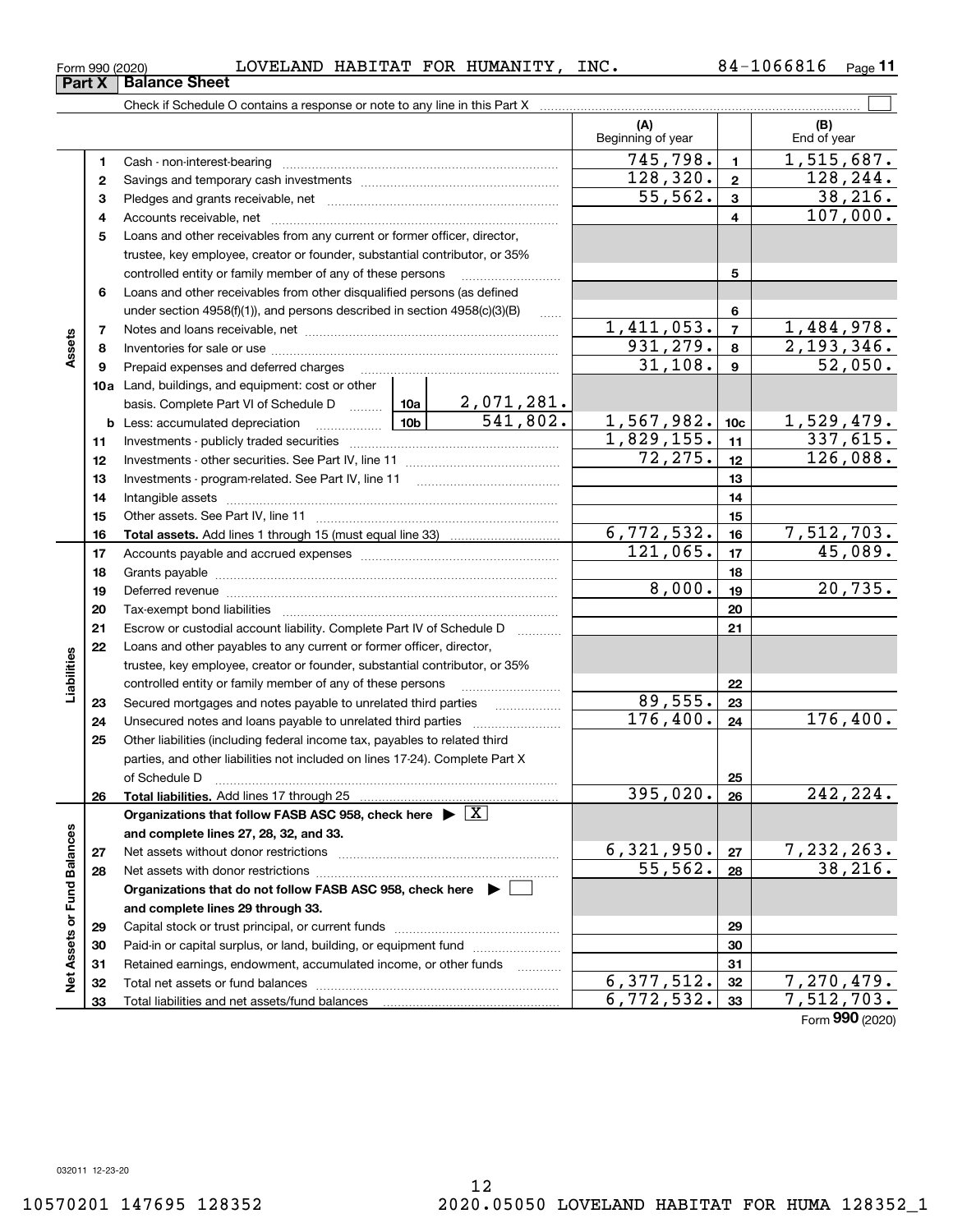|    | LOVELAND HABITAT FOR HUMANITY, INC.<br>Form 990 (2020)                                                                          |                | 84-1066816     |      | Page $12$        |
|----|---------------------------------------------------------------------------------------------------------------------------------|----------------|----------------|------|------------------|
|    | <b>Part XI   Reconciliation of Net Assets</b>                                                                                   |                |                |      |                  |
|    |                                                                                                                                 |                |                |      |                  |
|    |                                                                                                                                 |                |                |      |                  |
| 1  |                                                                                                                                 | 1              | 4,614,725.     |      |                  |
| 2  |                                                                                                                                 | $\mathbf{2}$   | 3,736,467.     |      |                  |
| З  | Revenue less expenses. Subtract line 2 from line 1                                                                              | 3              | 878,258.       |      |                  |
| 4  |                                                                                                                                 | 4              | 6,377,512.     |      |                  |
| 5  | Net unrealized gains (losses) on investments                                                                                    | 5              |                |      | 14,709.          |
| 6  |                                                                                                                                 | 6              |                |      |                  |
| 7  |                                                                                                                                 | $\overline{7}$ |                |      |                  |
| 8  |                                                                                                                                 | 8              |                |      |                  |
| 9  | Other changes in net assets or fund balances (explain on Schedule O)                                                            | 9              |                |      | $\overline{0}$ . |
| 10 | Net assets or fund balances at end of year. Combine lines 3 through 9 (must equal Part X, line 32,                              |                |                |      |                  |
|    |                                                                                                                                 | 10             | 7,270,479.     |      |                  |
|    | Part XII Financial Statements and Reporting                                                                                     |                |                |      |                  |
|    |                                                                                                                                 |                |                |      |                  |
|    |                                                                                                                                 |                |                | Yes  | <b>No</b>        |
| 1  | $\boxed{\mathbf{X}}$ Accrual<br>Accounting method used to prepare the Form 990: <u>June</u> Cash<br>Other                       |                |                |      |                  |
|    | If the organization changed its method of accounting from a prior year or checked "Other," explain in Schedule O.               |                |                |      |                  |
|    | 2a Were the organization's financial statements compiled or reviewed by an independent accountant?                              |                | 2a             |      | х                |
|    | If "Yes," check a box below to indicate whether the financial statements for the year were compiled or reviewed on a            |                |                |      |                  |
|    | separate basis, consolidated basis, or both:                                                                                    |                |                |      |                  |
|    | Separate basis<br>Consolidated basis<br>Both consolidated and separate basis                                                    |                |                |      |                  |
|    | <b>b</b> Were the organization's financial statements audited by an independent accountant?                                     |                | 2 <sub>b</sub> | х    |                  |
|    | If "Yes," check a box below to indicate whether the financial statements for the year were audited on a separate basis,         |                |                |      |                  |
|    | consolidated basis, or both:                                                                                                    |                |                |      |                  |
|    | $X$ Separate basis<br><b>Consolidated basis</b><br>Both consolidated and separate basis                                         |                |                |      |                  |
|    | c If "Yes" to line 2a or 2b, does the organization have a committee that assumes responsibility for oversight of the audit,     |                |                |      |                  |
|    |                                                                                                                                 |                | 2c             | x    |                  |
|    | If the organization changed either its oversight process or selection process during the tax year, explain on Schedule O.       |                |                |      |                  |
|    | 3a As a result of a federal award, was the organization required to undergo an audit or audits as set forth in the Single Audit |                |                |      |                  |
|    |                                                                                                                                 |                | 3a             |      | x                |
| b  | If "Yes," did the organization undergo the required audit or audits? If the organization did not undergo the required audit     |                |                |      |                  |
|    | or audits, explain why on Schedule O and describe any steps taken to undergo such audits [11] content to under                  |                | 3b             | nn n |                  |

Form (2020) **990**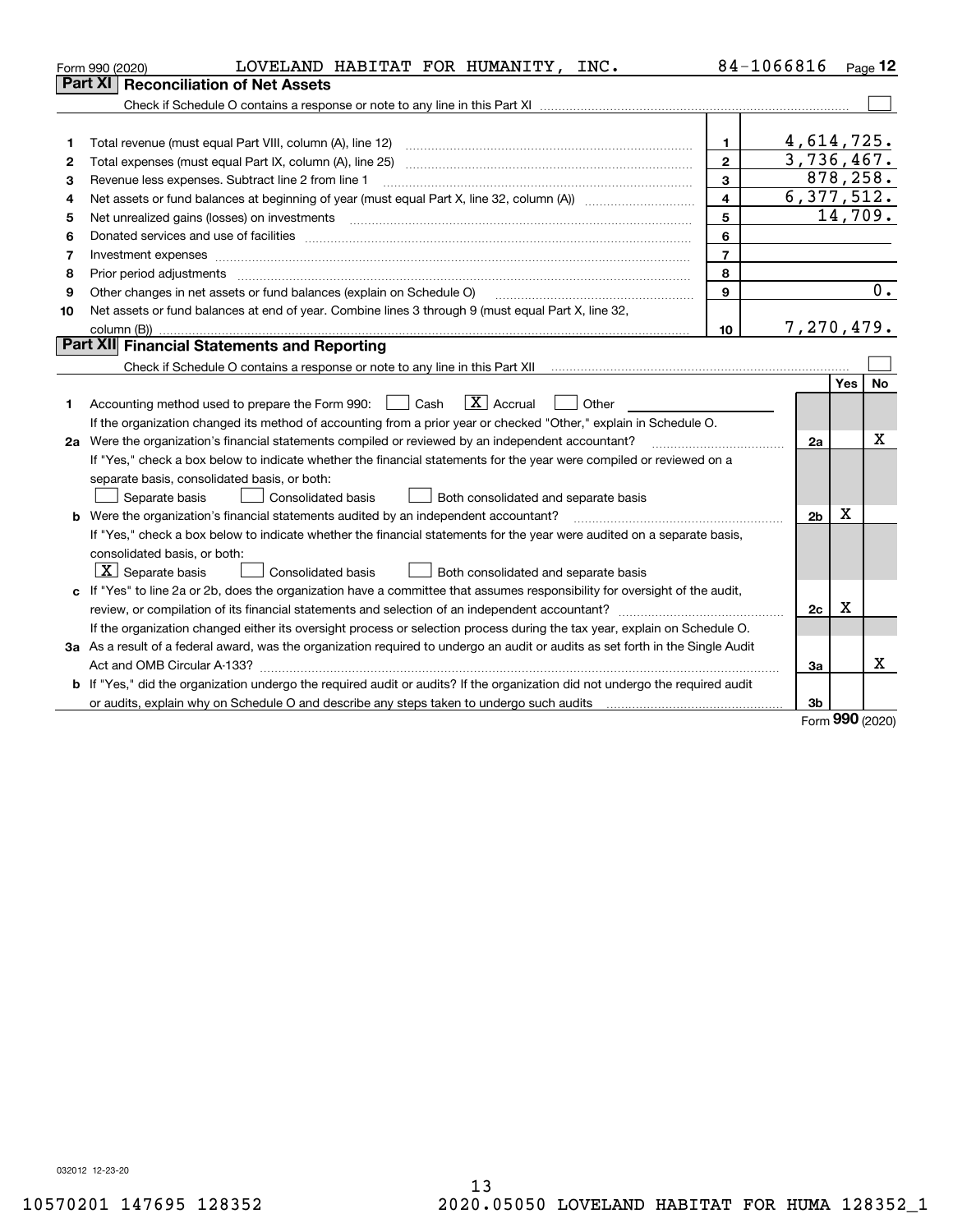| <b>SCHEDULE A</b> |
|-------------------|
|-------------------|

Department of the Treasury Internal Revenue Service

**(Form 990 or 990-EZ)**

# **Public Charity Status and Public Support**

**Complete if the organization is a section 501(c)(3) organization or a section 4947(a)(1) nonexempt charitable trust. | Attach to Form 990 or Form 990-EZ.** 

| ▶ Go to www.irs.gov/Form990 for instructions and the latest information. |
|--------------------------------------------------------------------------|

| OMB No. 1545-0047                   |  |
|-------------------------------------|--|
| 2020                                |  |
| <b>Open to Public</b><br>Inspection |  |

 $\mathbf{I}$ 

|  | Name of the organization |
|--|--------------------------|
|--|--------------------------|

|        |                                                                                                                                               | Name of the organization                                                                                                                                                                                            |          |                                                       |                             |                                 |                            |  | <b>Employer identification number</b> |  |  |
|--------|-----------------------------------------------------------------------------------------------------------------------------------------------|---------------------------------------------------------------------------------------------------------------------------------------------------------------------------------------------------------------------|----------|-------------------------------------------------------|-----------------------------|---------------------------------|----------------------------|--|---------------------------------------|--|--|
| Part I |                                                                                                                                               | Reason for Public Charity Status. (All organizations must complete this part.) See instructions.                                                                                                                    |          | LOVELAND HABITAT FOR HUMANITY, INC.                   |                             |                                 |                            |  | 84-1066816                            |  |  |
|        |                                                                                                                                               |                                                                                                                                                                                                                     |          |                                                       |                             |                                 |                            |  |                                       |  |  |
|        |                                                                                                                                               | The organization is not a private foundation because it is: (For lines 1 through 12, check only one box.)                                                                                                           |          |                                                       |                             |                                 |                            |  |                                       |  |  |
| 1      |                                                                                                                                               | A church, convention of churches, or association of churches described in section 170(b)(1)(A)(i).                                                                                                                  |          |                                                       |                             |                                 |                            |  |                                       |  |  |
| 2      |                                                                                                                                               | A school described in section 170(b)(1)(A)(ii). (Attach Schedule E (Form 990 or 990-EZ).)                                                                                                                           |          |                                                       |                             |                                 |                            |  |                                       |  |  |
| 3      |                                                                                                                                               | A hospital or a cooperative hospital service organization described in section $170(b)(1)(A)(iii)$ .                                                                                                                |          |                                                       |                             |                                 |                            |  |                                       |  |  |
| 4      | A medical research organization operated in conjunction with a hospital described in section 170(b)(1)(A)(iii). Enter the hospital's name,    |                                                                                                                                                                                                                     |          |                                                       |                             |                                 |                            |  |                                       |  |  |
| 5      | city, and state:<br>An organization operated for the benefit of a college or university owned or operated by a governmental unit described in |                                                                                                                                                                                                                     |          |                                                       |                             |                                 |                            |  |                                       |  |  |
|        |                                                                                                                                               |                                                                                                                                                                                                                     |          |                                                       |                             |                                 |                            |  |                                       |  |  |
| 6      |                                                                                                                                               | section 170(b)(1)(A)(iv). (Complete Part II.)<br>A federal, state, or local government or governmental unit described in section 170(b)(1)(A)(v).                                                                   |          |                                                       |                             |                                 |                            |  |                                       |  |  |
|        | $7 \times$                                                                                                                                    | An organization that normally receives a substantial part of its support from a governmental unit or from the general public described in                                                                           |          |                                                       |                             |                                 |                            |  |                                       |  |  |
|        |                                                                                                                                               | section 170(b)(1)(A)(vi). (Complete Part II.)                                                                                                                                                                       |          |                                                       |                             |                                 |                            |  |                                       |  |  |
| 8      |                                                                                                                                               | A community trust described in section 170(b)(1)(A)(vi). (Complete Part II.)                                                                                                                                        |          |                                                       |                             |                                 |                            |  |                                       |  |  |
| 9      |                                                                                                                                               | An agricultural research organization described in section 170(b)(1)(A)(ix) operated in conjunction with a land-grant college                                                                                       |          |                                                       |                             |                                 |                            |  |                                       |  |  |
|        |                                                                                                                                               | or university or a non-land-grant college of agriculture (see instructions). Enter the name, city, and state of the college or                                                                                      |          |                                                       |                             |                                 |                            |  |                                       |  |  |
|        |                                                                                                                                               | university:                                                                                                                                                                                                         |          |                                                       |                             |                                 |                            |  |                                       |  |  |
| 10     |                                                                                                                                               | An organization that normally receives (1) more than 33 1/3% of its support from contributions, membership fees, and gross receipts from                                                                            |          |                                                       |                             |                                 |                            |  |                                       |  |  |
|        |                                                                                                                                               | activities related to its exempt functions, subject to certain exceptions; and (2) no more than 33 1/3% of its support from gross investment                                                                        |          |                                                       |                             |                                 |                            |  |                                       |  |  |
|        |                                                                                                                                               | income and unrelated business taxable income (less section 511 tax) from businesses acquired by the organization after June 30, 1975.                                                                               |          |                                                       |                             |                                 |                            |  |                                       |  |  |
|        |                                                                                                                                               | See section 509(a)(2). (Complete Part III.)                                                                                                                                                                         |          |                                                       |                             |                                 |                            |  |                                       |  |  |
| 11     |                                                                                                                                               | An organization organized and operated exclusively to test for public safety. See section 509(a)(4).                                                                                                                |          |                                                       |                             |                                 |                            |  |                                       |  |  |
| 12     |                                                                                                                                               | An organization organized and operated exclusively for the benefit of, to perform the functions of, or to carry out the purposes of one or                                                                          |          |                                                       |                             |                                 |                            |  |                                       |  |  |
|        |                                                                                                                                               | more publicly supported organizations described in section 509(a)(1) or section 509(a)(2). See section 509(a)(3). Check the box in                                                                                  |          |                                                       |                             |                                 |                            |  |                                       |  |  |
|        |                                                                                                                                               | lines 12a through 12d that describes the type of supporting organization and complete lines 12e, 12f, and 12g.                                                                                                      |          |                                                       |                             |                                 |                            |  |                                       |  |  |
| а      |                                                                                                                                               | <b>Type I.</b> A supporting organization operated, supervised, or controlled by its supported organization(s), typically by giving                                                                                  |          |                                                       |                             |                                 |                            |  |                                       |  |  |
|        |                                                                                                                                               | the supported organization(s) the power to regularly appoint or elect a majority of the directors or trustees of the supporting                                                                                     |          |                                                       |                             |                                 |                            |  |                                       |  |  |
|        |                                                                                                                                               | organization. You must complete Part IV, Sections A and B.                                                                                                                                                          |          |                                                       |                             |                                 |                            |  |                                       |  |  |
| b      |                                                                                                                                               | Type II. A supporting organization supervised or controlled in connection with its supported organization(s), by having                                                                                             |          |                                                       |                             |                                 |                            |  |                                       |  |  |
|        |                                                                                                                                               | control or management of the supporting organization vested in the same persons that control or manage the supported                                                                                                |          |                                                       |                             |                                 |                            |  |                                       |  |  |
|        |                                                                                                                                               | organization(s). You must complete Part IV, Sections A and C.                                                                                                                                                       |          |                                                       |                             |                                 |                            |  |                                       |  |  |
| с      |                                                                                                                                               | Type III functionally integrated. A supporting organization operated in connection with, and functionally integrated with,                                                                                          |          |                                                       |                             |                                 |                            |  |                                       |  |  |
|        |                                                                                                                                               | its supported organization(s) (see instructions). You must complete Part IV, Sections A, D, and E.                                                                                                                  |          |                                                       |                             |                                 |                            |  |                                       |  |  |
| d      |                                                                                                                                               | Type III non-functionally integrated. A supporting organization operated in connection with its supported organization(s)                                                                                           |          |                                                       |                             |                                 |                            |  |                                       |  |  |
|        |                                                                                                                                               | that is not functionally integrated. The organization generally must satisfy a distribution requirement and an attentiveness                                                                                        |          |                                                       |                             |                                 |                            |  |                                       |  |  |
|        |                                                                                                                                               | requirement (see instructions). You must complete Part IV, Sections A and D, and Part V.<br>Check this box if the organization received a written determination from the IRS that it is a Type I, Type II, Type III |          |                                                       |                             |                                 |                            |  |                                       |  |  |
|        |                                                                                                                                               | functionally integrated, or Type III non-functionally integrated supporting organization.                                                                                                                           |          |                                                       |                             |                                 |                            |  |                                       |  |  |
|        |                                                                                                                                               | f Enter the number of supported organizations                                                                                                                                                                       |          |                                                       |                             |                                 |                            |  |                                       |  |  |
|        |                                                                                                                                               | g Provide the following information about the supported organization(s).                                                                                                                                            |          |                                                       |                             |                                 |                            |  |                                       |  |  |
|        |                                                                                                                                               | (i) Name of supported                                                                                                                                                                                               | (ii) EIN | (iii) Type of organization                            | in your governing document? | (iv) Is the organization listed | (v) Amount of monetary     |  | (vi) Amount of other                  |  |  |
|        |                                                                                                                                               | organization                                                                                                                                                                                                        |          | (described on lines 1-10<br>above (see instructions)) | Yes                         | No                              | support (see instructions) |  | support (see instructions)            |  |  |
|        |                                                                                                                                               |                                                                                                                                                                                                                     |          |                                                       |                             |                                 |                            |  |                                       |  |  |
|        |                                                                                                                                               |                                                                                                                                                                                                                     |          |                                                       |                             |                                 |                            |  |                                       |  |  |
|        |                                                                                                                                               |                                                                                                                                                                                                                     |          |                                                       |                             |                                 |                            |  |                                       |  |  |
|        |                                                                                                                                               |                                                                                                                                                                                                                     |          |                                                       |                             |                                 |                            |  |                                       |  |  |
|        |                                                                                                                                               |                                                                                                                                                                                                                     |          |                                                       |                             |                                 |                            |  |                                       |  |  |
|        |                                                                                                                                               |                                                                                                                                                                                                                     |          |                                                       |                             |                                 |                            |  |                                       |  |  |
|        |                                                                                                                                               |                                                                                                                                                                                                                     |          |                                                       |                             |                                 |                            |  |                                       |  |  |
|        |                                                                                                                                               |                                                                                                                                                                                                                     |          |                                                       |                             |                                 |                            |  |                                       |  |  |
|        |                                                                                                                                               |                                                                                                                                                                                                                     |          |                                                       |                             |                                 |                            |  |                                       |  |  |
|        |                                                                                                                                               |                                                                                                                                                                                                                     |          |                                                       |                             |                                 |                            |  |                                       |  |  |
| Total  |                                                                                                                                               |                                                                                                                                                                                                                     |          |                                                       |                             |                                 |                            |  |                                       |  |  |

LHA For Paperwork Reduction Act Notice, see the Instructions for Form 990 or 990-EZ. <sub>032021</sub> o1-25-21 Schedule A (Form 990 or 990-EZ) 2020 14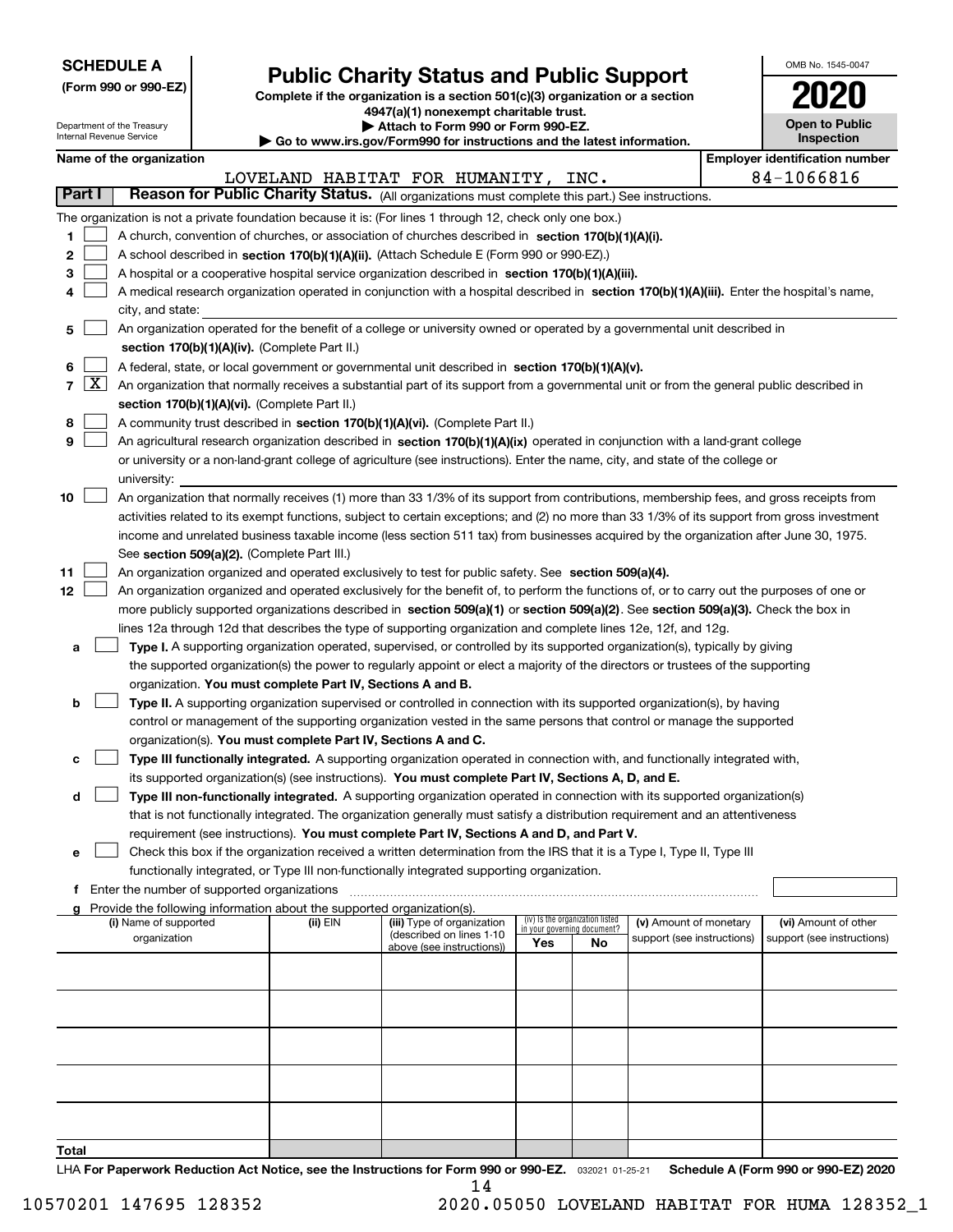### 84-1066816 Page 2 Schedule A (Form 990 or 990-EZ) 2020 Page LOVELAND HABITAT FOR HUMANITY, INC. 84-1066816 **Part II Support Schedule for Organizations Described in Sections 170(b)(1)(A)(iv) and 170(b)(1)(A)(vi)**

(Complete only if you checked the box on line 5, 7, or 8 of Part I or if the organization failed to qualify under Part III. If the organization fails to qualify under the tests listed below, please complete Part III.)

|    | <b>Section A. Public Support</b>                                                                                                                                                                                               |           |                        |                         |            |                                      |                                          |
|----|--------------------------------------------------------------------------------------------------------------------------------------------------------------------------------------------------------------------------------|-----------|------------------------|-------------------------|------------|--------------------------------------|------------------------------------------|
|    | Calendar year (or fiscal year beginning in) $\blacktriangleright$                                                                                                                                                              | (a) 2016  | (b) 2017               | $(c)$ 2018              | $(d)$ 2019 | (e) 2020                             | (f) Total                                |
|    | 1 Gifts, grants, contributions, and                                                                                                                                                                                            |           |                        |                         |            |                                      |                                          |
|    | membership fees received. (Do not                                                                                                                                                                                              |           |                        |                         |            |                                      |                                          |
|    | include any "unusual grants.")                                                                                                                                                                                                 | 371, 327. | 481,011.               | 742,074.                | 611,477.   | 1114345.                             | 3320234.                                 |
|    | 2 Tax revenues levied for the organ-                                                                                                                                                                                           |           |                        |                         |            |                                      |                                          |
|    | ization's benefit and either paid to                                                                                                                                                                                           |           |                        |                         |            |                                      |                                          |
|    | or expended on its behalf                                                                                                                                                                                                      |           |                        |                         |            |                                      |                                          |
|    | 3 The value of services or facilities                                                                                                                                                                                          |           |                        |                         |            |                                      |                                          |
|    | furnished by a governmental unit to                                                                                                                                                                                            |           |                        |                         |            |                                      |                                          |
|    | the organization without charge                                                                                                                                                                                                |           |                        |                         |            |                                      |                                          |
|    | 4 Total. Add lines 1 through 3                                                                                                                                                                                                 | 371, 327. | 481,011.               | 742,074.                | 611,477.   | 1114345.                             | 3320234.                                 |
|    | 5 The portion of total contributions                                                                                                                                                                                           |           |                        |                         |            |                                      |                                          |
|    | by each person (other than a                                                                                                                                                                                                   |           |                        |                         |            |                                      |                                          |
|    | governmental unit or publicly                                                                                                                                                                                                  |           |                        |                         |            |                                      |                                          |
|    | supported organization) included                                                                                                                                                                                               |           |                        |                         |            |                                      |                                          |
|    | on line 1 that exceeds 2% of the                                                                                                                                                                                               |           |                        |                         |            |                                      |                                          |
|    | amount shown on line 11,                                                                                                                                                                                                       |           |                        |                         |            |                                      |                                          |
|    | column (f)                                                                                                                                                                                                                     |           |                        |                         |            |                                      |                                          |
|    | 6 Public support. Subtract line 5 from line 4.                                                                                                                                                                                 |           |                        |                         |            |                                      | 3320234.                                 |
|    | <b>Section B. Total Support</b>                                                                                                                                                                                                |           |                        |                         |            |                                      |                                          |
|    | Calendar year (or fiscal year beginning in)                                                                                                                                                                                    | (a) 2016  | (b) 2017               | $(c)$ 2018              | $(d)$ 2019 | (e) 2020                             | (f) Total                                |
|    | <b>7</b> Amounts from line 4                                                                                                                                                                                                   | 371,327.  | $\overline{481,011}$ . | $\overline{742}$ , 074. | 611,477.   | 1114345.                             | 3320234.                                 |
|    | 8 Gross income from interest,                                                                                                                                                                                                  |           |                        |                         |            |                                      |                                          |
|    | dividends, payments received on                                                                                                                                                                                                |           |                        |                         |            |                                      |                                          |
|    | securities loans, rents, royalties,                                                                                                                                                                                            |           |                        |                         |            |                                      |                                          |
|    | and income from similar sources                                                                                                                                                                                                | 79.       | 1,446.                 | 33,752.                 | 46,115.    | 10,995.                              | 92,387.                                  |
|    | <b>9</b> Net income from unrelated business                                                                                                                                                                                    |           |                        |                         |            |                                      |                                          |
|    | activities, whether or not the                                                                                                                                                                                                 |           |                        |                         |            |                                      |                                          |
|    | business is regularly carried on                                                                                                                                                                                               |           |                        |                         |            |                                      |                                          |
|    | 10 Other income. Do not include gain                                                                                                                                                                                           |           |                        |                         |            |                                      |                                          |
|    | or loss from the sale of capital                                                                                                                                                                                               |           |                        |                         |            |                                      |                                          |
|    | assets (Explain in Part VI.)                                                                                                                                                                                                   |           |                        |                         |            |                                      |                                          |
|    | 11 Total support. Add lines 7 through 10                                                                                                                                                                                       |           |                        |                         |            |                                      | 3412621.                                 |
|    | 12 Gross receipts from related activities, etc. (see instructions)                                                                                                                                                             |           |                        |                         |            | 12                                   |                                          |
|    | 13 First 5 years. If the Form 990 is for the organization's first, second, third, fourth, or fifth tax year as a section 501(c)(3)                                                                                             |           |                        |                         |            |                                      |                                          |
|    | organization, check this box and stop here manufactured and according to the state of the state of the state of the state of the state of the state of the state of the state of the state of the state of the state of the st |           |                        |                         |            |                                      |                                          |
|    | <b>Section C. Computation of Public Support Percentage</b>                                                                                                                                                                     |           |                        |                         |            |                                      |                                          |
|    |                                                                                                                                                                                                                                |           |                        |                         |            | 14                                   | 97.29<br>%                               |
|    |                                                                                                                                                                                                                                |           |                        |                         |            | 15                                   | 97.27<br>$\%$                            |
|    | 16a 33 1/3% support test - 2020. If the organization did not check the box on line 13, and line 14 is 33 1/3% or more, check this box and                                                                                      |           |                        |                         |            |                                      |                                          |
|    | stop here. The organization qualifies as a publicly supported organization                                                                                                                                                     |           |                        |                         |            |                                      | $\blacktriangleright$ $\boxed{\text{X}}$ |
|    | b 33 1/3% support test - 2019. If the organization did not check a box on line 13 or 16a, and line 15 is 33 1/3% or more, check this box                                                                                       |           |                        |                         |            |                                      |                                          |
|    | and stop here. The organization qualifies as a publicly supported organization                                                                                                                                                 |           |                        |                         |            |                                      |                                          |
|    | 17a 10% -facts-and-circumstances test - 2020. If the organization did not check a box on line 13, 16a, or 16b, and line 14 is 10% or more,                                                                                     |           |                        |                         |            |                                      |                                          |
|    | and if the organization meets the facts-and-circumstances test, check this box and stop here. Explain in Part VI how the organization                                                                                          |           |                        |                         |            |                                      |                                          |
|    | meets the facts-and-circumstances test. The organization qualifies as a publicly supported organization                                                                                                                        |           |                        |                         |            |                                      |                                          |
|    | <b>b 10% -facts-and-circumstances test - 2019.</b> If the organization did not check a box on line 13, 16a, 16b, or 17a, and line 15 is 10% or                                                                                 |           |                        |                         |            |                                      |                                          |
|    | more, and if the organization meets the facts-and-circumstances test, check this box and stop here. Explain in Part VI how the                                                                                                 |           |                        |                         |            |                                      |                                          |
|    | organization meets the facts-and-circumstances test. The organization qualifies as a publicly supported organization                                                                                                           |           |                        |                         |            |                                      |                                          |
| 18 | Private foundation. If the organization did not check a box on line 13, 16a, 16b, 17a, or 17b, check this box and see instructions                                                                                             |           |                        |                         |            |                                      |                                          |
|    |                                                                                                                                                                                                                                |           |                        |                         |            | Schodule A (Form 000 or 000 F7) 2020 |                                          |

**Schedule A (Form 990 or 990-EZ) 2020**

032022 01-25-21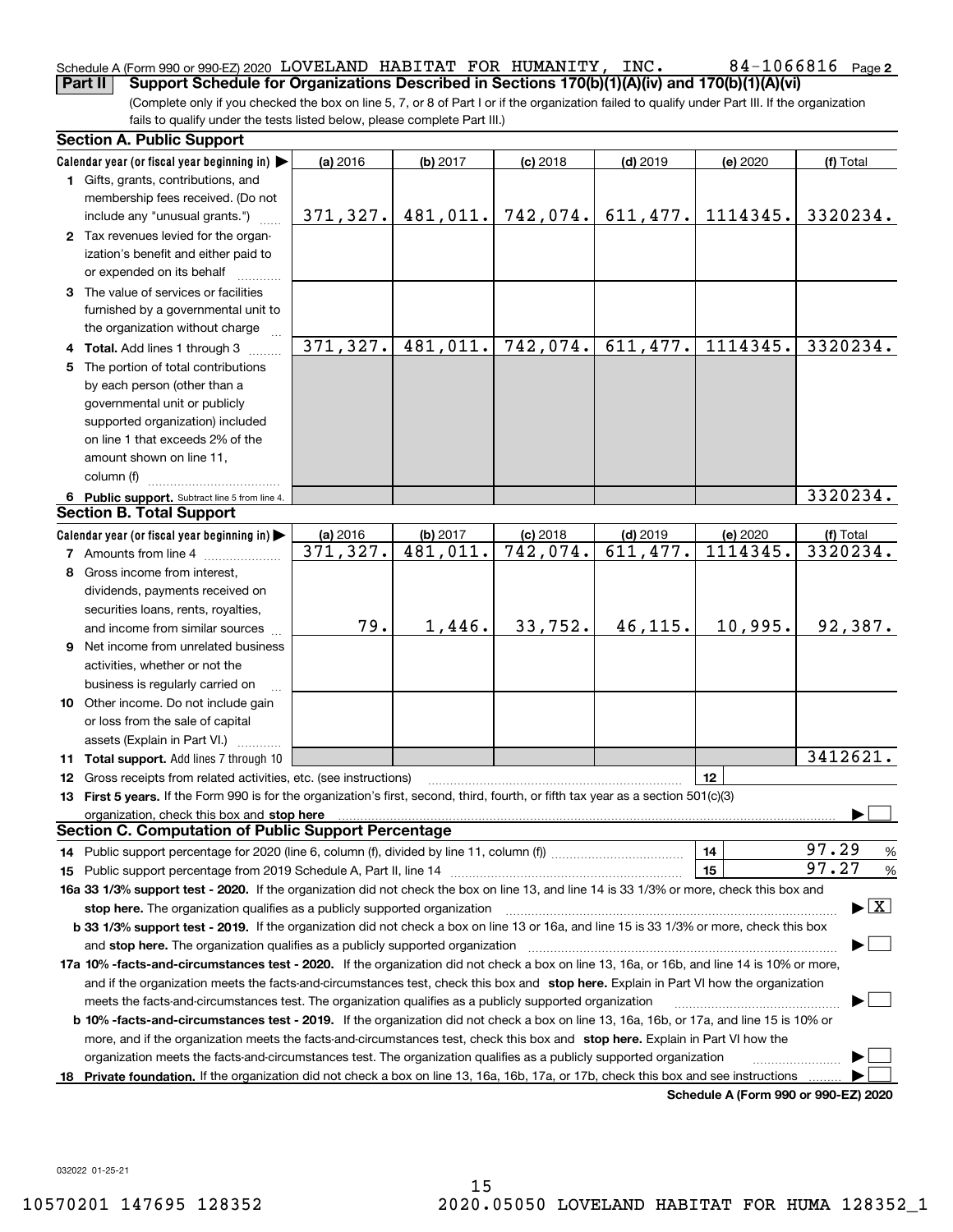### Schedule A (Form 990 or 990-EZ) 2020 Page LOVELAND HABITAT FOR HUMANITY, INC. 84-1066816 **Part III Support Schedule for Organizations Described in Section 509(a)(2)**

(Complete only if you checked the box on line 10 of Part I or if the organization failed to qualify under Part II. If the organization fails to qualify under the tests listed below, please complete Part II.)

|     | <b>Section A. Public Support</b>                                                                                                                                                                                              |          |          |            |            |          |                                      |
|-----|-------------------------------------------------------------------------------------------------------------------------------------------------------------------------------------------------------------------------------|----------|----------|------------|------------|----------|--------------------------------------|
|     | Calendar year (or fiscal year beginning in) $\blacktriangleright$                                                                                                                                                             | (a) 2016 | (b) 2017 | $(c)$ 2018 | $(d)$ 2019 | (e) 2020 | (f) Total                            |
|     | 1 Gifts, grants, contributions, and                                                                                                                                                                                           |          |          |            |            |          |                                      |
|     | membership fees received. (Do not                                                                                                                                                                                             |          |          |            |            |          |                                      |
|     | include any "unusual grants.")                                                                                                                                                                                                |          |          |            |            |          |                                      |
|     | 2 Gross receipts from admissions,<br>merchandise sold or services per-<br>formed, or facilities furnished in<br>any activity that is related to the<br>organization's tax-exempt purpose                                      |          |          |            |            |          |                                      |
|     | 3 Gross receipts from activities that<br>are not an unrelated trade or bus-                                                                                                                                                   |          |          |            |            |          |                                      |
|     | iness under section 513                                                                                                                                                                                                       |          |          |            |            |          |                                      |
|     | 4 Tax revenues levied for the organ-                                                                                                                                                                                          |          |          |            |            |          |                                      |
|     | ization's benefit and either paid to<br>or expended on its behalf<br>.                                                                                                                                                        |          |          |            |            |          |                                      |
|     | 5 The value of services or facilities                                                                                                                                                                                         |          |          |            |            |          |                                      |
|     | furnished by a governmental unit to                                                                                                                                                                                           |          |          |            |            |          |                                      |
|     | the organization without charge                                                                                                                                                                                               |          |          |            |            |          |                                      |
|     | <b>6 Total.</b> Add lines 1 through 5                                                                                                                                                                                         |          |          |            |            |          |                                      |
|     | 7a Amounts included on lines 1, 2, and<br>3 received from disqualified persons                                                                                                                                                |          |          |            |            |          |                                      |
|     | <b>b</b> Amounts included on lines 2 and 3 received<br>from other than disqualified persons that<br>exceed the greater of \$5,000 or 1% of the<br>amount on line 13 for the year                                              |          |          |            |            |          |                                      |
|     | c Add lines 7a and 7b                                                                                                                                                                                                         |          |          |            |            |          |                                      |
|     | 8 Public support. (Subtract line 7c from line 6.)<br><b>Section B. Total Support</b>                                                                                                                                          |          |          |            |            |          |                                      |
|     | Calendar year (or fiscal year beginning in)                                                                                                                                                                                   | (a) 2016 | (b) 2017 | $(c)$ 2018 | $(d)$ 2019 | (e) 2020 | (f) Total                            |
|     | 9 Amounts from line 6                                                                                                                                                                                                         |          |          |            |            |          |                                      |
|     | <b>10a</b> Gross income from interest,<br>dividends, payments received on<br>securities loans, rents, royalties,<br>and income from similar sources                                                                           |          |          |            |            |          |                                      |
|     | <b>b</b> Unrelated business taxable income                                                                                                                                                                                    |          |          |            |            |          |                                      |
|     | (less section 511 taxes) from businesses                                                                                                                                                                                      |          |          |            |            |          |                                      |
|     | acquired after June 30, 1975                                                                                                                                                                                                  |          |          |            |            |          |                                      |
|     | c Add lines 10a and 10b                                                                                                                                                                                                       |          |          |            |            |          |                                      |
|     | 11 Net income from unrelated business<br>activities not included in line 10b,<br>whether or not the business is<br>regularly carried on                                                                                       |          |          |            |            |          |                                      |
|     | 12 Other income. Do not include gain<br>or loss from the sale of capital<br>assets (Explain in Part VI.)                                                                                                                      |          |          |            |            |          |                                      |
|     | <b>13</b> Total support. (Add lines 9, 10c, 11, and 12.)                                                                                                                                                                      |          |          |            |            |          |                                      |
|     | 14 First 5 years. If the Form 990 is for the organization's first, second, third, fourth, or fifth tax year as a section 501(c)(3) organization,                                                                              |          |          |            |            |          |                                      |
|     | check this box and stop here measurements and the control of the state of the control of the state of the control of the control of the control of the control of the control of the control of the control of the control of |          |          |            |            |          |                                      |
|     | <b>Section C. Computation of Public Support Percentage</b>                                                                                                                                                                    |          |          |            |            |          |                                      |
|     | 15 Public support percentage for 2020 (line 8, column (f), divided by line 13, column (f))                                                                                                                                    |          |          |            |            | 15       | %                                    |
| 16. | Public support percentage from 2019 Schedule A, Part III, line 15                                                                                                                                                             |          |          |            |            | 16       | %                                    |
|     | <b>Section D. Computation of Investment Income Percentage</b>                                                                                                                                                                 |          |          |            |            |          |                                      |
|     | 17 Investment income percentage for 2020 (line 10c, column (f), divided by line 13, column (f))                                                                                                                               |          |          |            |            | 17       | %                                    |
|     | 18 Investment income percentage from 2019 Schedule A, Part III, line 17                                                                                                                                                       |          |          |            |            | 18       | %                                    |
|     | 19a 33 1/3% support tests - 2020. If the organization did not check the box on line 14, and line 15 is more than 33 1/3%, and line 17 is not                                                                                  |          |          |            |            |          |                                      |
|     | more than 33 1/3%, check this box and stop here. The organization qualifies as a publicly supported organization                                                                                                              |          |          |            |            |          | ▶                                    |
|     | <b>b 33 1/3% support tests - 2019.</b> If the organization did not check a box on line 14 or line 19a, and line 16 is more than 33 1/3%, and                                                                                  |          |          |            |            |          |                                      |
|     | line 18 is not more than 33 1/3%, check this box and stop here. The organization qualifies as a publicly supported organization                                                                                               |          |          |            |            |          |                                      |
|     | 20 Private foundation. If the organization did not check a box on line 14, 19a, or 19b, check this box and see instructions                                                                                                   |          |          |            |            |          |                                      |
|     | 032023 01-25-21                                                                                                                                                                                                               |          | 16       |            |            |          | Schedule A (Form 990 or 990-EZ) 2020 |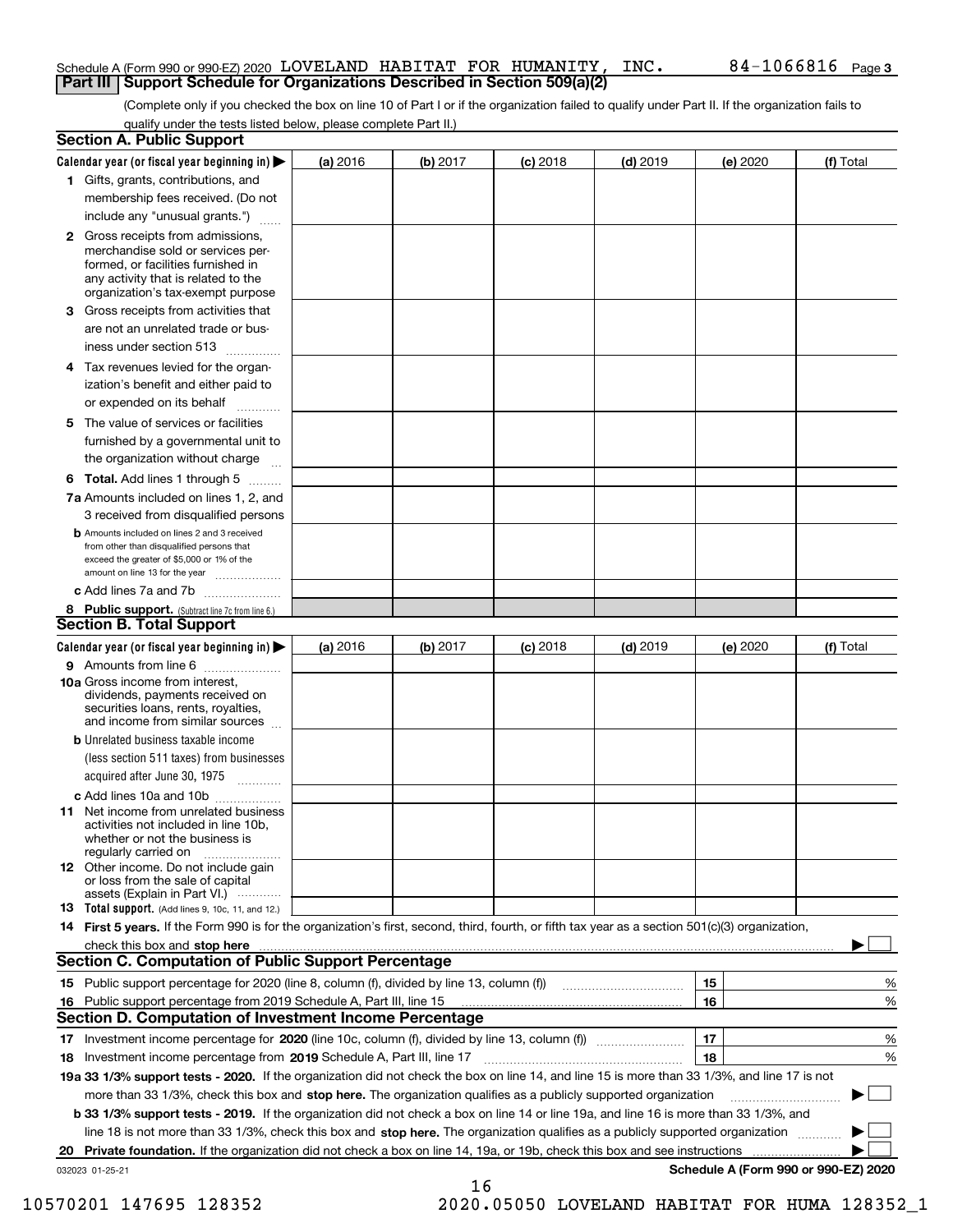**1**

**2**

**3a**

**3b**

**3c**

**4a**

**4b**

**4c**

**5a**

**5b5c**

**6**

**7**

**8**

**9a**

**9b**

**9c**

**10a**

**10b**

**YesNo**

## **Part IV Supporting Organizations**

(Complete only if you checked a box in line 12 on Part I. If you checked box 12a, Part I, complete Sections A and B. If you checked box 12b, Part I, complete Sections A and C. If you checked box 12c, Part I, complete Sections A, D, and E. If you checked box 12d, Part I, complete Sections A and D, and complete Part V.)

### **Section A. All Supporting Organizations**

- **1** Are all of the organization's supported organizations listed by name in the organization's governing documents? If "No," describe in **Part VI** how the supported organizations are designated. If designated by *class or purpose, describe the designation. If historic and continuing relationship, explain.*
- **2** Did the organization have any supported organization that does not have an IRS determination of status under section 509(a)(1) or (2)? If "Yes," explain in Part VI how the organization determined that the supported *organization was described in section 509(a)(1) or (2).*
- **3a** Did the organization have a supported organization described in section 501(c)(4), (5), or (6)? If "Yes," answer *lines 3b and 3c below.*
- **b** Did the organization confirm that each supported organization qualified under section 501(c)(4), (5), or (6) and satisfied the public support tests under section 509(a)(2)? If "Yes," describe in **Part VI** when and how the *organization made the determination.*
- **c**Did the organization ensure that all support to such organizations was used exclusively for section 170(c)(2)(B) purposes? If "Yes," explain in **Part VI** what controls the organization put in place to ensure such use.
- **4a***If* Was any supported organization not organized in the United States ("foreign supported organization")? *"Yes," and if you checked box 12a or 12b in Part I, answer lines 4b and 4c below.*
- **b** Did the organization have ultimate control and discretion in deciding whether to make grants to the foreign supported organization? If "Yes," describe in **Part VI** how the organization had such control and discretion *despite being controlled or supervised by or in connection with its supported organizations.*
- **c** Did the organization support any foreign supported organization that does not have an IRS determination under sections 501(c)(3) and 509(a)(1) or (2)? If "Yes," explain in **Part VI** what controls the organization used *to ensure that all support to the foreign supported organization was used exclusively for section 170(c)(2)(B) purposes.*
- **5a** Did the organization add, substitute, or remove any supported organizations during the tax year? If "Yes," answer lines 5b and 5c below (if applicable). Also, provide detail in **Part VI,** including (i) the names and EIN *numbers of the supported organizations added, substituted, or removed; (ii) the reasons for each such action; (iii) the authority under the organization's organizing document authorizing such action; and (iv) how the action was accomplished (such as by amendment to the organizing document).*
- **b** Type I or Type II only. Was any added or substituted supported organization part of a class already designated in the organization's organizing document?
- **cSubstitutions only.**  Was the substitution the result of an event beyond the organization's control?
- **6** Did the organization provide support (whether in the form of grants or the provision of services or facilities) to **Part VI.** *If "Yes," provide detail in* support or benefit one or more of the filing organization's supported organizations? anyone other than (i) its supported organizations, (ii) individuals that are part of the charitable class benefited by one or more of its supported organizations, or (iii) other supporting organizations that also
- **7**Did the organization provide a grant, loan, compensation, or other similar payment to a substantial contributor *If "Yes," complete Part I of Schedule L (Form 990 or 990-EZ).* regard to a substantial contributor? (as defined in section 4958(c)(3)(C)), a family member of a substantial contributor, or a 35% controlled entity with
- **8** Did the organization make a loan to a disqualified person (as defined in section 4958) not described in line 7? *If "Yes," complete Part I of Schedule L (Form 990 or 990-EZ).*
- **9a** Was the organization controlled directly or indirectly at any time during the tax year by one or more in section 509(a)(1) or (2))? If "Yes," *provide detail in* <code>Part VI.</code> disqualified persons, as defined in section 4946 (other than foundation managers and organizations described
- **b** Did one or more disqualified persons (as defined in line 9a) hold a controlling interest in any entity in which the supporting organization had an interest? If "Yes," provide detail in P**art VI**.
- **c**Did a disqualified person (as defined in line 9a) have an ownership interest in, or derive any personal benefit from, assets in which the supporting organization also had an interest? If "Yes," provide detail in P**art VI.**
- **10a** Was the organization subject to the excess business holdings rules of section 4943 because of section supporting organizations)? If "Yes," answer line 10b below. 4943(f) (regarding certain Type II supporting organizations, and all Type III non-functionally integrated
- **b** Did the organization have any excess business holdings in the tax year? (Use Schedule C, Form 4720, to *determine whether the organization had excess business holdings.)*

17

032024 01-25-21

**Schedule A (Form 990 or 990-EZ) 2020**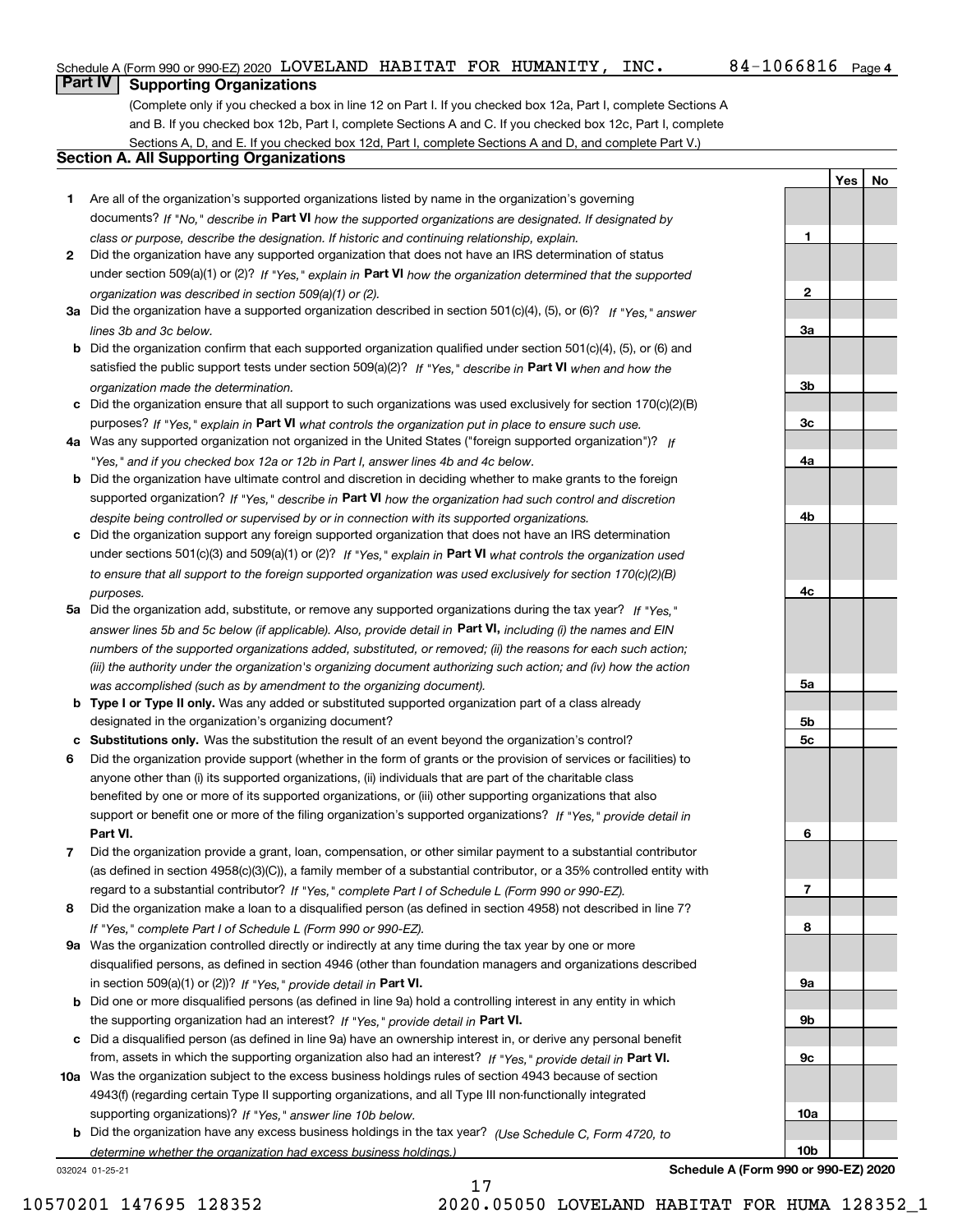### Schedule A (Form 990 or 990-EZ) 2020 Page LOVELAND HABITAT FOR HUMANITY, INC. 84-1066816 **Part IV Supporting Organizations** *(continued)*

|              |                                                                                                                                                                                                                                                           |              | Yes        | No |
|--------------|-----------------------------------------------------------------------------------------------------------------------------------------------------------------------------------------------------------------------------------------------------------|--------------|------------|----|
| 11           | Has the organization accepted a gift or contribution from any of the following persons?                                                                                                                                                                   |              |            |    |
|              | a A person who directly or indirectly controls, either alone or together with persons described in lines 11b and                                                                                                                                          |              |            |    |
|              | 11c below, the governing body of a supported organization?                                                                                                                                                                                                | 11a          |            |    |
|              | <b>b</b> A family member of a person described in line 11a above?                                                                                                                                                                                         | 11b          |            |    |
|              | c A 35% controlled entity of a person described in line 11a or 11b above? If "Yes" to line 11a, 11b, or 11c, provide                                                                                                                                      |              |            |    |
|              | detail in Part VI.                                                                                                                                                                                                                                        | 11c          |            |    |
|              | <b>Section B. Type I Supporting Organizations</b>                                                                                                                                                                                                         |              |            |    |
|              |                                                                                                                                                                                                                                                           |              | Yes        | No |
| 1            | Did the governing body, members of the governing body, officers acting in their official capacity, or membership of one or                                                                                                                                |              |            |    |
|              | more supported organizations have the power to regularly appoint or elect at least a majority of the organization's officers,                                                                                                                             |              |            |    |
|              | directors, or trustees at all times during the tax year? If "No," describe in Part VI how the supported organization(s)<br>effectively operated, supervised, or controlled the organization's activities. If the organization had more than one supported |              |            |    |
|              | organization, describe how the powers to appoint and/or remove officers, directors, or trustees were allocated among the                                                                                                                                  |              |            |    |
|              | supported organizations and what conditions or restrictions, if any, applied to such powers during the tax year.                                                                                                                                          | 1            |            |    |
| $\mathbf{2}$ | Did the organization operate for the benefit of any supported organization other than the supported                                                                                                                                                       |              |            |    |
|              | organization(s) that operated, supervised, or controlled the supporting organization? If "Yes," explain in                                                                                                                                                |              |            |    |
|              | Part VI how providing such benefit carried out the purposes of the supported organization(s) that operated,                                                                                                                                               |              |            |    |
|              | supervised, or controlled the supporting organization.                                                                                                                                                                                                    | $\mathbf{2}$ |            |    |
|              | <b>Section C. Type II Supporting Organizations</b>                                                                                                                                                                                                        |              |            |    |
|              |                                                                                                                                                                                                                                                           |              | Yes        | No |
| 1.           | Were a majority of the organization's directors or trustees during the tax year also a majority of the directors                                                                                                                                          |              |            |    |
|              | or trustees of each of the organization's supported organization(s)? If "No," describe in Part VI how control                                                                                                                                             |              |            |    |
|              | or management of the supporting organization was vested in the same persons that controlled or managed                                                                                                                                                    |              |            |    |
|              | the supported organization(s).                                                                                                                                                                                                                            | 1            |            |    |
|              | Section D. All Type III Supporting Organizations                                                                                                                                                                                                          |              |            |    |
|              |                                                                                                                                                                                                                                                           |              | Yes        | No |
| 1            | Did the organization provide to each of its supported organizations, by the last day of the fifth month of the                                                                                                                                            |              |            |    |
|              | organization's tax year, (i) a written notice describing the type and amount of support provided during the prior tax                                                                                                                                     |              |            |    |
|              | year, (ii) a copy of the Form 990 that was most recently filed as of the date of notification, and (iii) copies of the                                                                                                                                    |              |            |    |
|              | organization's governing documents in effect on the date of notification, to the extent not previously provided?                                                                                                                                          | 1            |            |    |
| 2            | Were any of the organization's officers, directors, or trustees either (i) appointed or elected by the supported                                                                                                                                          |              |            |    |
|              | organization(s) or (ii) serving on the governing body of a supported organization? If "No," explain in Part VI how                                                                                                                                        |              |            |    |
|              | the organization maintained a close and continuous working relationship with the supported organization(s).                                                                                                                                               | 2            |            |    |
| 3            | By reason of the relationship described in line 2, above, did the organization's supported organizations have a                                                                                                                                           |              |            |    |
|              | significant voice in the organization's investment policies and in directing the use of the organization's                                                                                                                                                |              |            |    |
|              | income or assets at all times during the tax year? If "Yes," describe in Part VI the role the organization's                                                                                                                                              |              |            |    |
|              | supported organizations played in this regard.<br>Section E. Type III Functionally Integrated Supporting Organizations                                                                                                                                    | з            |            |    |
|              |                                                                                                                                                                                                                                                           |              |            |    |
| 1<br>а       | Check the box next to the method that the organization used to satisfy the Integral Part Test during the year (see instructions).<br>The organization satisfied the Activities Test. Complete line 2 below.                                               |              |            |    |
| b            | The organization is the parent of each of its supported organizations. Complete line 3 below.                                                                                                                                                             |              |            |    |
| с            | The organization supported a governmental entity. Describe in Part VI how you supported a governmental entity (see instructions).                                                                                                                         |              |            |    |
| 2            | Activities Test. Answer lines 2a and 2b below.                                                                                                                                                                                                            |              | <b>Yes</b> | No |
| а            | Did substantially all of the organization's activities during the tax year directly further the exempt purposes of                                                                                                                                        |              |            |    |
|              | the supported organization(s) to which the organization was responsive? If "Yes," then in Part VI identify                                                                                                                                                |              |            |    |
|              | those supported organizations and explain how these activities directly furthered their exempt purposes,                                                                                                                                                  |              |            |    |
|              | how the organization was responsive to those supported organizations, and how the organization determined                                                                                                                                                 |              |            |    |
|              | that these activities constituted substantially all of its activities.                                                                                                                                                                                    | 2a           |            |    |
| b            | Did the activities described in line 2a, above, constitute activities that, but for the organization's involvement,                                                                                                                                       |              |            |    |
|              | one or more of the organization's supported organization(s) would have been engaged in? If "Yes," explain in                                                                                                                                              |              |            |    |
|              | Part VI the reasons for the organization's position that its supported organization(s) would have engaged in                                                                                                                                              |              |            |    |
|              | these activities but for the organization's involvement.                                                                                                                                                                                                  | 2b           |            |    |
| З            | Parent of Supported Organizations. Answer lines 3a and 3b below.                                                                                                                                                                                          |              |            |    |
|              |                                                                                                                                                                                                                                                           |              |            |    |

**a** Did the organization have the power to regularly appoint or elect a majority of the officers, directors, or trustees of each of the supported organizations? If "Yes" or "No" provide details in **Part VI.** 

032025 01-25-21 **b** Did the organization exercise a substantial degree of direction over the policies, programs, and activities of each of its supported organizations? If "Yes," describe in Part VI the role played by the organization in this regard.

**Schedule A (Form 990 or 990-EZ) 2020**

**3a**

**3b**

18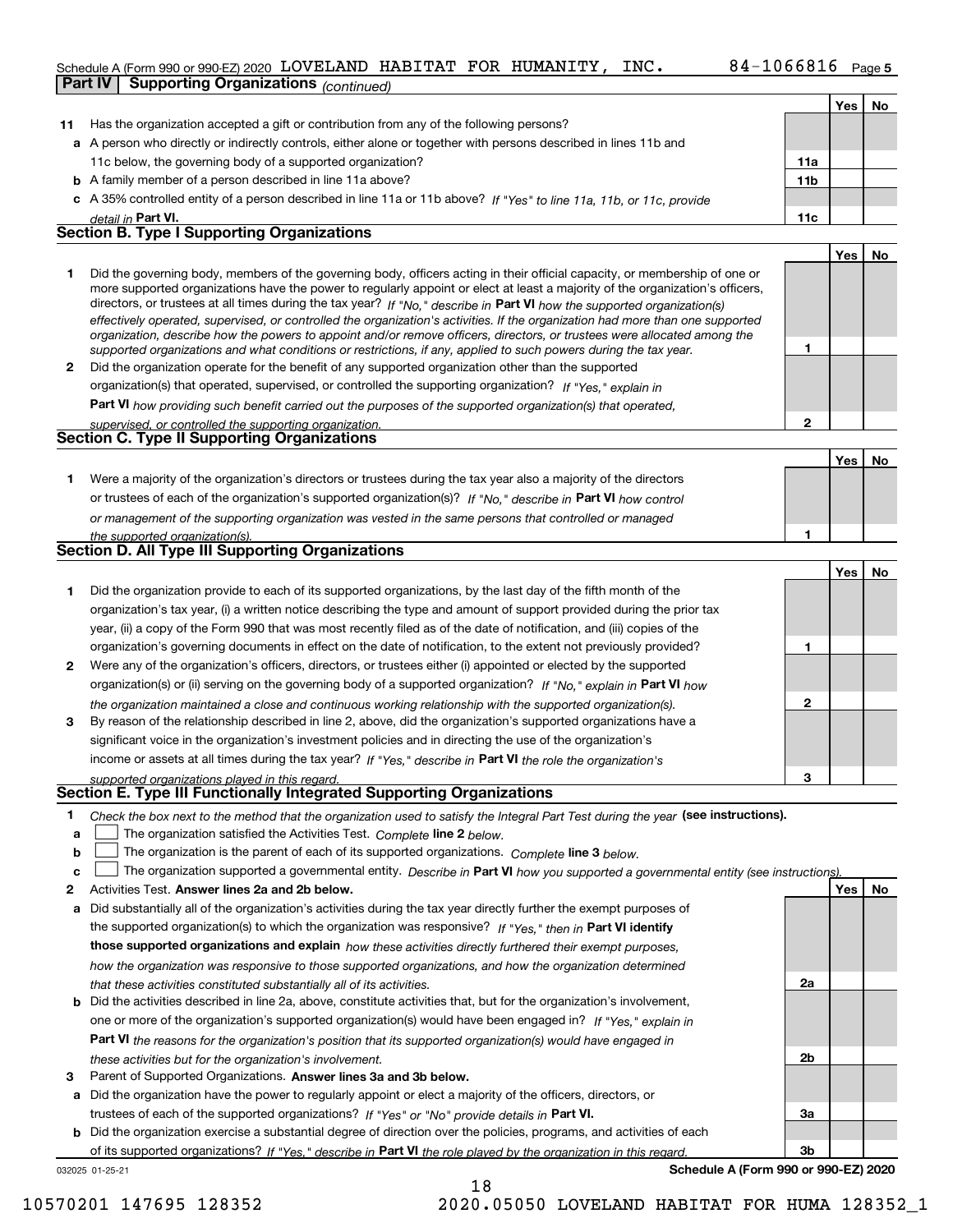| <b>Part V</b> | Schedule A (Form 990 or 990-EZ) 2020 LOVELAND HABITAT FOR HUMANITY, INC.<br>Type III Non-Functionally Integrated 509(a)(3) Supporting Organizations |                |                | $84 - 1066816$ Page 6          |
|---------------|-----------------------------------------------------------------------------------------------------------------------------------------------------|----------------|----------------|--------------------------------|
| 1             | Check here if the organization satisfied the Integral Part Test as a qualifying trust on Nov. 20, 1970 (explain in Part VI). See instructions.      |                |                |                                |
|               | All other Type III non-functionally integrated supporting organizations must complete Sections A through E.                                         |                |                |                                |
|               | Section A - Adjusted Net Income                                                                                                                     |                | (A) Prior Year | (B) Current Year<br>(optional) |
| 1             | Net short-term capital gain                                                                                                                         | 1.             |                |                                |
| 2             | Recoveries of prior-year distributions                                                                                                              | $\mathbf{2}$   |                |                                |
| З             | Other gross income (see instructions)                                                                                                               | 3              |                |                                |
| 4             | Add lines 1 through 3.                                                                                                                              | 4              |                |                                |
| 5             | Depreciation and depletion                                                                                                                          | 5              |                |                                |
| 6             | Portion of operating expenses paid or incurred for production or                                                                                    |                |                |                                |
|               | collection of gross income or for management, conservation, or                                                                                      |                |                |                                |
|               | maintenance of property held for production of income (see instructions)                                                                            | 6              |                |                                |
| 7             | Other expenses (see instructions)                                                                                                                   | $\overline{7}$ |                |                                |
| 8             | Adjusted Net Income (subtract lines 5, 6, and 7 from line 4)                                                                                        | 8              |                |                                |
|               | <b>Section B - Minimum Asset Amount</b>                                                                                                             |                | (A) Prior Year | (B) Current Year<br>(optional) |
| 1             | Aggregate fair market value of all non-exempt-use assets (see                                                                                       |                |                |                                |
|               | instructions for short tax year or assets held for part of year):                                                                                   |                |                |                                |
|               | <b>a</b> Average monthly value of securities                                                                                                        | 1a             |                |                                |
|               | <b>b</b> Average monthly cash balances                                                                                                              | 1b             |                |                                |
|               | <b>c</b> Fair market value of other non-exempt-use assets                                                                                           | 1c             |                |                                |
|               | d Total (add lines 1a, 1b, and 1c)                                                                                                                  | 1d             |                |                                |
|               | <b>e</b> Discount claimed for blockage or other factors                                                                                             |                |                |                                |
|               | (explain in detail in Part VI):                                                                                                                     |                |                |                                |
| 2             | Acquisition indebtedness applicable to non-exempt-use assets                                                                                        | $\mathbf{2}$   |                |                                |
| 3             | Subtract line 2 from line 1d.                                                                                                                       | 3              |                |                                |
| 4             | Cash deemed held for exempt use. Enter 0.015 of line 3 (for greater amount,                                                                         |                |                |                                |
|               | see instructions).                                                                                                                                  | 4              |                |                                |
| 5             | Net value of non-exempt-use assets (subtract line 4 from line 3)                                                                                    | 5              |                |                                |
| 6             | Multiply line 5 by 0.035.                                                                                                                           | 6              |                |                                |
| 7             | Recoveries of prior-year distributions                                                                                                              | $\overline{7}$ |                |                                |
| 8             | Minimum Asset Amount (add line 7 to line 6)                                                                                                         | 8              |                |                                |
|               | <b>Section C - Distributable Amount</b>                                                                                                             |                |                | <b>Current Year</b>            |
|               | Adjusted net income for prior year (from Section A, line 8, column A)                                                                               | 1              |                |                                |
|               | Enter 0.85 of line 1.                                                                                                                               | 2              |                |                                |
| 3             | Minimum asset amount for prior year (from Section B, line 8, column A)                                                                              | 3              |                |                                |
| 4             | Enter greater of line 2 or line 3.                                                                                                                  | 4              |                |                                |
| 5             | Income tax imposed in prior year                                                                                                                    | 5              |                |                                |
| 6             | <b>Distributable Amount.</b> Subtract line 5 from line 4, unless subject to                                                                         |                |                |                                |
|               | emergency temporary reduction (see instructions).                                                                                                   | 6              |                |                                |
| 7             | Check here if the current year is the organization's first as a non-functionally integrated Type III supporting organization (see                   |                |                |                                |

instructions).

**Schedule A (Form 990 or 990-EZ) 2020**

032026 01-25-21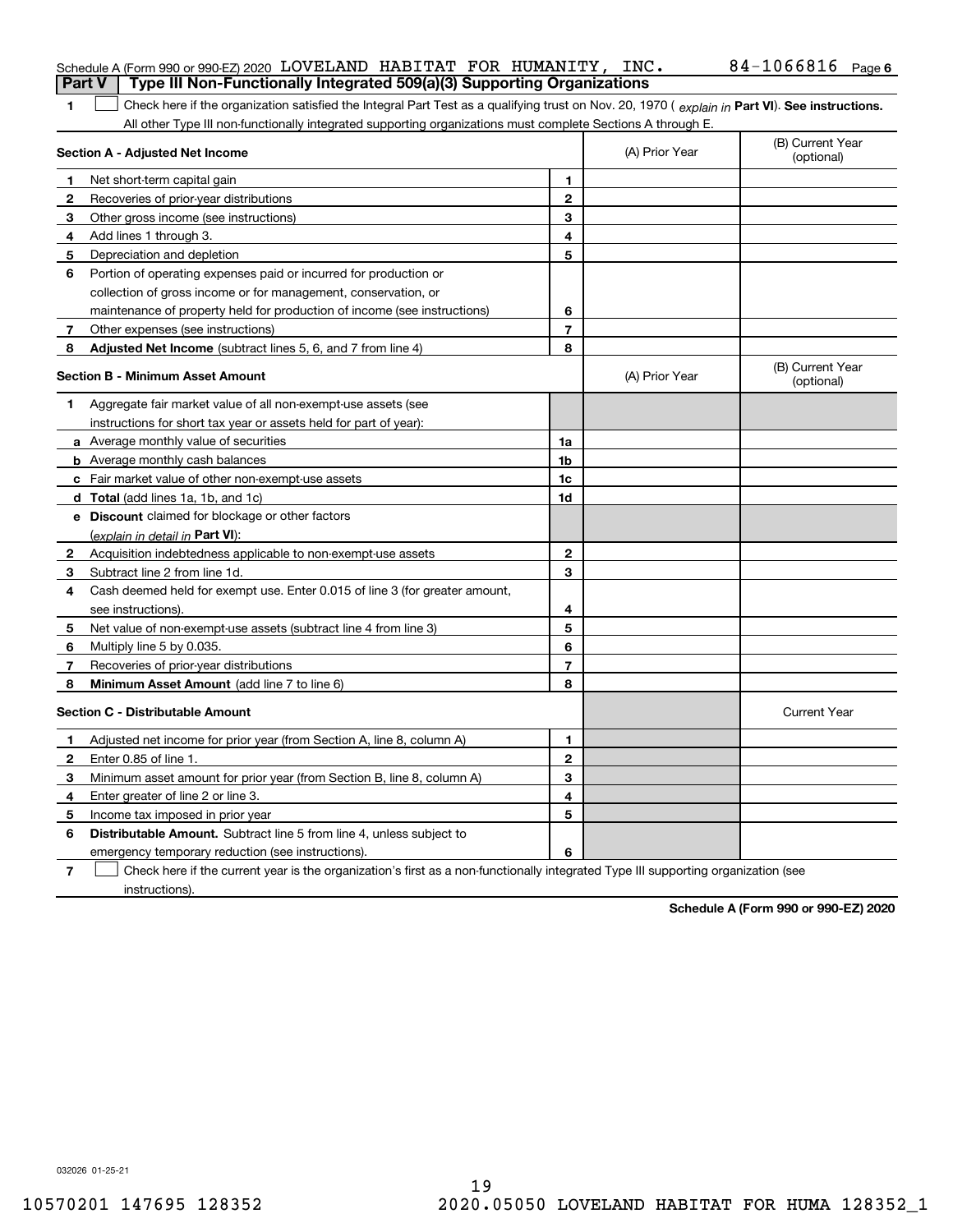### Schedule A (Form 990 or 990-EZ) 2020 LOVELAND HABITAT FOR HUMANITY, INC。 84-IU668I6 Page LOVELAND HABITAT FOR HUMANITY, INC. 84-1066816

| Part V         | Type III Non-Functionally Integrated 509(a)(3) Supporting Organizations                    |                             | (continued)                           |    |                                         |
|----------------|--------------------------------------------------------------------------------------------|-----------------------------|---------------------------------------|----|-----------------------------------------|
|                | <b>Section D - Distributions</b>                                                           |                             |                                       |    | <b>Current Year</b>                     |
| 1.             | Amounts paid to supported organizations to accomplish exempt purposes                      |                             |                                       | 1  |                                         |
| 2              | Amounts paid to perform activity that directly furthers exempt purposes of supported       |                             |                                       |    |                                         |
|                | organizations, in excess of income from activity                                           |                             |                                       | 2  |                                         |
| 3              | Administrative expenses paid to accomplish exempt purposes of supported organizations      |                             |                                       | 3  |                                         |
| 4              | Amounts paid to acquire exempt-use assets                                                  |                             |                                       | 4  |                                         |
| 5              | Qualified set-aside amounts (prior IRS approval required - provide details in Part VI)     |                             | 5                                     |    |                                         |
| 6              | Other distributions ( <i>describe in</i> Part VI). See instructions.                       |                             |                                       | 6  |                                         |
| 7              | Total annual distributions. Add lines 1 through 6.                                         |                             |                                       | 7  |                                         |
| 8              | Distributions to attentive supported organizations to which the organization is responsive |                             |                                       |    |                                         |
|                | (provide details in Part VI). See instructions.                                            |                             |                                       | 8  |                                         |
| 9              | Distributable amount for 2020 from Section C, line 6                                       |                             |                                       | 9  |                                         |
| 10             | Line 8 amount divided by line 9 amount                                                     |                             |                                       | 10 |                                         |
|                |                                                                                            | (i)                         | (ii)                                  |    | (iii)                                   |
|                | <b>Section E - Distribution Allocations</b> (see instructions)                             | <b>Excess Distributions</b> | <b>Underdistributions</b><br>Pre-2020 |    | <b>Distributable</b><br>Amount for 2020 |
| 1              | Distributable amount for 2020 from Section C, line 6                                       |                             |                                       |    |                                         |
| 2              | Underdistributions, if any, for years prior to 2020 (reason-                               |                             |                                       |    |                                         |
|                | able cause required - explain in Part VI). See instructions.                               |                             |                                       |    |                                         |
| 3              | Excess distributions carryover, if any, to 2020                                            |                             |                                       |    |                                         |
|                | a From 2015                                                                                |                             |                                       |    |                                         |
|                | <b>b</b> From 2016                                                                         |                             |                                       |    |                                         |
|                | $c$ From 2017                                                                              |                             |                                       |    |                                         |
|                | <b>d</b> From 2018                                                                         |                             |                                       |    |                                         |
|                | e From 2019                                                                                |                             |                                       |    |                                         |
|                | f Total of lines 3a through 3e                                                             |                             |                                       |    |                                         |
|                | g Applied to underdistributions of prior years                                             |                             |                                       |    |                                         |
|                | <b>h</b> Applied to 2020 distributable amount                                              |                             |                                       |    |                                         |
|                | Carryover from 2015 not applied (see instructions)                                         |                             |                                       |    |                                         |
|                | Remainder. Subtract lines 3g, 3h, and 3i from line 3f.                                     |                             |                                       |    |                                         |
| 4              | Distributions for 2020 from Section D,                                                     |                             |                                       |    |                                         |
|                | line $7:$                                                                                  |                             |                                       |    |                                         |
|                | a Applied to underdistributions of prior years                                             |                             |                                       |    |                                         |
|                | <b>b</b> Applied to 2020 distributable amount                                              |                             |                                       |    |                                         |
|                | c Remainder. Subtract lines 4a and 4b from line 4.                                         |                             |                                       |    |                                         |
| 5              | Remaining underdistributions for years prior to 2020, if                                   |                             |                                       |    |                                         |
|                | any. Subtract lines 3g and 4a from line 2. For result greater                              |                             |                                       |    |                                         |
|                | than zero, explain in Part VI. See instructions.                                           |                             |                                       |    |                                         |
| 6              | Remaining underdistributions for 2020. Subtract lines 3h                                   |                             |                                       |    |                                         |
|                | and 4b from line 1. For result greater than zero, explain in                               |                             |                                       |    |                                         |
|                | Part VI. See instructions.                                                                 |                             |                                       |    |                                         |
| $\overline{7}$ | Excess distributions carryover to 2021. Add lines 3j                                       |                             |                                       |    |                                         |
|                | and 4c.                                                                                    |                             |                                       |    |                                         |
| 8              | Breakdown of line 7:                                                                       |                             |                                       |    |                                         |
|                | a Excess from 2016                                                                         |                             |                                       |    |                                         |
|                | <b>b</b> Excess from 2017                                                                  |                             |                                       |    |                                         |
|                | c Excess from 2018                                                                         |                             |                                       |    |                                         |
|                | d Excess from 2019                                                                         |                             |                                       |    |                                         |
|                | e Excess from 2020                                                                         |                             |                                       |    |                                         |

**Schedule A (Form 990 or 990-EZ) 2020**

032027 01-25-21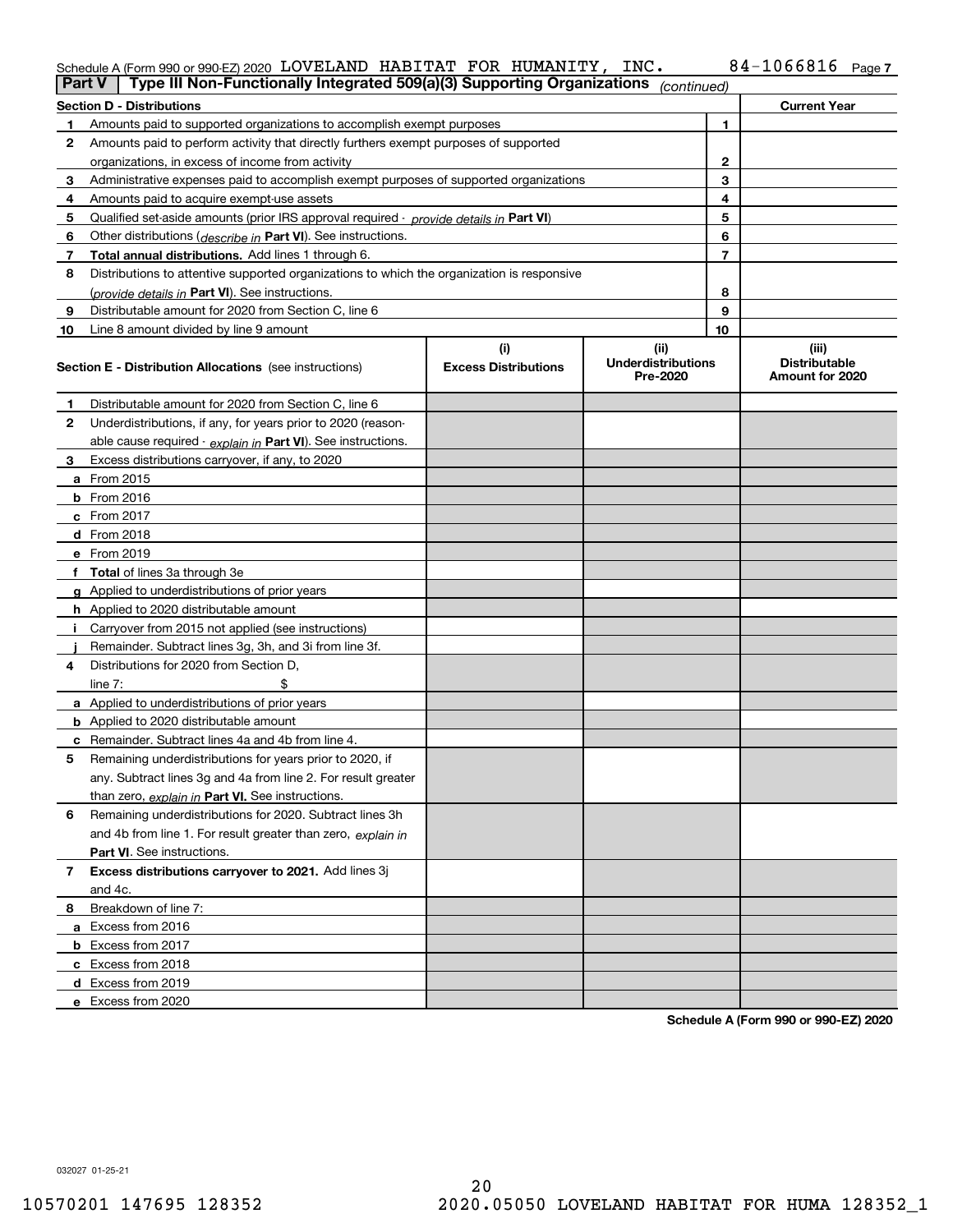|                 | Schedule A (Form 990 or 990-EZ) 2020 LOVELAND HABITAT FOR HUMANITY, INC.                                                                                                                                                                                                                                                                                                                                                          |  |    |  | 84-1066816 Page 8                    |  |
|-----------------|-----------------------------------------------------------------------------------------------------------------------------------------------------------------------------------------------------------------------------------------------------------------------------------------------------------------------------------------------------------------------------------------------------------------------------------|--|----|--|--------------------------------------|--|
| <b>Part VI</b>  | Supplemental Information. Provide the explanations required by Part II, line 10; Part II, line 17a or 17b; Part III, line 12;<br>Part IV, Section A, lines 1, 2, 3b, 3c, 4b, 4c, 5a, 6, 9a, 9b, 9c, 11a, 11b, and 11c; Part IV, Section B, lines 1 and 2; Part IV, Section C,<br>line 1; Part IV, Section D, lines 2 and 3; Part IV, Section E, lines 1c, 2a, 2b, 3a, and 3b; Part V, line 1; Part V, Section B, line 1e; Part V, |  |    |  |                                      |  |
|                 | Section D, lines 5, 6, and 8; and Part V, Section E, lines 2, 5, and 6. Also complete this part for any additional information.<br>(See instructions.)                                                                                                                                                                                                                                                                            |  |    |  |                                      |  |
|                 |                                                                                                                                                                                                                                                                                                                                                                                                                                   |  |    |  |                                      |  |
|                 |                                                                                                                                                                                                                                                                                                                                                                                                                                   |  |    |  |                                      |  |
|                 |                                                                                                                                                                                                                                                                                                                                                                                                                                   |  |    |  |                                      |  |
|                 |                                                                                                                                                                                                                                                                                                                                                                                                                                   |  |    |  |                                      |  |
|                 |                                                                                                                                                                                                                                                                                                                                                                                                                                   |  |    |  |                                      |  |
|                 |                                                                                                                                                                                                                                                                                                                                                                                                                                   |  |    |  |                                      |  |
|                 |                                                                                                                                                                                                                                                                                                                                                                                                                                   |  |    |  |                                      |  |
|                 |                                                                                                                                                                                                                                                                                                                                                                                                                                   |  |    |  |                                      |  |
|                 |                                                                                                                                                                                                                                                                                                                                                                                                                                   |  |    |  |                                      |  |
|                 |                                                                                                                                                                                                                                                                                                                                                                                                                                   |  |    |  |                                      |  |
|                 |                                                                                                                                                                                                                                                                                                                                                                                                                                   |  |    |  |                                      |  |
|                 |                                                                                                                                                                                                                                                                                                                                                                                                                                   |  |    |  |                                      |  |
|                 |                                                                                                                                                                                                                                                                                                                                                                                                                                   |  |    |  |                                      |  |
|                 |                                                                                                                                                                                                                                                                                                                                                                                                                                   |  |    |  |                                      |  |
|                 |                                                                                                                                                                                                                                                                                                                                                                                                                                   |  |    |  |                                      |  |
|                 |                                                                                                                                                                                                                                                                                                                                                                                                                                   |  |    |  |                                      |  |
|                 |                                                                                                                                                                                                                                                                                                                                                                                                                                   |  |    |  |                                      |  |
|                 |                                                                                                                                                                                                                                                                                                                                                                                                                                   |  |    |  |                                      |  |
|                 |                                                                                                                                                                                                                                                                                                                                                                                                                                   |  |    |  |                                      |  |
|                 |                                                                                                                                                                                                                                                                                                                                                                                                                                   |  |    |  |                                      |  |
|                 |                                                                                                                                                                                                                                                                                                                                                                                                                                   |  |    |  |                                      |  |
|                 |                                                                                                                                                                                                                                                                                                                                                                                                                                   |  |    |  |                                      |  |
|                 |                                                                                                                                                                                                                                                                                                                                                                                                                                   |  |    |  |                                      |  |
|                 |                                                                                                                                                                                                                                                                                                                                                                                                                                   |  |    |  |                                      |  |
|                 |                                                                                                                                                                                                                                                                                                                                                                                                                                   |  |    |  |                                      |  |
|                 |                                                                                                                                                                                                                                                                                                                                                                                                                                   |  |    |  |                                      |  |
|                 |                                                                                                                                                                                                                                                                                                                                                                                                                                   |  |    |  |                                      |  |
|                 |                                                                                                                                                                                                                                                                                                                                                                                                                                   |  |    |  |                                      |  |
| 032028 01-25-21 |                                                                                                                                                                                                                                                                                                                                                                                                                                   |  | 21 |  | Schedule A (Form 990 or 990-EZ) 2020 |  |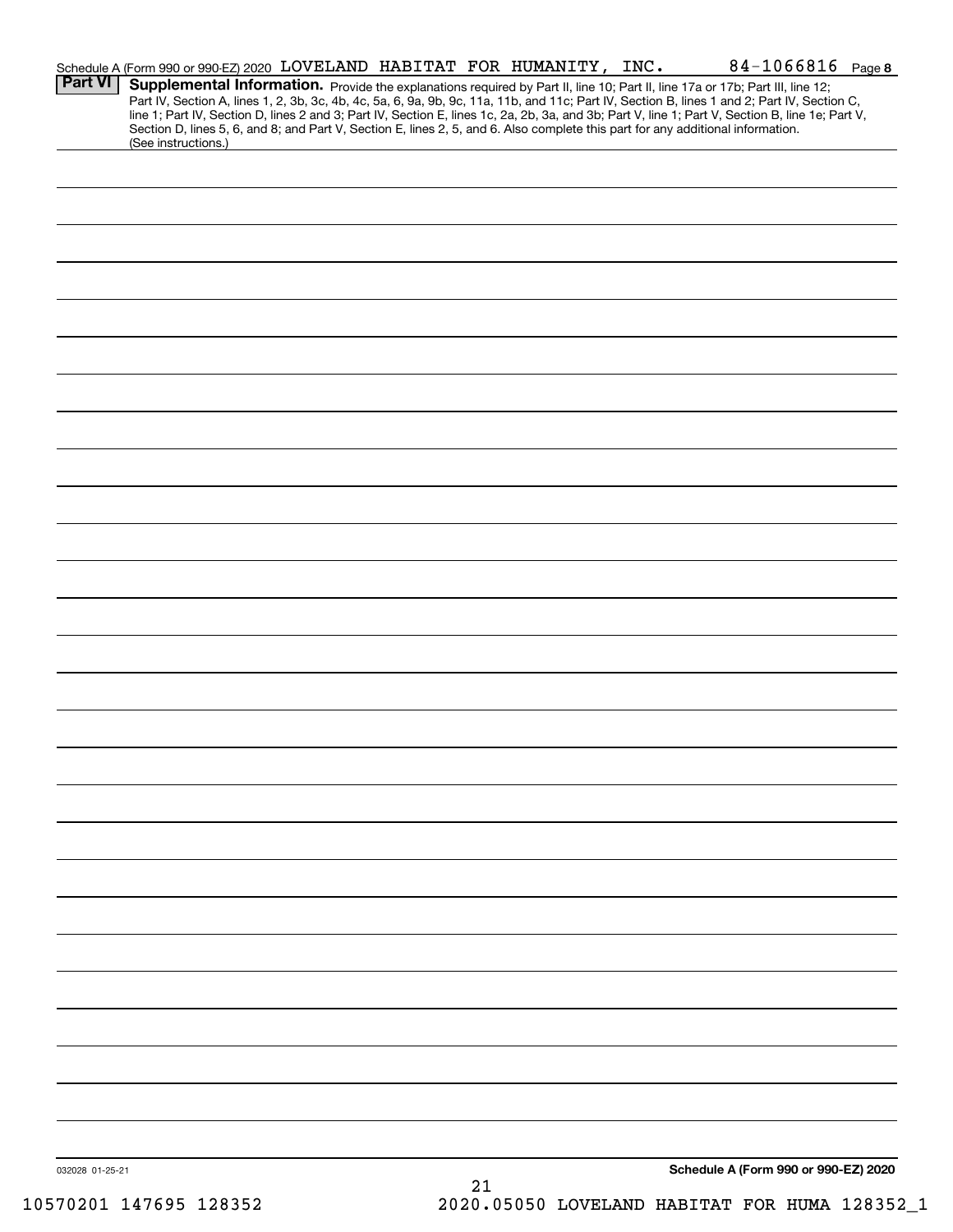Department of the Treasury Internal Revenue Service **(Form 990, 990-EZ, or 990-PF)** Name of the organization

# **Schedule B Schedule of Contributors**

**| Attach to Form 990, Form 990-EZ, or Form 990-PF. | Go to www.irs.gov/Form990 for the latest information.** OMB No. 1545-0047

**2020**

**Employer identification number**

|                                | LOVELAND HABITAT FOR HUMANITY, INC.                                                                                                                                                                                                                                                                                                                                                                                                              | 84-1066816 |
|--------------------------------|--------------------------------------------------------------------------------------------------------------------------------------------------------------------------------------------------------------------------------------------------------------------------------------------------------------------------------------------------------------------------------------------------------------------------------------------------|------------|
| Organization type (check one): |                                                                                                                                                                                                                                                                                                                                                                                                                                                  |            |
| Filers of:                     | Section:                                                                                                                                                                                                                                                                                                                                                                                                                                         |            |
| Form 990 or 990-EZ             | $ \mathbf{X} $ 501(c)( 3) (enter number) organization                                                                                                                                                                                                                                                                                                                                                                                            |            |
|                                | 4947(a)(1) nonexempt charitable trust not treated as a private foundation                                                                                                                                                                                                                                                                                                                                                                        |            |
|                                | 527 political organization                                                                                                                                                                                                                                                                                                                                                                                                                       |            |
| Form 990-PF                    | 501(c)(3) exempt private foundation                                                                                                                                                                                                                                                                                                                                                                                                              |            |
|                                | 4947(a)(1) nonexempt charitable trust treated as a private foundation                                                                                                                                                                                                                                                                                                                                                                            |            |
|                                | 501(c)(3) taxable private foundation                                                                                                                                                                                                                                                                                                                                                                                                             |            |
|                                | Check if your organization is covered by the General Rule or a Special Rule.<br>Note: Only a section 501(c)(7), (8), or (10) organization can check boxes for both the General Rule and a Special Rule. See instructions.                                                                                                                                                                                                                        |            |
| <b>General Rule</b>            |                                                                                                                                                                                                                                                                                                                                                                                                                                                  |            |
|                                | For an organization filing Form 990, 990-EZ, or 990-PF that received, during the year, contributions totaling \$5,000 or more (in money or<br>property) from any one contributor. Complete Parts I and II. See instructions for determining a contributor's total contributions.                                                                                                                                                                 |            |
| <b>Special Rules</b>           |                                                                                                                                                                                                                                                                                                                                                                                                                                                  |            |
| X                              | For an organization described in section 501(c)(3) filing Form 990 or 990-EZ that met the 33 1/3% support test of the regulations under<br>sections 509(a)(1) and 170(b)(1)(A)(vi), that checked Schedule A (Form 990 or 990-EZ), Part II, line 13, 16a, or 16b, and that received from<br>any one contributor, during the year, total contributions of the greater of (1) \$5,000; or (2) 2% of the amount on (i) Form 990, Part VIII, line 1h; |            |

For an organization described in section 501(c)(7), (8), or (10) filing Form 990 or 990-EZ that received from any one contributor, during the year, total contributions of more than \$1,000 exclusively for religious, charitable, scientific, literary, or educational purposes, or for the prevention of cruelty to children or animals. Complete Parts I (entering "N/A" in column (b) instead of the contributor name and address), II, and III.

purpose. Don't complete any of the parts unless the **General Rule** applies to this organization because it received *nonexclusively* year, contributions <sub>exclusively</sub> for religious, charitable, etc., purposes, but no such contributions totaled more than \$1,000. If this box is checked, enter here the total contributions that were received during the year for an  $\;$ exclusively religious, charitable, etc., For an organization described in section 501(c)(7), (8), or (10) filing Form 990 or 990-EZ that received from any one contributor, during the religious, charitable, etc., contributions totaling \$5,000 or more during the year  $\Box$ — $\Box$   $\Box$  $\mathcal{L}^{\text{max}}$ 

**Caution:**  An organization that isn't covered by the General Rule and/or the Special Rules doesn't file Schedule B (Form 990, 990-EZ, or 990-PF),  **must** but it answer "No" on Part IV, line 2, of its Form 990; or check the box on line H of its Form 990-EZ or on its Form 990-PF, Part I, line 2, to certify that it doesn't meet the filing requirements of Schedule B (Form 990, 990-EZ, or 990-PF).

**For Paperwork Reduction Act Notice, see the instructions for Form 990, 990-EZ, or 990-PF. Schedule B (Form 990, 990-EZ, or 990-PF) (2020)** LHA

or (ii) Form 990-EZ, line 1. Complete Parts I and II.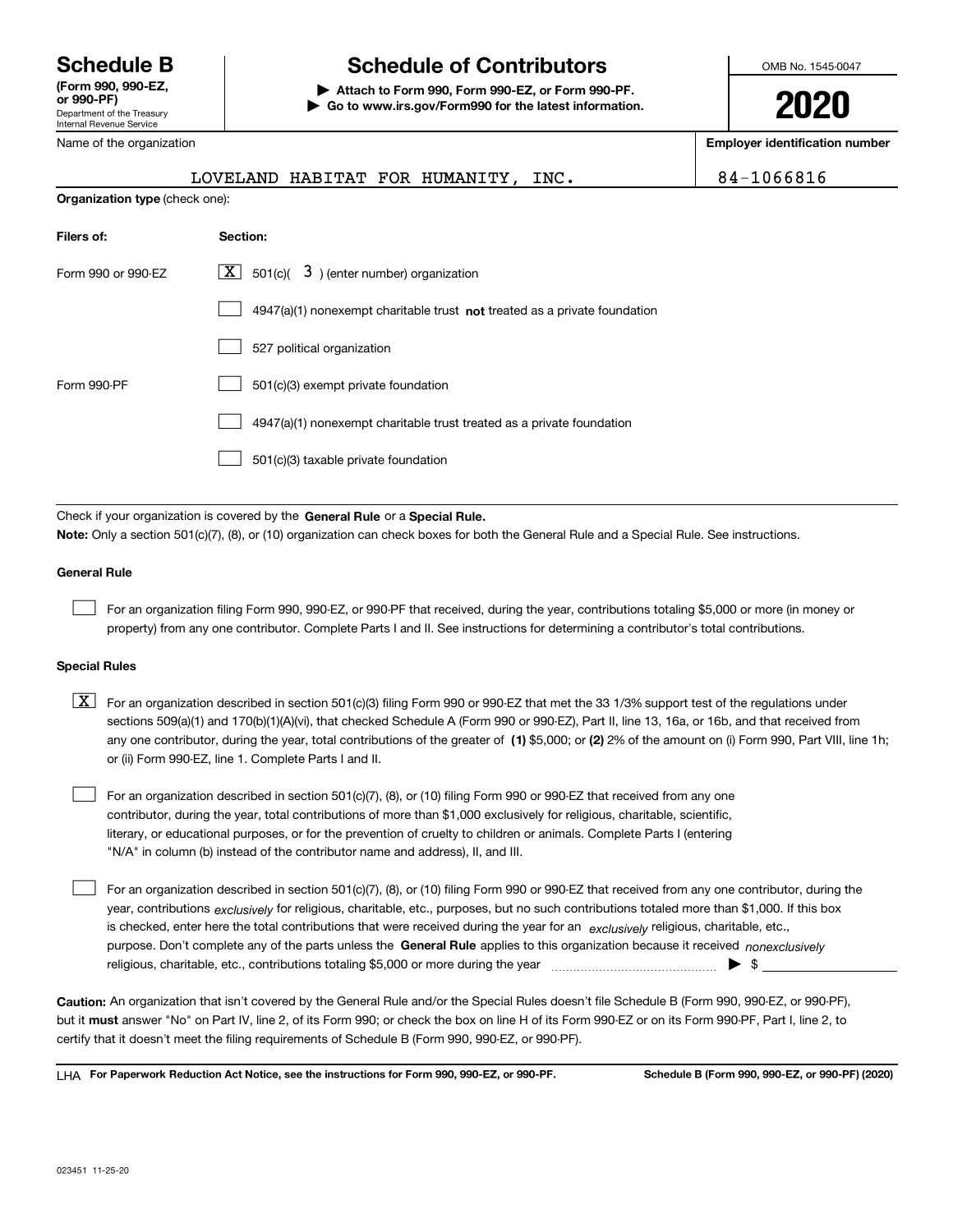| <b>SCHEDULE D</b> |  |
|-------------------|--|
|-------------------|--|

| (Form 990) |  |
|------------|--|
|------------|--|

# **SCHEDULE D Supplemental Financial Statements**

(Form 990)<br>
Pepartment of the Treasury<br>
Department of the Treasury<br>
Department of the Treasury<br>
Department of the Treasury<br> **Co to www.irs.gov/Form990 for instructions and the latest information.**<br> **Co to www.irs.gov/Form9** 



Department of the Treasury Internal Revenue Service

| Name of the organization |          |
|--------------------------|----------|
|                          | LOVELAND |

HABITAT FOR HUMANITY, INC. | 84-1066816

**Name of the organization Employer identification number**

| 1.           | organization answered "Yes" on Form 990, Part IV, line 6.                                                                                      |                         |                                                    |
|--------------|------------------------------------------------------------------------------------------------------------------------------------------------|-------------------------|----------------------------------------------------|
|              |                                                                                                                                                | (a) Donor advised funds | (b) Funds and other accounts                       |
|              |                                                                                                                                                |                         |                                                    |
| 2            | Aggregate value of contributions to (during year)                                                                                              |                         |                                                    |
| з            | Aggregate value of grants from (during year)                                                                                                   |                         |                                                    |
| 4            |                                                                                                                                                |                         |                                                    |
| 5            | Did the organization inform all donors and donor advisors in writing that the assets held in donor advised funds                               |                         |                                                    |
|              |                                                                                                                                                |                         | Yes<br>No                                          |
| 6            | Did the organization inform all grantees, donors, and donor advisors in writing that grant funds can be used only                              |                         |                                                    |
|              | for charitable purposes and not for the benefit of the donor or donor advisor, or for any other purpose conferring                             |                         |                                                    |
|              |                                                                                                                                                |                         | Yes<br>No                                          |
| Part II      | Conservation Easements. Complete if the organization answered "Yes" on Form 990, Part IV, line 7.                                              |                         |                                                    |
| 1            | Purpose(s) of conservation easements held by the organization (check all that apply).                                                          |                         |                                                    |
|              | Preservation of land for public use (for example, recreation or education)                                                                     |                         | Preservation of a historically important land area |
|              | Protection of natural habitat                                                                                                                  |                         | Preservation of a certified historic structure     |
|              | Preservation of open space                                                                                                                     |                         |                                                    |
| 2            | Complete lines 2a through 2d if the organization held a qualified conservation contribution in the form of a conservation easement on the last |                         |                                                    |
|              | day of the tax year.                                                                                                                           |                         | Held at the End of the Tax Year                    |
|              | Total number of conservation easements                                                                                                         |                         | 2a                                                 |
| a            | Total acreage restricted by conservation easements                                                                                             |                         | 2 <sub>b</sub>                                     |
| b            | Number of conservation easements on a certified historic structure included in (a) manufacture included in (a)                                 |                         | 2c                                                 |
| c<br>d       | Number of conservation easements included in (c) acquired after 7/25/06, and not on a historic structure                                       |                         |                                                    |
|              |                                                                                                                                                |                         | 2d                                                 |
| 3            | Number of conservation easements modified, transferred, released, extinguished, or terminated by the organization during the tax               |                         |                                                    |
|              |                                                                                                                                                |                         |                                                    |
| 4            | year<br>Number of states where property subject to conservation easement is located $\blacktriangleright$                                      |                         |                                                    |
| 5            | Does the organization have a written policy regarding the periodic monitoring, inspection, handling of                                         |                         |                                                    |
|              | violations, and enforcement of the conservation easements it holds?                                                                            |                         | Yes<br><b>No</b>                                   |
| 6            | Staff and volunteer hours devoted to monitoring, inspecting, handling of violations, and enforcing conservation easements during the year      |                         |                                                    |
|              |                                                                                                                                                |                         |                                                    |
| 7            | Amount of expenses incurred in monitoring, inspecting, handling of violations, and enforcing conservation easements during the year            |                         |                                                    |
|              | $\blacktriangleright$ \$                                                                                                                       |                         |                                                    |
| 8            | Does each conservation easement reported on line 2(d) above satisfy the requirements of section 170(h)(4)(B)(i)                                |                         |                                                    |
|              |                                                                                                                                                |                         | Yes<br>No                                          |
| 9            | In Part XIII, describe how the organization reports conservation easements in its revenue and expense statement and                            |                         |                                                    |
|              | balance sheet, and include, if applicable, the text of the footnote to the organization's financial statements that describes the              |                         |                                                    |
|              | organization's accounting for conservation easements.                                                                                          |                         |                                                    |
|              | <b>Part III</b><br>Organizations Maintaining Collections of Art, Historical Treasures, or Other Similar Assets.                                |                         |                                                    |
|              | Complete if the organization answered "Yes" on Form 990, Part IV, line 8.                                                                      |                         |                                                    |
|              | 1a If the organization elected, as permitted under FASB ASC 958, not to report in its revenue statement and balance sheet works                |                         |                                                    |
|              | of art, historical treasures, or other similar assets held for public exhibition, education, or research in furtherance of public              |                         |                                                    |
|              | service, provide in Part XIII the text of the footnote to its financial statements that describes these items.                                 |                         |                                                    |
|              | <b>b</b> If the organization elected, as permitted under FASB ASC 958, to report in its revenue statement and balance sheet works of           |                         |                                                    |
|              | art, historical treasures, or other similar assets held for public exhibition, education, or research in furtherance of public service,        |                         |                                                    |
|              | provide the following amounts relating to these items:                                                                                         |                         |                                                    |
|              |                                                                                                                                                |                         | $\frac{1}{2}$                                      |
|              | (ii) Assets included in Form 990, Part X                                                                                                       |                         | $\triangleright$ \$                                |
|              | If the organization received or held works of art, historical treasures, or other similar assets for financial gain, provide                   |                         |                                                    |
| $\mathbf{2}$ | the following amounts required to be reported under FASB ASC 958 relating to these items:                                                      |                         |                                                    |
|              |                                                                                                                                                |                         |                                                    |
|              |                                                                                                                                                |                         |                                                    |
|              |                                                                                                                                                |                         | $\frac{1}{\sqrt{2}}$                               |
|              | LHA For Paperwork Reduction Act Notice, see the Instructions for Form 990.                                                                     |                         | Schedule D (Form 990) 2020                         |

26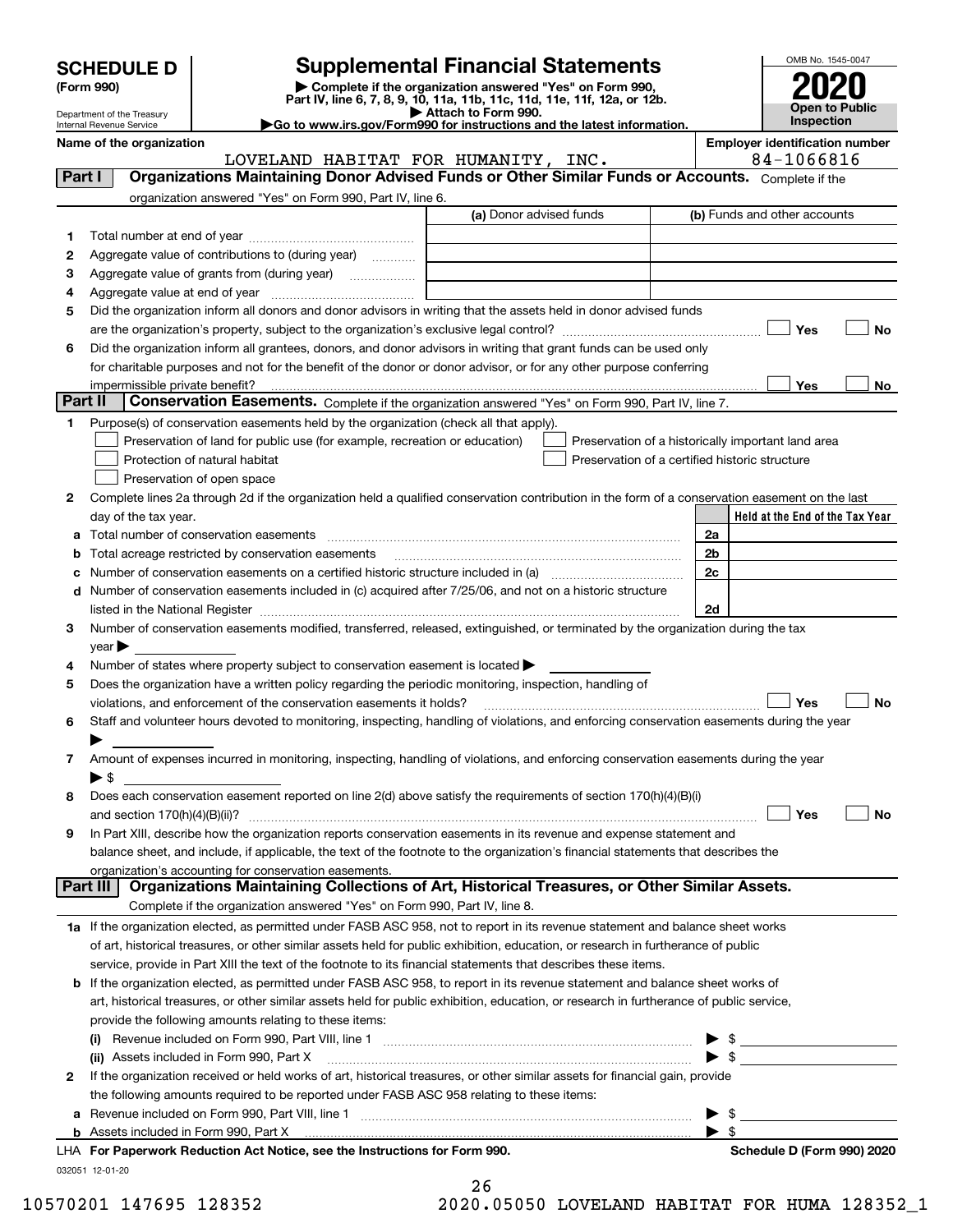| Part III<br>Organizations Maintaining Collections of Art, Historical Treasures, or Other Similar Assets (continued)<br>Using the organization's acquisition, accession, and other records, check any of the following that make significant use of its<br>3<br>collection items (check all that apply):<br>Public exhibition<br>Loan or exchange program<br>a<br>d<br>Other and the contract of the contract of the contract of the contract of the contract of the contract of the contract of the contract of the contract of the contract of the contract of the contract of the contract of the<br>Scholarly research<br>b<br>е<br>Preservation for future generations<br>c<br>Provide a description of the organization's collections and explain how they further the organization's exempt purpose in Part XIII.<br>4<br>During the year, did the organization solicit or receive donations of art, historical treasures, or other similar assets<br>5<br>to be sold to raise funds rather than to be maintained as part of the organization's collection?<br>Yes<br>No<br><b>Part IV</b><br>Escrow and Custodial Arrangements. Complete if the organization answered "Yes" on Form 990, Part IV, line 9, or<br>reported an amount on Form 990, Part X, line 21.<br>1a Is the organization an agent, trustee, custodian or other intermediary for contributions or other assets not included<br>Yes<br><b>No</b><br>on Form 990, Part X? [11] matter contracts and contracts and contracts are contracted as a function of the set of the set of the set of the set of the set of the set of the set of the set of the set of the set of the set o<br>If "Yes," explain the arrangement in Part XIII and complete the following table:<br>Amount<br>1c<br>c<br>Additions during the year manufactured and an according to the year manufactured and according the year manufactured and according the year manufactured and according the year manufactured and according the year manufactur<br>1d<br>d<br>Distributions during the year manufactured and continuum and contained and the year manufactured and contained<br>1e<br>е<br>1f<br>Ending balance manufacture contract contract contract contract contract contract contract contract contract contract contract contract contract contract contract contract contract contract contract contract contract contra<br>Yes<br>2a Did the organization include an amount on Form 990, Part X, line 21, for escrow or custodial account liability?<br>No<br><b>b</b> If "Yes," explain the arrangement in Part XIII. Check here if the explanation has been provided on Part XIII<br>Endowment Funds. Complete if the organization answered "Yes" on Form 990, Part IV, line 10.<br>Part V<br>(c) Two years back $\vert$ (d) Three years back $\vert$<br>(b) Prior year<br>(e) Four years back<br>(a) Current year<br>72,275.<br>30,267.<br>Beginning of year balance<br>1a<br>38,000.<br>40,000.<br>27,600.<br>b<br>17,009.<br>2,869.<br>2,851.<br>Net investment earnings, gains, and losses<br>d<br>e Other expenditures for facilities<br>and programs<br>1,196.<br>861.<br>184.<br>Ť.<br>126,088.<br>72,275.<br>30, 267.<br>End of year balance<br>g<br>Provide the estimated percentage of the current year end balance (line 1g, column (a)) held as:<br>2<br>100<br>Board designated or quasi-endowment ><br>%<br>Permanent endowment > ______________<br>%<br>b<br>%<br>Term endowment $\blacktriangleright$<br>c<br>The percentages on lines 2a, 2b, and 2c should equal 100%.<br>3a Are there endowment funds not in the possession of the organization that are held and administered for the organization<br>Yes<br>No<br>by:<br>Х<br>3a(i)<br>(i)<br>x<br>3a(ii)<br>If "Yes" on line 3a(ii), are the related organizations listed as required on Schedule R?<br>3b<br>Describe in Part XIII the intended uses of the organization's endowment funds.<br>Land, Buildings, and Equipment.<br><b>Part VI</b><br>Complete if the organization answered "Yes" on Form 990, Part IV, line 11a. See Form 990, Part X, line 10.<br>Description of property<br>(a) Cost or other<br>(b) Cost or other<br>(c) Accumulated<br>(d) Book value<br>basis (investment)<br>depreciation<br>basis (other)<br>340,000.<br>340,000.<br>$\overline{1,176}$ , 029.<br>1,593,772.<br>417,743.<br>b<br>d<br>137,509.<br>124,059.<br>13,450.<br>e Other<br>1,529,479.<br>Total. Add lines 1a through 1e. (Column (d) must equal Form 990. Part X. column (B). line 10c.) | Schedule D (Form 990) 2020 | LOVELAND HABITAT FOR HUMANITY, INC. |  |  | 84-1066816 |  | Page $2$ |
|-------------------------------------------------------------------------------------------------------------------------------------------------------------------------------------------------------------------------------------------------------------------------------------------------------------------------------------------------------------------------------------------------------------------------------------------------------------------------------------------------------------------------------------------------------------------------------------------------------------------------------------------------------------------------------------------------------------------------------------------------------------------------------------------------------------------------------------------------------------------------------------------------------------------------------------------------------------------------------------------------------------------------------------------------------------------------------------------------------------------------------------------------------------------------------------------------------------------------------------------------------------------------------------------------------------------------------------------------------------------------------------------------------------------------------------------------------------------------------------------------------------------------------------------------------------------------------------------------------------------------------------------------------------------------------------------------------------------------------------------------------------------------------------------------------------------------------------------------------------------------------------------------------------------------------------------------------------------------------------------------------------------------------------------------------------------------------------------------------------------------------------------------------------------------------------------------------------------------------------------------------------------------------------------------------------------------------------------------------------------------------------------------------------------------------------------------------------------------------------------------------------------------------------------------------------------------------------------------------------------------------------------------------------------------------------------------------------------------------------------------------------------------------------------------------------------------------------------------------------------------------------------------------------------------------------------------------------------------------------------------------------------------------------------------------------------------------------------------------------------------------------------------------------------------------------------------------------------------------------------------------------------------------------------------------------------------------------------------------------------------------------------------------------------------------------------------------------------------------------------------------------------------------------------------------------------------------------------------------------------------------------------------------------------------------------------------------------------------------------------------------------------------------------------------------------------------------------------------------------------------------------------------------------------------------------------------------------------------------------------------------------------------------------------------------------------------------------------------------------------------------------------------------------------------------------------------------------------------------------------------------------------------------------------------------------------------------------------------------------------------------------------------------------------------------------------------------------------------------------------------------------------------------|----------------------------|-------------------------------------|--|--|------------|--|----------|
|                                                                                                                                                                                                                                                                                                                                                                                                                                                                                                                                                                                                                                                                                                                                                                                                                                                                                                                                                                                                                                                                                                                                                                                                                                                                                                                                                                                                                                                                                                                                                                                                                                                                                                                                                                                                                                                                                                                                                                                                                                                                                                                                                                                                                                                                                                                                                                                                                                                                                                                                                                                                                                                                                                                                                                                                                                                                                                                                                                                                                                                                                                                                                                                                                                                                                                                                                                                                                                                                                                                                                                                                                                                                                                                                                                                                                                                                                                                                                                                                                                                                                                                                                                                                                                                                                                                                                                                                                                                                                                                               |                            |                                     |  |  |            |  |          |
|                                                                                                                                                                                                                                                                                                                                                                                                                                                                                                                                                                                                                                                                                                                                                                                                                                                                                                                                                                                                                                                                                                                                                                                                                                                                                                                                                                                                                                                                                                                                                                                                                                                                                                                                                                                                                                                                                                                                                                                                                                                                                                                                                                                                                                                                                                                                                                                                                                                                                                                                                                                                                                                                                                                                                                                                                                                                                                                                                                                                                                                                                                                                                                                                                                                                                                                                                                                                                                                                                                                                                                                                                                                                                                                                                                                                                                                                                                                                                                                                                                                                                                                                                                                                                                                                                                                                                                                                                                                                                                                               |                            |                                     |  |  |            |  |          |
|                                                                                                                                                                                                                                                                                                                                                                                                                                                                                                                                                                                                                                                                                                                                                                                                                                                                                                                                                                                                                                                                                                                                                                                                                                                                                                                                                                                                                                                                                                                                                                                                                                                                                                                                                                                                                                                                                                                                                                                                                                                                                                                                                                                                                                                                                                                                                                                                                                                                                                                                                                                                                                                                                                                                                                                                                                                                                                                                                                                                                                                                                                                                                                                                                                                                                                                                                                                                                                                                                                                                                                                                                                                                                                                                                                                                                                                                                                                                                                                                                                                                                                                                                                                                                                                                                                                                                                                                                                                                                                                               |                            |                                     |  |  |            |  |          |
|                                                                                                                                                                                                                                                                                                                                                                                                                                                                                                                                                                                                                                                                                                                                                                                                                                                                                                                                                                                                                                                                                                                                                                                                                                                                                                                                                                                                                                                                                                                                                                                                                                                                                                                                                                                                                                                                                                                                                                                                                                                                                                                                                                                                                                                                                                                                                                                                                                                                                                                                                                                                                                                                                                                                                                                                                                                                                                                                                                                                                                                                                                                                                                                                                                                                                                                                                                                                                                                                                                                                                                                                                                                                                                                                                                                                                                                                                                                                                                                                                                                                                                                                                                                                                                                                                                                                                                                                                                                                                                                               |                            |                                     |  |  |            |  |          |
|                                                                                                                                                                                                                                                                                                                                                                                                                                                                                                                                                                                                                                                                                                                                                                                                                                                                                                                                                                                                                                                                                                                                                                                                                                                                                                                                                                                                                                                                                                                                                                                                                                                                                                                                                                                                                                                                                                                                                                                                                                                                                                                                                                                                                                                                                                                                                                                                                                                                                                                                                                                                                                                                                                                                                                                                                                                                                                                                                                                                                                                                                                                                                                                                                                                                                                                                                                                                                                                                                                                                                                                                                                                                                                                                                                                                                                                                                                                                                                                                                                                                                                                                                                                                                                                                                                                                                                                                                                                                                                                               |                            |                                     |  |  |            |  |          |
|                                                                                                                                                                                                                                                                                                                                                                                                                                                                                                                                                                                                                                                                                                                                                                                                                                                                                                                                                                                                                                                                                                                                                                                                                                                                                                                                                                                                                                                                                                                                                                                                                                                                                                                                                                                                                                                                                                                                                                                                                                                                                                                                                                                                                                                                                                                                                                                                                                                                                                                                                                                                                                                                                                                                                                                                                                                                                                                                                                                                                                                                                                                                                                                                                                                                                                                                                                                                                                                                                                                                                                                                                                                                                                                                                                                                                                                                                                                                                                                                                                                                                                                                                                                                                                                                                                                                                                                                                                                                                                                               |                            |                                     |  |  |            |  |          |
|                                                                                                                                                                                                                                                                                                                                                                                                                                                                                                                                                                                                                                                                                                                                                                                                                                                                                                                                                                                                                                                                                                                                                                                                                                                                                                                                                                                                                                                                                                                                                                                                                                                                                                                                                                                                                                                                                                                                                                                                                                                                                                                                                                                                                                                                                                                                                                                                                                                                                                                                                                                                                                                                                                                                                                                                                                                                                                                                                                                                                                                                                                                                                                                                                                                                                                                                                                                                                                                                                                                                                                                                                                                                                                                                                                                                                                                                                                                                                                                                                                                                                                                                                                                                                                                                                                                                                                                                                                                                                                                               |                            |                                     |  |  |            |  |          |
|                                                                                                                                                                                                                                                                                                                                                                                                                                                                                                                                                                                                                                                                                                                                                                                                                                                                                                                                                                                                                                                                                                                                                                                                                                                                                                                                                                                                                                                                                                                                                                                                                                                                                                                                                                                                                                                                                                                                                                                                                                                                                                                                                                                                                                                                                                                                                                                                                                                                                                                                                                                                                                                                                                                                                                                                                                                                                                                                                                                                                                                                                                                                                                                                                                                                                                                                                                                                                                                                                                                                                                                                                                                                                                                                                                                                                                                                                                                                                                                                                                                                                                                                                                                                                                                                                                                                                                                                                                                                                                                               |                            |                                     |  |  |            |  |          |
|                                                                                                                                                                                                                                                                                                                                                                                                                                                                                                                                                                                                                                                                                                                                                                                                                                                                                                                                                                                                                                                                                                                                                                                                                                                                                                                                                                                                                                                                                                                                                                                                                                                                                                                                                                                                                                                                                                                                                                                                                                                                                                                                                                                                                                                                                                                                                                                                                                                                                                                                                                                                                                                                                                                                                                                                                                                                                                                                                                                                                                                                                                                                                                                                                                                                                                                                                                                                                                                                                                                                                                                                                                                                                                                                                                                                                                                                                                                                                                                                                                                                                                                                                                                                                                                                                                                                                                                                                                                                                                                               |                            |                                     |  |  |            |  |          |
|                                                                                                                                                                                                                                                                                                                                                                                                                                                                                                                                                                                                                                                                                                                                                                                                                                                                                                                                                                                                                                                                                                                                                                                                                                                                                                                                                                                                                                                                                                                                                                                                                                                                                                                                                                                                                                                                                                                                                                                                                                                                                                                                                                                                                                                                                                                                                                                                                                                                                                                                                                                                                                                                                                                                                                                                                                                                                                                                                                                                                                                                                                                                                                                                                                                                                                                                                                                                                                                                                                                                                                                                                                                                                                                                                                                                                                                                                                                                                                                                                                                                                                                                                                                                                                                                                                                                                                                                                                                                                                                               |                            |                                     |  |  |            |  |          |
|                                                                                                                                                                                                                                                                                                                                                                                                                                                                                                                                                                                                                                                                                                                                                                                                                                                                                                                                                                                                                                                                                                                                                                                                                                                                                                                                                                                                                                                                                                                                                                                                                                                                                                                                                                                                                                                                                                                                                                                                                                                                                                                                                                                                                                                                                                                                                                                                                                                                                                                                                                                                                                                                                                                                                                                                                                                                                                                                                                                                                                                                                                                                                                                                                                                                                                                                                                                                                                                                                                                                                                                                                                                                                                                                                                                                                                                                                                                                                                                                                                                                                                                                                                                                                                                                                                                                                                                                                                                                                                                               |                            |                                     |  |  |            |  |          |
|                                                                                                                                                                                                                                                                                                                                                                                                                                                                                                                                                                                                                                                                                                                                                                                                                                                                                                                                                                                                                                                                                                                                                                                                                                                                                                                                                                                                                                                                                                                                                                                                                                                                                                                                                                                                                                                                                                                                                                                                                                                                                                                                                                                                                                                                                                                                                                                                                                                                                                                                                                                                                                                                                                                                                                                                                                                                                                                                                                                                                                                                                                                                                                                                                                                                                                                                                                                                                                                                                                                                                                                                                                                                                                                                                                                                                                                                                                                                                                                                                                                                                                                                                                                                                                                                                                                                                                                                                                                                                                                               |                            |                                     |  |  |            |  |          |
|                                                                                                                                                                                                                                                                                                                                                                                                                                                                                                                                                                                                                                                                                                                                                                                                                                                                                                                                                                                                                                                                                                                                                                                                                                                                                                                                                                                                                                                                                                                                                                                                                                                                                                                                                                                                                                                                                                                                                                                                                                                                                                                                                                                                                                                                                                                                                                                                                                                                                                                                                                                                                                                                                                                                                                                                                                                                                                                                                                                                                                                                                                                                                                                                                                                                                                                                                                                                                                                                                                                                                                                                                                                                                                                                                                                                                                                                                                                                                                                                                                                                                                                                                                                                                                                                                                                                                                                                                                                                                                                               |                            |                                     |  |  |            |  |          |
|                                                                                                                                                                                                                                                                                                                                                                                                                                                                                                                                                                                                                                                                                                                                                                                                                                                                                                                                                                                                                                                                                                                                                                                                                                                                                                                                                                                                                                                                                                                                                                                                                                                                                                                                                                                                                                                                                                                                                                                                                                                                                                                                                                                                                                                                                                                                                                                                                                                                                                                                                                                                                                                                                                                                                                                                                                                                                                                                                                                                                                                                                                                                                                                                                                                                                                                                                                                                                                                                                                                                                                                                                                                                                                                                                                                                                                                                                                                                                                                                                                                                                                                                                                                                                                                                                                                                                                                                                                                                                                                               |                            |                                     |  |  |            |  |          |
|                                                                                                                                                                                                                                                                                                                                                                                                                                                                                                                                                                                                                                                                                                                                                                                                                                                                                                                                                                                                                                                                                                                                                                                                                                                                                                                                                                                                                                                                                                                                                                                                                                                                                                                                                                                                                                                                                                                                                                                                                                                                                                                                                                                                                                                                                                                                                                                                                                                                                                                                                                                                                                                                                                                                                                                                                                                                                                                                                                                                                                                                                                                                                                                                                                                                                                                                                                                                                                                                                                                                                                                                                                                                                                                                                                                                                                                                                                                                                                                                                                                                                                                                                                                                                                                                                                                                                                                                                                                                                                                               |                            |                                     |  |  |            |  |          |
|                                                                                                                                                                                                                                                                                                                                                                                                                                                                                                                                                                                                                                                                                                                                                                                                                                                                                                                                                                                                                                                                                                                                                                                                                                                                                                                                                                                                                                                                                                                                                                                                                                                                                                                                                                                                                                                                                                                                                                                                                                                                                                                                                                                                                                                                                                                                                                                                                                                                                                                                                                                                                                                                                                                                                                                                                                                                                                                                                                                                                                                                                                                                                                                                                                                                                                                                                                                                                                                                                                                                                                                                                                                                                                                                                                                                                                                                                                                                                                                                                                                                                                                                                                                                                                                                                                                                                                                                                                                                                                                               |                            |                                     |  |  |            |  |          |
|                                                                                                                                                                                                                                                                                                                                                                                                                                                                                                                                                                                                                                                                                                                                                                                                                                                                                                                                                                                                                                                                                                                                                                                                                                                                                                                                                                                                                                                                                                                                                                                                                                                                                                                                                                                                                                                                                                                                                                                                                                                                                                                                                                                                                                                                                                                                                                                                                                                                                                                                                                                                                                                                                                                                                                                                                                                                                                                                                                                                                                                                                                                                                                                                                                                                                                                                                                                                                                                                                                                                                                                                                                                                                                                                                                                                                                                                                                                                                                                                                                                                                                                                                                                                                                                                                                                                                                                                                                                                                                                               |                            |                                     |  |  |            |  |          |
|                                                                                                                                                                                                                                                                                                                                                                                                                                                                                                                                                                                                                                                                                                                                                                                                                                                                                                                                                                                                                                                                                                                                                                                                                                                                                                                                                                                                                                                                                                                                                                                                                                                                                                                                                                                                                                                                                                                                                                                                                                                                                                                                                                                                                                                                                                                                                                                                                                                                                                                                                                                                                                                                                                                                                                                                                                                                                                                                                                                                                                                                                                                                                                                                                                                                                                                                                                                                                                                                                                                                                                                                                                                                                                                                                                                                                                                                                                                                                                                                                                                                                                                                                                                                                                                                                                                                                                                                                                                                                                                               |                            |                                     |  |  |            |  |          |
|                                                                                                                                                                                                                                                                                                                                                                                                                                                                                                                                                                                                                                                                                                                                                                                                                                                                                                                                                                                                                                                                                                                                                                                                                                                                                                                                                                                                                                                                                                                                                                                                                                                                                                                                                                                                                                                                                                                                                                                                                                                                                                                                                                                                                                                                                                                                                                                                                                                                                                                                                                                                                                                                                                                                                                                                                                                                                                                                                                                                                                                                                                                                                                                                                                                                                                                                                                                                                                                                                                                                                                                                                                                                                                                                                                                                                                                                                                                                                                                                                                                                                                                                                                                                                                                                                                                                                                                                                                                                                                                               |                            |                                     |  |  |            |  |          |
|                                                                                                                                                                                                                                                                                                                                                                                                                                                                                                                                                                                                                                                                                                                                                                                                                                                                                                                                                                                                                                                                                                                                                                                                                                                                                                                                                                                                                                                                                                                                                                                                                                                                                                                                                                                                                                                                                                                                                                                                                                                                                                                                                                                                                                                                                                                                                                                                                                                                                                                                                                                                                                                                                                                                                                                                                                                                                                                                                                                                                                                                                                                                                                                                                                                                                                                                                                                                                                                                                                                                                                                                                                                                                                                                                                                                                                                                                                                                                                                                                                                                                                                                                                                                                                                                                                                                                                                                                                                                                                                               |                            |                                     |  |  |            |  |          |
|                                                                                                                                                                                                                                                                                                                                                                                                                                                                                                                                                                                                                                                                                                                                                                                                                                                                                                                                                                                                                                                                                                                                                                                                                                                                                                                                                                                                                                                                                                                                                                                                                                                                                                                                                                                                                                                                                                                                                                                                                                                                                                                                                                                                                                                                                                                                                                                                                                                                                                                                                                                                                                                                                                                                                                                                                                                                                                                                                                                                                                                                                                                                                                                                                                                                                                                                                                                                                                                                                                                                                                                                                                                                                                                                                                                                                                                                                                                                                                                                                                                                                                                                                                                                                                                                                                                                                                                                                                                                                                                               |                            |                                     |  |  |            |  |          |
|                                                                                                                                                                                                                                                                                                                                                                                                                                                                                                                                                                                                                                                                                                                                                                                                                                                                                                                                                                                                                                                                                                                                                                                                                                                                                                                                                                                                                                                                                                                                                                                                                                                                                                                                                                                                                                                                                                                                                                                                                                                                                                                                                                                                                                                                                                                                                                                                                                                                                                                                                                                                                                                                                                                                                                                                                                                                                                                                                                                                                                                                                                                                                                                                                                                                                                                                                                                                                                                                                                                                                                                                                                                                                                                                                                                                                                                                                                                                                                                                                                                                                                                                                                                                                                                                                                                                                                                                                                                                                                                               |                            |                                     |  |  |            |  |          |
|                                                                                                                                                                                                                                                                                                                                                                                                                                                                                                                                                                                                                                                                                                                                                                                                                                                                                                                                                                                                                                                                                                                                                                                                                                                                                                                                                                                                                                                                                                                                                                                                                                                                                                                                                                                                                                                                                                                                                                                                                                                                                                                                                                                                                                                                                                                                                                                                                                                                                                                                                                                                                                                                                                                                                                                                                                                                                                                                                                                                                                                                                                                                                                                                                                                                                                                                                                                                                                                                                                                                                                                                                                                                                                                                                                                                                                                                                                                                                                                                                                                                                                                                                                                                                                                                                                                                                                                                                                                                                                                               |                            |                                     |  |  |            |  |          |
|                                                                                                                                                                                                                                                                                                                                                                                                                                                                                                                                                                                                                                                                                                                                                                                                                                                                                                                                                                                                                                                                                                                                                                                                                                                                                                                                                                                                                                                                                                                                                                                                                                                                                                                                                                                                                                                                                                                                                                                                                                                                                                                                                                                                                                                                                                                                                                                                                                                                                                                                                                                                                                                                                                                                                                                                                                                                                                                                                                                                                                                                                                                                                                                                                                                                                                                                                                                                                                                                                                                                                                                                                                                                                                                                                                                                                                                                                                                                                                                                                                                                                                                                                                                                                                                                                                                                                                                                                                                                                                                               |                            |                                     |  |  |            |  |          |
|                                                                                                                                                                                                                                                                                                                                                                                                                                                                                                                                                                                                                                                                                                                                                                                                                                                                                                                                                                                                                                                                                                                                                                                                                                                                                                                                                                                                                                                                                                                                                                                                                                                                                                                                                                                                                                                                                                                                                                                                                                                                                                                                                                                                                                                                                                                                                                                                                                                                                                                                                                                                                                                                                                                                                                                                                                                                                                                                                                                                                                                                                                                                                                                                                                                                                                                                                                                                                                                                                                                                                                                                                                                                                                                                                                                                                                                                                                                                                                                                                                                                                                                                                                                                                                                                                                                                                                                                                                                                                                                               |                            |                                     |  |  |            |  |          |
|                                                                                                                                                                                                                                                                                                                                                                                                                                                                                                                                                                                                                                                                                                                                                                                                                                                                                                                                                                                                                                                                                                                                                                                                                                                                                                                                                                                                                                                                                                                                                                                                                                                                                                                                                                                                                                                                                                                                                                                                                                                                                                                                                                                                                                                                                                                                                                                                                                                                                                                                                                                                                                                                                                                                                                                                                                                                                                                                                                                                                                                                                                                                                                                                                                                                                                                                                                                                                                                                                                                                                                                                                                                                                                                                                                                                                                                                                                                                                                                                                                                                                                                                                                                                                                                                                                                                                                                                                                                                                                                               |                            |                                     |  |  |            |  |          |
|                                                                                                                                                                                                                                                                                                                                                                                                                                                                                                                                                                                                                                                                                                                                                                                                                                                                                                                                                                                                                                                                                                                                                                                                                                                                                                                                                                                                                                                                                                                                                                                                                                                                                                                                                                                                                                                                                                                                                                                                                                                                                                                                                                                                                                                                                                                                                                                                                                                                                                                                                                                                                                                                                                                                                                                                                                                                                                                                                                                                                                                                                                                                                                                                                                                                                                                                                                                                                                                                                                                                                                                                                                                                                                                                                                                                                                                                                                                                                                                                                                                                                                                                                                                                                                                                                                                                                                                                                                                                                                                               |                            |                                     |  |  |            |  |          |
|                                                                                                                                                                                                                                                                                                                                                                                                                                                                                                                                                                                                                                                                                                                                                                                                                                                                                                                                                                                                                                                                                                                                                                                                                                                                                                                                                                                                                                                                                                                                                                                                                                                                                                                                                                                                                                                                                                                                                                                                                                                                                                                                                                                                                                                                                                                                                                                                                                                                                                                                                                                                                                                                                                                                                                                                                                                                                                                                                                                                                                                                                                                                                                                                                                                                                                                                                                                                                                                                                                                                                                                                                                                                                                                                                                                                                                                                                                                                                                                                                                                                                                                                                                                                                                                                                                                                                                                                                                                                                                                               |                            |                                     |  |  |            |  |          |
|                                                                                                                                                                                                                                                                                                                                                                                                                                                                                                                                                                                                                                                                                                                                                                                                                                                                                                                                                                                                                                                                                                                                                                                                                                                                                                                                                                                                                                                                                                                                                                                                                                                                                                                                                                                                                                                                                                                                                                                                                                                                                                                                                                                                                                                                                                                                                                                                                                                                                                                                                                                                                                                                                                                                                                                                                                                                                                                                                                                                                                                                                                                                                                                                                                                                                                                                                                                                                                                                                                                                                                                                                                                                                                                                                                                                                                                                                                                                                                                                                                                                                                                                                                                                                                                                                                                                                                                                                                                                                                                               |                            |                                     |  |  |            |  |          |
|                                                                                                                                                                                                                                                                                                                                                                                                                                                                                                                                                                                                                                                                                                                                                                                                                                                                                                                                                                                                                                                                                                                                                                                                                                                                                                                                                                                                                                                                                                                                                                                                                                                                                                                                                                                                                                                                                                                                                                                                                                                                                                                                                                                                                                                                                                                                                                                                                                                                                                                                                                                                                                                                                                                                                                                                                                                                                                                                                                                                                                                                                                                                                                                                                                                                                                                                                                                                                                                                                                                                                                                                                                                                                                                                                                                                                                                                                                                                                                                                                                                                                                                                                                                                                                                                                                                                                                                                                                                                                                                               |                            |                                     |  |  |            |  |          |
|                                                                                                                                                                                                                                                                                                                                                                                                                                                                                                                                                                                                                                                                                                                                                                                                                                                                                                                                                                                                                                                                                                                                                                                                                                                                                                                                                                                                                                                                                                                                                                                                                                                                                                                                                                                                                                                                                                                                                                                                                                                                                                                                                                                                                                                                                                                                                                                                                                                                                                                                                                                                                                                                                                                                                                                                                                                                                                                                                                                                                                                                                                                                                                                                                                                                                                                                                                                                                                                                                                                                                                                                                                                                                                                                                                                                                                                                                                                                                                                                                                                                                                                                                                                                                                                                                                                                                                                                                                                                                                                               |                            |                                     |  |  |            |  |          |
|                                                                                                                                                                                                                                                                                                                                                                                                                                                                                                                                                                                                                                                                                                                                                                                                                                                                                                                                                                                                                                                                                                                                                                                                                                                                                                                                                                                                                                                                                                                                                                                                                                                                                                                                                                                                                                                                                                                                                                                                                                                                                                                                                                                                                                                                                                                                                                                                                                                                                                                                                                                                                                                                                                                                                                                                                                                                                                                                                                                                                                                                                                                                                                                                                                                                                                                                                                                                                                                                                                                                                                                                                                                                                                                                                                                                                                                                                                                                                                                                                                                                                                                                                                                                                                                                                                                                                                                                                                                                                                                               |                            |                                     |  |  |            |  |          |
|                                                                                                                                                                                                                                                                                                                                                                                                                                                                                                                                                                                                                                                                                                                                                                                                                                                                                                                                                                                                                                                                                                                                                                                                                                                                                                                                                                                                                                                                                                                                                                                                                                                                                                                                                                                                                                                                                                                                                                                                                                                                                                                                                                                                                                                                                                                                                                                                                                                                                                                                                                                                                                                                                                                                                                                                                                                                                                                                                                                                                                                                                                                                                                                                                                                                                                                                                                                                                                                                                                                                                                                                                                                                                                                                                                                                                                                                                                                                                                                                                                                                                                                                                                                                                                                                                                                                                                                                                                                                                                                               |                            |                                     |  |  |            |  |          |
|                                                                                                                                                                                                                                                                                                                                                                                                                                                                                                                                                                                                                                                                                                                                                                                                                                                                                                                                                                                                                                                                                                                                                                                                                                                                                                                                                                                                                                                                                                                                                                                                                                                                                                                                                                                                                                                                                                                                                                                                                                                                                                                                                                                                                                                                                                                                                                                                                                                                                                                                                                                                                                                                                                                                                                                                                                                                                                                                                                                                                                                                                                                                                                                                                                                                                                                                                                                                                                                                                                                                                                                                                                                                                                                                                                                                                                                                                                                                                                                                                                                                                                                                                                                                                                                                                                                                                                                                                                                                                                                               |                            |                                     |  |  |            |  |          |
|                                                                                                                                                                                                                                                                                                                                                                                                                                                                                                                                                                                                                                                                                                                                                                                                                                                                                                                                                                                                                                                                                                                                                                                                                                                                                                                                                                                                                                                                                                                                                                                                                                                                                                                                                                                                                                                                                                                                                                                                                                                                                                                                                                                                                                                                                                                                                                                                                                                                                                                                                                                                                                                                                                                                                                                                                                                                                                                                                                                                                                                                                                                                                                                                                                                                                                                                                                                                                                                                                                                                                                                                                                                                                                                                                                                                                                                                                                                                                                                                                                                                                                                                                                                                                                                                                                                                                                                                                                                                                                                               |                            |                                     |  |  |            |  |          |
|                                                                                                                                                                                                                                                                                                                                                                                                                                                                                                                                                                                                                                                                                                                                                                                                                                                                                                                                                                                                                                                                                                                                                                                                                                                                                                                                                                                                                                                                                                                                                                                                                                                                                                                                                                                                                                                                                                                                                                                                                                                                                                                                                                                                                                                                                                                                                                                                                                                                                                                                                                                                                                                                                                                                                                                                                                                                                                                                                                                                                                                                                                                                                                                                                                                                                                                                                                                                                                                                                                                                                                                                                                                                                                                                                                                                                                                                                                                                                                                                                                                                                                                                                                                                                                                                                                                                                                                                                                                                                                                               |                            |                                     |  |  |            |  |          |
|                                                                                                                                                                                                                                                                                                                                                                                                                                                                                                                                                                                                                                                                                                                                                                                                                                                                                                                                                                                                                                                                                                                                                                                                                                                                                                                                                                                                                                                                                                                                                                                                                                                                                                                                                                                                                                                                                                                                                                                                                                                                                                                                                                                                                                                                                                                                                                                                                                                                                                                                                                                                                                                                                                                                                                                                                                                                                                                                                                                                                                                                                                                                                                                                                                                                                                                                                                                                                                                                                                                                                                                                                                                                                                                                                                                                                                                                                                                                                                                                                                                                                                                                                                                                                                                                                                                                                                                                                                                                                                                               |                            |                                     |  |  |            |  |          |
|                                                                                                                                                                                                                                                                                                                                                                                                                                                                                                                                                                                                                                                                                                                                                                                                                                                                                                                                                                                                                                                                                                                                                                                                                                                                                                                                                                                                                                                                                                                                                                                                                                                                                                                                                                                                                                                                                                                                                                                                                                                                                                                                                                                                                                                                                                                                                                                                                                                                                                                                                                                                                                                                                                                                                                                                                                                                                                                                                                                                                                                                                                                                                                                                                                                                                                                                                                                                                                                                                                                                                                                                                                                                                                                                                                                                                                                                                                                                                                                                                                                                                                                                                                                                                                                                                                                                                                                                                                                                                                                               |                            |                                     |  |  |            |  |          |
|                                                                                                                                                                                                                                                                                                                                                                                                                                                                                                                                                                                                                                                                                                                                                                                                                                                                                                                                                                                                                                                                                                                                                                                                                                                                                                                                                                                                                                                                                                                                                                                                                                                                                                                                                                                                                                                                                                                                                                                                                                                                                                                                                                                                                                                                                                                                                                                                                                                                                                                                                                                                                                                                                                                                                                                                                                                                                                                                                                                                                                                                                                                                                                                                                                                                                                                                                                                                                                                                                                                                                                                                                                                                                                                                                                                                                                                                                                                                                                                                                                                                                                                                                                                                                                                                                                                                                                                                                                                                                                                               |                            |                                     |  |  |            |  |          |
|                                                                                                                                                                                                                                                                                                                                                                                                                                                                                                                                                                                                                                                                                                                                                                                                                                                                                                                                                                                                                                                                                                                                                                                                                                                                                                                                                                                                                                                                                                                                                                                                                                                                                                                                                                                                                                                                                                                                                                                                                                                                                                                                                                                                                                                                                                                                                                                                                                                                                                                                                                                                                                                                                                                                                                                                                                                                                                                                                                                                                                                                                                                                                                                                                                                                                                                                                                                                                                                                                                                                                                                                                                                                                                                                                                                                                                                                                                                                                                                                                                                                                                                                                                                                                                                                                                                                                                                                                                                                                                                               |                            |                                     |  |  |            |  |          |
|                                                                                                                                                                                                                                                                                                                                                                                                                                                                                                                                                                                                                                                                                                                                                                                                                                                                                                                                                                                                                                                                                                                                                                                                                                                                                                                                                                                                                                                                                                                                                                                                                                                                                                                                                                                                                                                                                                                                                                                                                                                                                                                                                                                                                                                                                                                                                                                                                                                                                                                                                                                                                                                                                                                                                                                                                                                                                                                                                                                                                                                                                                                                                                                                                                                                                                                                                                                                                                                                                                                                                                                                                                                                                                                                                                                                                                                                                                                                                                                                                                                                                                                                                                                                                                                                                                                                                                                                                                                                                                                               |                            |                                     |  |  |            |  |          |
|                                                                                                                                                                                                                                                                                                                                                                                                                                                                                                                                                                                                                                                                                                                                                                                                                                                                                                                                                                                                                                                                                                                                                                                                                                                                                                                                                                                                                                                                                                                                                                                                                                                                                                                                                                                                                                                                                                                                                                                                                                                                                                                                                                                                                                                                                                                                                                                                                                                                                                                                                                                                                                                                                                                                                                                                                                                                                                                                                                                                                                                                                                                                                                                                                                                                                                                                                                                                                                                                                                                                                                                                                                                                                                                                                                                                                                                                                                                                                                                                                                                                                                                                                                                                                                                                                                                                                                                                                                                                                                                               |                            |                                     |  |  |            |  |          |
|                                                                                                                                                                                                                                                                                                                                                                                                                                                                                                                                                                                                                                                                                                                                                                                                                                                                                                                                                                                                                                                                                                                                                                                                                                                                                                                                                                                                                                                                                                                                                                                                                                                                                                                                                                                                                                                                                                                                                                                                                                                                                                                                                                                                                                                                                                                                                                                                                                                                                                                                                                                                                                                                                                                                                                                                                                                                                                                                                                                                                                                                                                                                                                                                                                                                                                                                                                                                                                                                                                                                                                                                                                                                                                                                                                                                                                                                                                                                                                                                                                                                                                                                                                                                                                                                                                                                                                                                                                                                                                                               |                            |                                     |  |  |            |  |          |
|                                                                                                                                                                                                                                                                                                                                                                                                                                                                                                                                                                                                                                                                                                                                                                                                                                                                                                                                                                                                                                                                                                                                                                                                                                                                                                                                                                                                                                                                                                                                                                                                                                                                                                                                                                                                                                                                                                                                                                                                                                                                                                                                                                                                                                                                                                                                                                                                                                                                                                                                                                                                                                                                                                                                                                                                                                                                                                                                                                                                                                                                                                                                                                                                                                                                                                                                                                                                                                                                                                                                                                                                                                                                                                                                                                                                                                                                                                                                                                                                                                                                                                                                                                                                                                                                                                                                                                                                                                                                                                                               |                            |                                     |  |  |            |  |          |
|                                                                                                                                                                                                                                                                                                                                                                                                                                                                                                                                                                                                                                                                                                                                                                                                                                                                                                                                                                                                                                                                                                                                                                                                                                                                                                                                                                                                                                                                                                                                                                                                                                                                                                                                                                                                                                                                                                                                                                                                                                                                                                                                                                                                                                                                                                                                                                                                                                                                                                                                                                                                                                                                                                                                                                                                                                                                                                                                                                                                                                                                                                                                                                                                                                                                                                                                                                                                                                                                                                                                                                                                                                                                                                                                                                                                                                                                                                                                                                                                                                                                                                                                                                                                                                                                                                                                                                                                                                                                                                                               |                            |                                     |  |  |            |  |          |
|                                                                                                                                                                                                                                                                                                                                                                                                                                                                                                                                                                                                                                                                                                                                                                                                                                                                                                                                                                                                                                                                                                                                                                                                                                                                                                                                                                                                                                                                                                                                                                                                                                                                                                                                                                                                                                                                                                                                                                                                                                                                                                                                                                                                                                                                                                                                                                                                                                                                                                                                                                                                                                                                                                                                                                                                                                                                                                                                                                                                                                                                                                                                                                                                                                                                                                                                                                                                                                                                                                                                                                                                                                                                                                                                                                                                                                                                                                                                                                                                                                                                                                                                                                                                                                                                                                                                                                                                                                                                                                                               |                            |                                     |  |  |            |  |          |
|                                                                                                                                                                                                                                                                                                                                                                                                                                                                                                                                                                                                                                                                                                                                                                                                                                                                                                                                                                                                                                                                                                                                                                                                                                                                                                                                                                                                                                                                                                                                                                                                                                                                                                                                                                                                                                                                                                                                                                                                                                                                                                                                                                                                                                                                                                                                                                                                                                                                                                                                                                                                                                                                                                                                                                                                                                                                                                                                                                                                                                                                                                                                                                                                                                                                                                                                                                                                                                                                                                                                                                                                                                                                                                                                                                                                                                                                                                                                                                                                                                                                                                                                                                                                                                                                                                                                                                                                                                                                                                                               |                            |                                     |  |  |            |  |          |
|                                                                                                                                                                                                                                                                                                                                                                                                                                                                                                                                                                                                                                                                                                                                                                                                                                                                                                                                                                                                                                                                                                                                                                                                                                                                                                                                                                                                                                                                                                                                                                                                                                                                                                                                                                                                                                                                                                                                                                                                                                                                                                                                                                                                                                                                                                                                                                                                                                                                                                                                                                                                                                                                                                                                                                                                                                                                                                                                                                                                                                                                                                                                                                                                                                                                                                                                                                                                                                                                                                                                                                                                                                                                                                                                                                                                                                                                                                                                                                                                                                                                                                                                                                                                                                                                                                                                                                                                                                                                                                                               |                            |                                     |  |  |            |  |          |
|                                                                                                                                                                                                                                                                                                                                                                                                                                                                                                                                                                                                                                                                                                                                                                                                                                                                                                                                                                                                                                                                                                                                                                                                                                                                                                                                                                                                                                                                                                                                                                                                                                                                                                                                                                                                                                                                                                                                                                                                                                                                                                                                                                                                                                                                                                                                                                                                                                                                                                                                                                                                                                                                                                                                                                                                                                                                                                                                                                                                                                                                                                                                                                                                                                                                                                                                                                                                                                                                                                                                                                                                                                                                                                                                                                                                                                                                                                                                                                                                                                                                                                                                                                                                                                                                                                                                                                                                                                                                                                                               |                            |                                     |  |  |            |  |          |

**Schedule D (Form 990) 2020**

032052 12-01-20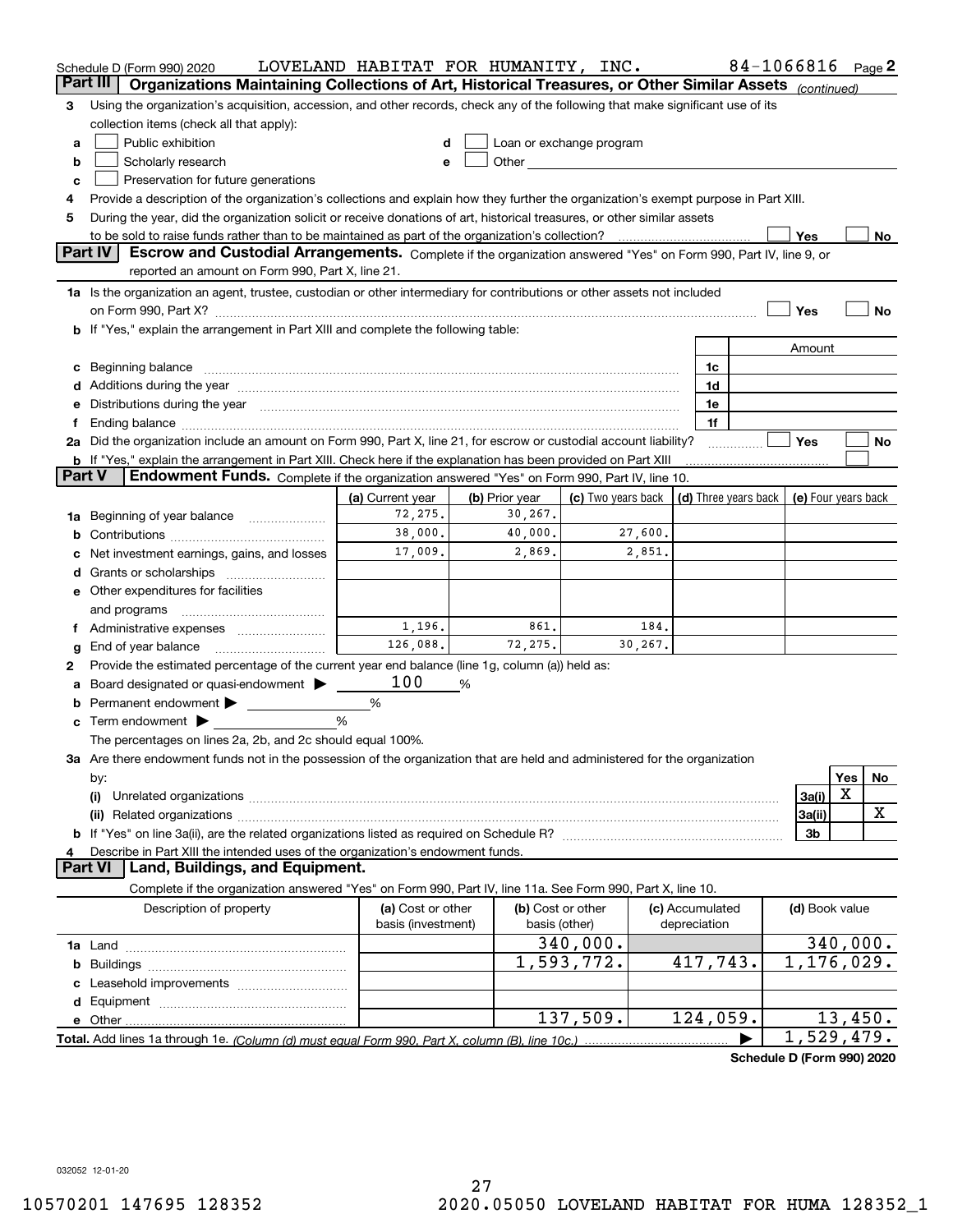|             | Schedule D (Form 990) 2020               | LOVELAND HABITAT FOR HUMANITY, INC.                                                                                                                  |                 |  | $84-1066816$ Page 3                                       |  |
|-------------|------------------------------------------|------------------------------------------------------------------------------------------------------------------------------------------------------|-----------------|--|-----------------------------------------------------------|--|
|             | Part VII Investments - Other Securities. |                                                                                                                                                      |                 |  |                                                           |  |
|             |                                          | Complete if the organization answered "Yes" on Form 990, Part IV, line 11b. See Form 990, Part X, line 12.                                           |                 |  |                                                           |  |
|             |                                          | (a) Description of security or category (including name of security)                                                                                 | (b) Book value  |  | (c) Method of valuation: Cost or end-of-year market value |  |
|             | (1) Financial derivatives                |                                                                                                                                                      |                 |  |                                                           |  |
|             |                                          |                                                                                                                                                      |                 |  |                                                           |  |
| $(3)$ Other |                                          |                                                                                                                                                      |                 |  |                                                           |  |
| (A)         |                                          |                                                                                                                                                      |                 |  |                                                           |  |
| (B)         |                                          |                                                                                                                                                      |                 |  |                                                           |  |
| (C)         |                                          |                                                                                                                                                      |                 |  |                                                           |  |
| (D)         |                                          |                                                                                                                                                      |                 |  |                                                           |  |
| (E)         |                                          |                                                                                                                                                      |                 |  |                                                           |  |
| (F)         |                                          |                                                                                                                                                      |                 |  |                                                           |  |
| (G)         |                                          |                                                                                                                                                      |                 |  |                                                           |  |
| (H)         |                                          |                                                                                                                                                      |                 |  |                                                           |  |
|             |                                          | Total. (Col. (b) must equal Form 990, Part X, col. (B) line 12.)                                                                                     |                 |  |                                                           |  |
|             |                                          | Part VIII Investments - Program Related.                                                                                                             |                 |  |                                                           |  |
|             |                                          |                                                                                                                                                      |                 |  |                                                           |  |
|             | (a) Description of investment            | Complete if the organization answered "Yes" on Form 990, Part IV, line 11c. See Form 990, Part X, line 13.                                           | (b) Book value  |  | (c) Method of valuation: Cost or end-of-year market value |  |
|             |                                          |                                                                                                                                                      |                 |  |                                                           |  |
| (1)         |                                          |                                                                                                                                                      |                 |  |                                                           |  |
| (2)         |                                          |                                                                                                                                                      |                 |  |                                                           |  |
| (3)         |                                          |                                                                                                                                                      |                 |  |                                                           |  |
| (4)         |                                          |                                                                                                                                                      |                 |  |                                                           |  |
| (5)         |                                          |                                                                                                                                                      |                 |  |                                                           |  |
| (6)         |                                          |                                                                                                                                                      |                 |  |                                                           |  |
| (7)         |                                          |                                                                                                                                                      |                 |  |                                                           |  |
| (8)         |                                          |                                                                                                                                                      |                 |  |                                                           |  |
| (9)         |                                          |                                                                                                                                                      |                 |  |                                                           |  |
|             |                                          | Total. (Col. (b) must equal Form 990, Part X, col. (B) line 13.)                                                                                     |                 |  |                                                           |  |
| Part IX     | <b>Other Assets.</b>                     |                                                                                                                                                      |                 |  |                                                           |  |
|             |                                          | Complete if the organization answered "Yes" on Form 990, Part IV, line 11d. See Form 990, Part X, line 15.                                           |                 |  |                                                           |  |
|             |                                          |                                                                                                                                                      | (a) Description |  | (b) Book value                                            |  |
| (1)         |                                          |                                                                                                                                                      |                 |  |                                                           |  |
| (2)         |                                          |                                                                                                                                                      |                 |  |                                                           |  |
| (3)         |                                          |                                                                                                                                                      |                 |  |                                                           |  |
| (4)         |                                          |                                                                                                                                                      |                 |  |                                                           |  |
| (5)         |                                          |                                                                                                                                                      |                 |  |                                                           |  |
| (6)         |                                          |                                                                                                                                                      |                 |  |                                                           |  |
| (7)         |                                          |                                                                                                                                                      |                 |  |                                                           |  |
| (8)         |                                          |                                                                                                                                                      |                 |  |                                                           |  |
| (9)         |                                          |                                                                                                                                                      |                 |  |                                                           |  |
|             |                                          |                                                                                                                                                      |                 |  |                                                           |  |
| Part X      | <b>Other Liabilities.</b>                |                                                                                                                                                      |                 |  |                                                           |  |
|             |                                          | Complete if the organization answered "Yes" on Form 990, Part IV, line 11e or 11f. See Form 990, Part X, line 25.                                    |                 |  |                                                           |  |
| 1.          |                                          | (a) Description of liability                                                                                                                         |                 |  | (b) Book value                                            |  |
| (1)         | Federal income taxes                     |                                                                                                                                                      |                 |  |                                                           |  |
| (2)         |                                          |                                                                                                                                                      |                 |  |                                                           |  |
| (3)         |                                          |                                                                                                                                                      |                 |  |                                                           |  |
| (4)         |                                          |                                                                                                                                                      |                 |  |                                                           |  |
| (5)         |                                          |                                                                                                                                                      |                 |  |                                                           |  |
| (6)         |                                          |                                                                                                                                                      |                 |  |                                                           |  |
| (7)         |                                          |                                                                                                                                                      |                 |  |                                                           |  |
| (8)         |                                          |                                                                                                                                                      |                 |  |                                                           |  |
| (9)         |                                          |                                                                                                                                                      |                 |  |                                                           |  |
|             |                                          |                                                                                                                                                      |                 |  |                                                           |  |
|             |                                          | 2. Liability for uncertain tax positions. In Part XIII, provide the text of the footnote to the organization's financial statements that reports the |                 |  |                                                           |  |

organization's liability for uncertain tax positions under FASB ASC 740. Check here if the text of the footnote has been provided in Part XIII  $\,$  ...  $\overline{\rm X}$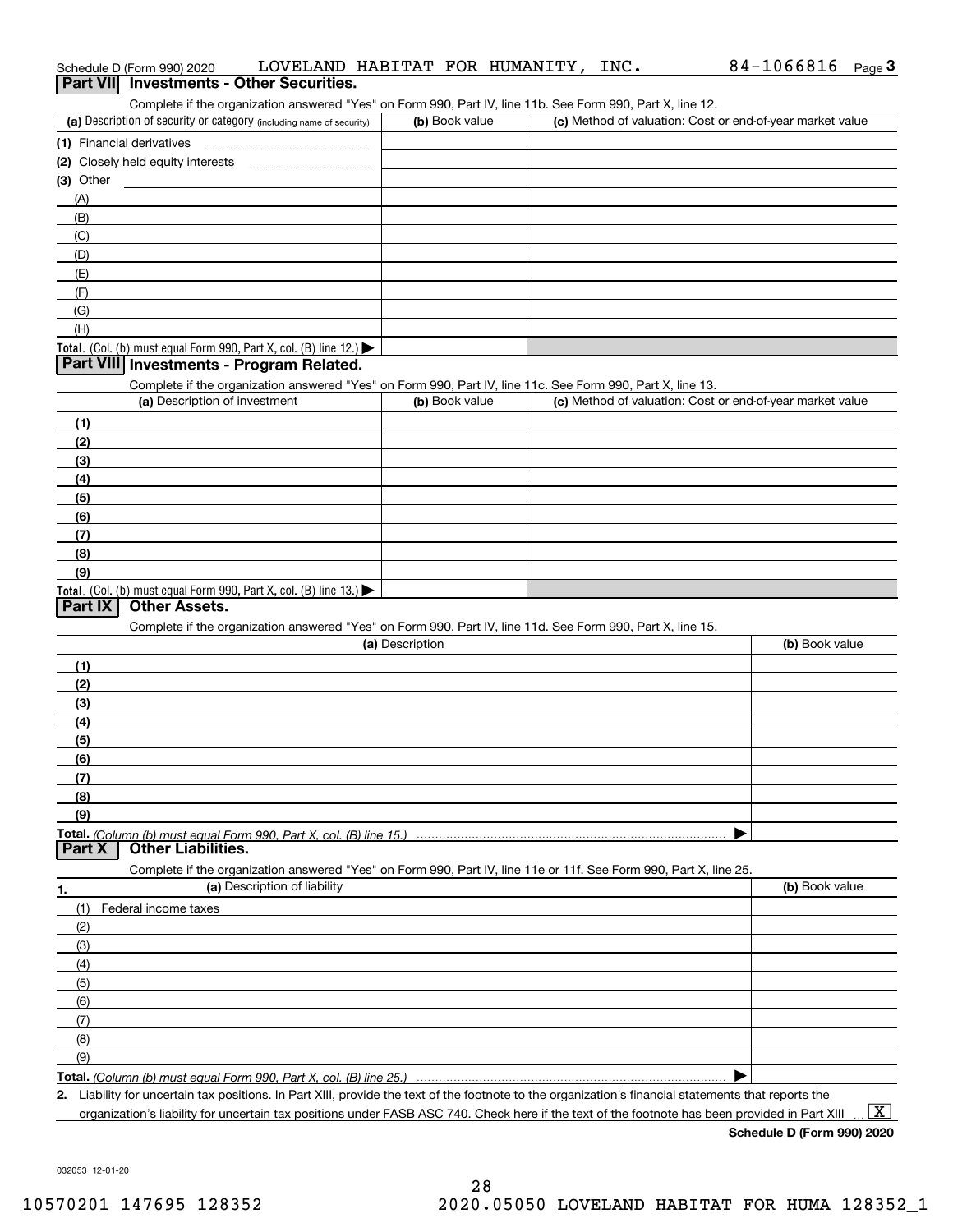|    | LOVELAND HABITAT FOR HUMANITY, INC.<br>Schedule D (Form 990) 2020                                                                                                                                                                   |                |         |                         | $84 - 1066816$ Page 4 |
|----|-------------------------------------------------------------------------------------------------------------------------------------------------------------------------------------------------------------------------------------|----------------|---------|-------------------------|-----------------------|
|    | <b>Part XI</b><br>Reconciliation of Revenue per Audited Financial Statements With Revenue per Return.                                                                                                                               |                |         |                         |                       |
|    | Complete if the organization answered "Yes" on Form 990, Part IV, line 12a.                                                                                                                                                         |                |         |                         |                       |
| 1  | Total revenue, gains, and other support per audited financial statements                                                                                                                                                            |                |         | $\blacksquare$          | 4,629,434.            |
| 2  | Amounts included on line 1 but not on Form 990, Part VIII, line 12:                                                                                                                                                                 |                |         |                         |                       |
| a  | Net unrealized gains (losses) on investments [11] matter contracts and the unrealized gains (losses) on investments                                                                                                                 | 2a             | 14,709. |                         |                       |
|    |                                                                                                                                                                                                                                     | 2 <sub>b</sub> |         |                         |                       |
|    |                                                                                                                                                                                                                                     | 2c             |         |                         |                       |
| d  | Other (Describe in Part XIII.) <b>Construction Contract Construction</b> (Describe in Part XIII.)                                                                                                                                   | 2d             |         |                         |                       |
| e  | Add lines 2a through 2d                                                                                                                                                                                                             |                |         | 2е                      | 14,709.               |
| 3  |                                                                                                                                                                                                                                     |                |         | $\mathbf{3}$            | 4,614,725.            |
| 4  | Amounts included on Form 990. Part VIII. line 12, but not on line 1:                                                                                                                                                                |                |         |                         |                       |
|    | Investment expenses not included on Form 990, Part VIII, line 7b                                                                                                                                                                    | 4a             |         |                         |                       |
|    |                                                                                                                                                                                                                                     | 4b             |         |                         |                       |
| c. | Add lines 4a and 4b                                                                                                                                                                                                                 |                |         | 4c                      | $0 \cdot$             |
|    |                                                                                                                                                                                                                                     |                |         | 5                       | 4,614,725.            |
|    |                                                                                                                                                                                                                                     |                |         |                         |                       |
|    | Part XII   Reconciliation of Expenses per Audited Financial Statements With Expenses per Return.                                                                                                                                    |                |         |                         |                       |
|    | Complete if the organization answered "Yes" on Form 990, Part IV, line 12a.                                                                                                                                                         |                |         |                         |                       |
| 1  | Total expenses and losses per audited financial statements [11,11] [11] Total expenses and losses per audited financial statements [11] [11] Total expenses and losses per audited financial statements                             |                |         | $\blacksquare$          | 3,736,467.            |
| 2  | Amounts included on line 1 but not on Form 990, Part IX, line 25:                                                                                                                                                                   |                |         |                         |                       |
| a  |                                                                                                                                                                                                                                     | 2a             |         |                         |                       |
| b  |                                                                                                                                                                                                                                     | 2 <sub>b</sub> |         |                         |                       |
| C. |                                                                                                                                                                                                                                     | 2c             |         |                         |                       |
|    |                                                                                                                                                                                                                                     | 2d             |         |                         |                       |
| е  | Add lines 2a through 2d <b>contained a contained a contained a contained a</b> contained a contained a contained a contained a contained a contained a contained a contained a contained a contained a contained a contained a cont |                |         | 2e                      | υ.                    |
| 3  |                                                                                                                                                                                                                                     |                |         | $\overline{\mathbf{3}}$ | 3,736,467.            |
| 4  | Amounts included on Form 990, Part IX, line 25, but not on line 1:                                                                                                                                                                  |                |         |                         |                       |
| a  | Investment expenses not included on Form 990, Part VIII, line 7b [                                                                                                                                                                  | 4a             |         |                         |                       |
|    |                                                                                                                                                                                                                                     | 4 <sub>b</sub> |         |                         |                       |
|    | c Add lines 4a and 4b                                                                                                                                                                                                               |                |         | 4с                      |                       |
|    | Part XIII Supplemental Information.                                                                                                                                                                                                 |                |         | 5                       | 3,736,467.            |

Provide the descriptions required for Part II, lines 3, 5, and 9; Part III, lines 1a and 4; Part IV, lines 1b and 2b; Part V, line 4; Part X, line 2; Part XI, lines 2d and 4b; and Part XII, lines 2d and 4b. Also complete this part to provide any additional information.

### PART V, LINE 4:

THE ORGANIZATION HAS ESTABLISHED AN ENDOWMENT FUND IN ORDER TO SUPPORT THE

LONG-TERM NEEDS OF THE ORGANIZATION.

PART X, LINE 2:

IN ACCORDANCE WITH GENERALLY ACCEPTED ACCOUNTING PRINCIPLES, ALL

ORGANIZATIONS ARE REQUIRED TO DISCLOSE ANY MATERIAL UNCERTAIN TAX

POSITIONS THAT MANAGEMENT BELIEVES DOES NOT MEET A "MORE-LIKELY-THAN-NOT"

STANDARD OF BEING SUSTAINED UNDER AN INCOME TAX AUDIT, AND TO RECORD A

LIABILITY FOR ANY SUCH TAXES INCLUDING PENALTY AND INTEREST. MANAGEMENT

OF THE ORGANIZATION HAS NOT IDENTIFIED ANY UNCERTAIN TAX POSITIONS THAT

### REQUIRE THE RECORDING OF A LIABILITY MENTIONED ABOVE OR FURTHER

032054 12-01-20

**Schedule D (Form 990) 2020**

29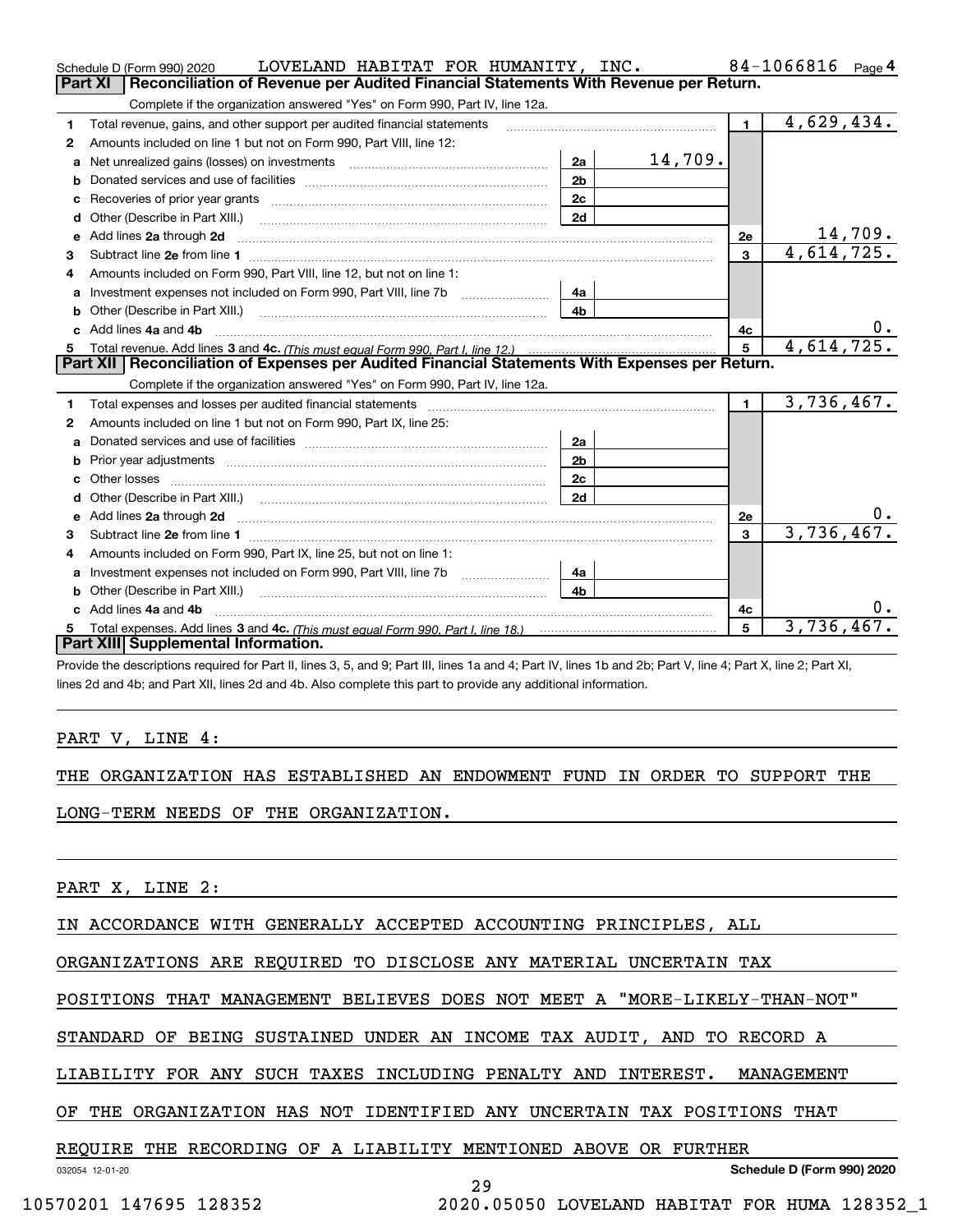| Schedule D (Form 990) 2020 LOVELAND HAND HAND DETERT XIII Supplemental Information (continued) |  | LOVELAND HABITAT FOR HUMANITY, INC. | 84-1066816 Page 5          |  |
|------------------------------------------------------------------------------------------------|--|-------------------------------------|----------------------------|--|
|                                                                                                |  |                                     |                            |  |
| DISCLOSURE.                                                                                    |  |                                     |                            |  |
|                                                                                                |  |                                     |                            |  |
|                                                                                                |  |                                     |                            |  |
|                                                                                                |  |                                     |                            |  |
|                                                                                                |  |                                     |                            |  |
|                                                                                                |  |                                     |                            |  |
|                                                                                                |  |                                     |                            |  |
|                                                                                                |  |                                     |                            |  |
|                                                                                                |  |                                     |                            |  |
|                                                                                                |  |                                     |                            |  |
|                                                                                                |  |                                     |                            |  |
|                                                                                                |  |                                     |                            |  |
|                                                                                                |  |                                     |                            |  |
|                                                                                                |  |                                     |                            |  |
|                                                                                                |  |                                     |                            |  |
|                                                                                                |  |                                     |                            |  |
|                                                                                                |  |                                     |                            |  |
|                                                                                                |  |                                     |                            |  |
|                                                                                                |  |                                     |                            |  |
|                                                                                                |  |                                     |                            |  |
|                                                                                                |  |                                     |                            |  |
|                                                                                                |  |                                     |                            |  |
|                                                                                                |  |                                     |                            |  |
|                                                                                                |  |                                     |                            |  |
|                                                                                                |  |                                     |                            |  |
|                                                                                                |  |                                     |                            |  |
|                                                                                                |  |                                     |                            |  |
|                                                                                                |  |                                     |                            |  |
|                                                                                                |  |                                     |                            |  |
|                                                                                                |  |                                     |                            |  |
|                                                                                                |  |                                     |                            |  |
|                                                                                                |  |                                     |                            |  |
|                                                                                                |  |                                     |                            |  |
|                                                                                                |  |                                     |                            |  |
|                                                                                                |  |                                     |                            |  |
|                                                                                                |  |                                     |                            |  |
|                                                                                                |  |                                     |                            |  |
|                                                                                                |  |                                     |                            |  |
|                                                                                                |  |                                     |                            |  |
|                                                                                                |  |                                     |                            |  |
|                                                                                                |  |                                     |                            |  |
|                                                                                                |  |                                     |                            |  |
|                                                                                                |  |                                     |                            |  |
|                                                                                                |  |                                     |                            |  |
|                                                                                                |  |                                     | Schedule D (Form 990) 2020 |  |

032055 12-01-20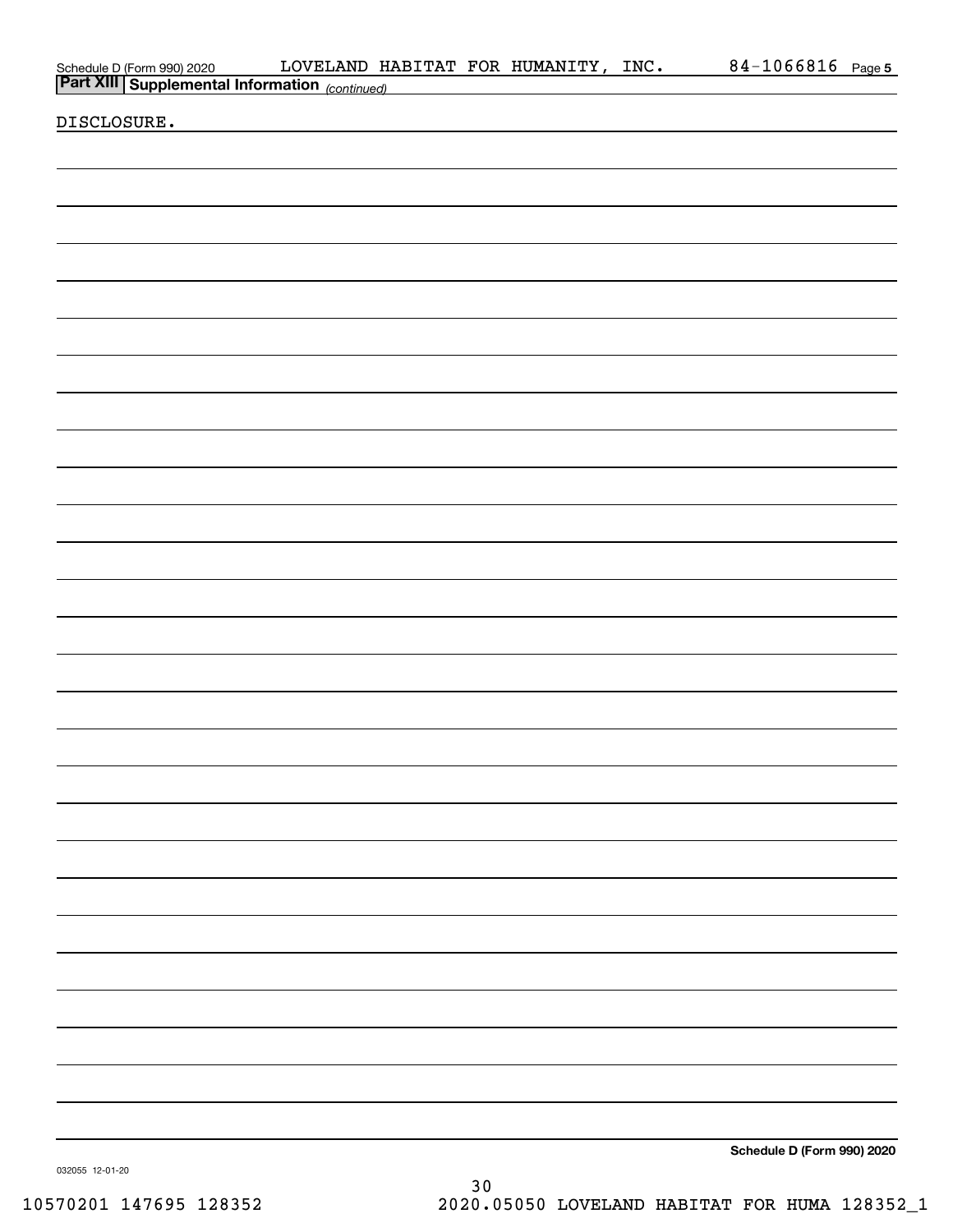| <b>SCHEDULE G</b>                                                                                                                                                   |                                  |                                     |                                             |    | <b>Supplemental Information Regarding Fundraising or Gaming Activities</b>                                                                                          |                                   | OMB No. 1545-0047                       |
|---------------------------------------------------------------------------------------------------------------------------------------------------------------------|----------------------------------|-------------------------------------|---------------------------------------------|----|---------------------------------------------------------------------------------------------------------------------------------------------------------------------|-----------------------------------|-----------------------------------------|
| (Form 990 or 990-EZ)                                                                                                                                                |                                  |                                     |                                             |    | Complete if the organization answered "Yes" on Form 990, Part IV, line 17, 18, or 19, or if the<br>organization entered more than \$15,000 on Form 990-EZ, line 6a. |                                   |                                         |
| Department of the Treasury<br>Internal Revenue Service                                                                                                              |                                  | Attach to Form 990 or Form 990-EZ.  |                                             |    |                                                                                                                                                                     |                                   | <b>Open to Public</b><br>Inspection     |
| Name of the organization                                                                                                                                            |                                  |                                     |                                             |    | ► Go to www.irs.gov/Form990 for instructions and the latest information.                                                                                            |                                   | <b>Employer identification number</b>   |
|                                                                                                                                                                     |                                  | LOVELAND HABITAT FOR HUMANITY, INC. |                                             |    |                                                                                                                                                                     | 84-1066816                        |                                         |
| Part I                                                                                                                                                              |                                  |                                     |                                             |    | Fundraising Activities. Complete if the organization answered "Yes" on Form 990, Part IV, line 17. Form 990-EZ filers are not                                       |                                   |                                         |
| 1 Indicate whether the organization raised funds through any of the following activities. Check all that apply.                                                     | required to complete this part.  |                                     |                                             |    |                                                                                                                                                                     |                                   |                                         |
| Mail solicitations<br>a                                                                                                                                             |                                  | e                                   |                                             |    | Solicitation of non-government grants                                                                                                                               |                                   |                                         |
| b                                                                                                                                                                   | Internet and email solicitations | f                                   |                                             |    | Solicitation of government grants                                                                                                                                   |                                   |                                         |
| Phone solicitations<br>c                                                                                                                                            |                                  | Special fundraising events<br>g     |                                             |    |                                                                                                                                                                     |                                   |                                         |
| In-person solicitations<br>d                                                                                                                                        |                                  |                                     |                                             |    |                                                                                                                                                                     |                                   |                                         |
| 2 a Did the organization have a written or oral agreement with any individual (including officers, directors, trustees, or                                          |                                  |                                     |                                             |    | key employees listed in Form 990, Part VII) or entity in connection with professional fundraising services?                                                         | Yes                               | No                                      |
| <b>b</b> If "Yes," list the 10 highest paid individuals or entities (fundraisers) pursuant to agreements under which the fundraiser is to be                        |                                  |                                     |                                             |    |                                                                                                                                                                     |                                   |                                         |
| compensated at least \$5,000 by the organization.                                                                                                                   |                                  |                                     |                                             |    |                                                                                                                                                                     |                                   |                                         |
|                                                                                                                                                                     |                                  |                                     | (iii) Did                                   |    |                                                                                                                                                                     | (v) Amount paid                   |                                         |
| (i) Name and address of individual<br>or entity (fundraiser)                                                                                                        |                                  | (ii) Activity                       | fundraiser<br>have custody<br>or control of |    | (iv) Gross receipts<br>from activity                                                                                                                                | to (or retained by)<br>fundraiser | (vi) Amount paid<br>to (or retained by) |
|                                                                                                                                                                     |                                  |                                     | contributions?                              |    |                                                                                                                                                                     | listed in col. (i)                | organization                            |
|                                                                                                                                                                     |                                  |                                     | Yes                                         | No |                                                                                                                                                                     |                                   |                                         |
|                                                                                                                                                                     |                                  |                                     |                                             |    |                                                                                                                                                                     |                                   |                                         |
|                                                                                                                                                                     |                                  |                                     |                                             |    |                                                                                                                                                                     |                                   |                                         |
|                                                                                                                                                                     |                                  |                                     |                                             |    |                                                                                                                                                                     |                                   |                                         |
|                                                                                                                                                                     |                                  |                                     |                                             |    |                                                                                                                                                                     |                                   |                                         |
|                                                                                                                                                                     |                                  |                                     |                                             |    |                                                                                                                                                                     |                                   |                                         |
|                                                                                                                                                                     |                                  |                                     |                                             |    |                                                                                                                                                                     |                                   |                                         |
|                                                                                                                                                                     |                                  |                                     |                                             |    |                                                                                                                                                                     |                                   |                                         |
|                                                                                                                                                                     |                                  |                                     |                                             |    |                                                                                                                                                                     |                                   |                                         |
|                                                                                                                                                                     |                                  |                                     |                                             |    |                                                                                                                                                                     |                                   |                                         |
|                                                                                                                                                                     |                                  |                                     |                                             |    |                                                                                                                                                                     |                                   |                                         |
|                                                                                                                                                                     |                                  |                                     |                                             |    |                                                                                                                                                                     |                                   |                                         |
|                                                                                                                                                                     |                                  |                                     |                                             |    |                                                                                                                                                                     |                                   |                                         |
|                                                                                                                                                                     |                                  |                                     |                                             |    |                                                                                                                                                                     |                                   |                                         |
|                                                                                                                                                                     |                                  |                                     |                                             |    |                                                                                                                                                                     |                                   |                                         |
|                                                                                                                                                                     |                                  |                                     |                                             |    |                                                                                                                                                                     |                                   |                                         |
|                                                                                                                                                                     |                                  |                                     |                                             |    |                                                                                                                                                                     |                                   |                                         |
| Total                                                                                                                                                               |                                  |                                     |                                             |    |                                                                                                                                                                     |                                   |                                         |
| 3 List all states in which the organization is registered or licensed to solicit contributions or has been notified it is exempt from registration<br>or licensing. |                                  |                                     |                                             |    |                                                                                                                                                                     |                                   |                                         |
|                                                                                                                                                                     |                                  |                                     |                                             |    |                                                                                                                                                                     |                                   |                                         |
|                                                                                                                                                                     |                                  |                                     |                                             |    |                                                                                                                                                                     |                                   |                                         |
|                                                                                                                                                                     |                                  |                                     |                                             |    |                                                                                                                                                                     |                                   |                                         |
|                                                                                                                                                                     |                                  |                                     |                                             |    |                                                                                                                                                                     |                                   |                                         |
|                                                                                                                                                                     |                                  |                                     |                                             |    |                                                                                                                                                                     |                                   |                                         |
|                                                                                                                                                                     |                                  |                                     |                                             |    |                                                                                                                                                                     |                                   |                                         |
|                                                                                                                                                                     |                                  |                                     |                                             |    |                                                                                                                                                                     |                                   |                                         |
|                                                                                                                                                                     |                                  |                                     |                                             |    |                                                                                                                                                                     |                                   |                                         |
|                                                                                                                                                                     |                                  |                                     |                                             |    |                                                                                                                                                                     |                                   |                                         |
| LHA For Paperwork Reduction Act Notice, see the Instructions for Form 990 or 990-EZ.                                                                                |                                  |                                     |                                             |    |                                                                                                                                                                     |                                   | Schedule G (Form 990 or 990-EZ) 2020    |

032081 11-25-20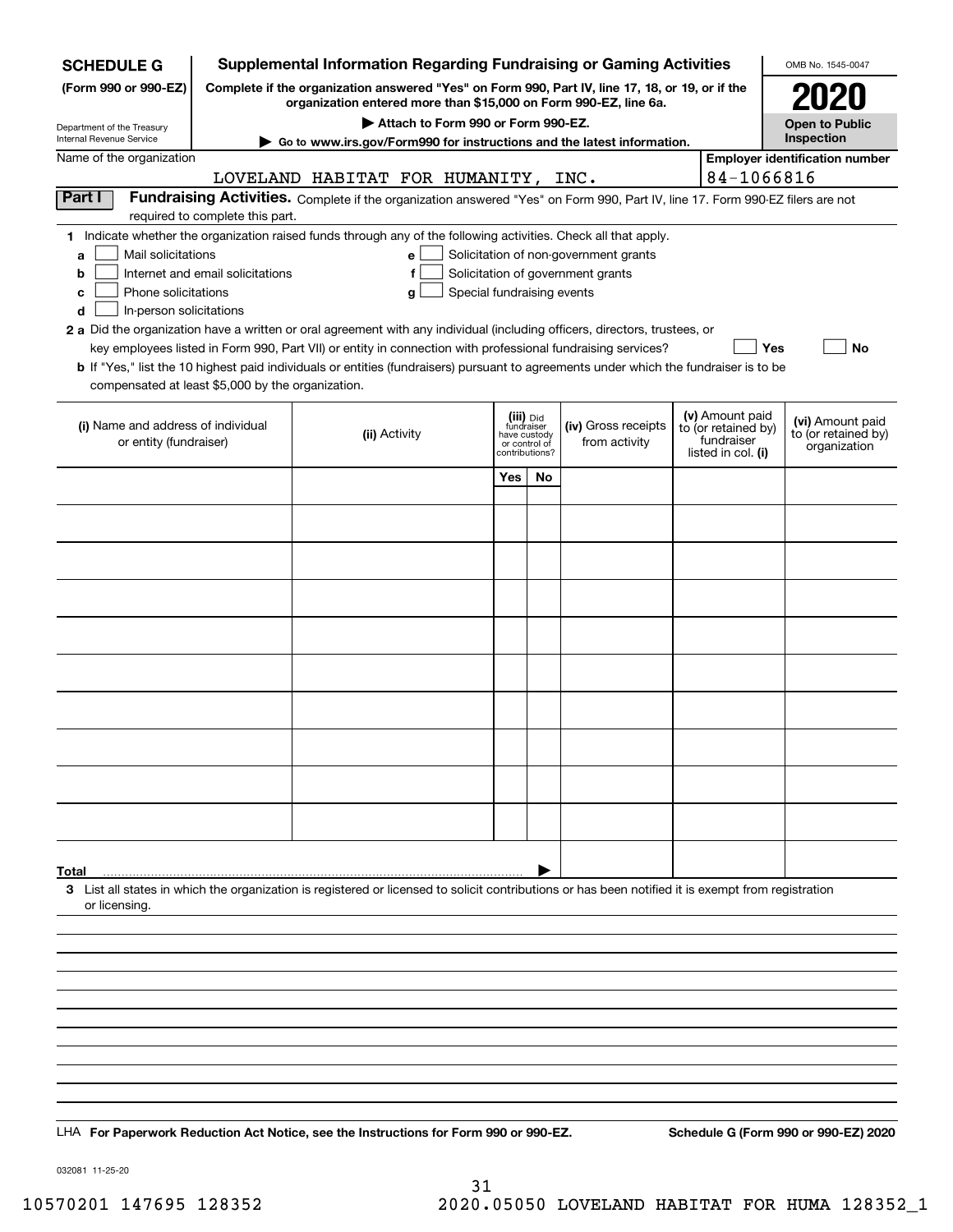**2** Schedule G (Form 990 or 990-EZ) 2020 Page LOVELAND HABITAT FOR HUMANITY, INC. 84-1066816

**Part II** | Fundraising Events. Complete if the organization answered "Yes" on Form 990, Part IV, line 18, or reported more than \$15,000 of fundraising event contributions and gross income on Form 990-EZ, lines 1 and 6b. List events with gross receipts greater than \$5,000.

|                 |    |                                                                                                                                                                                                                                   | ovent continuations and gross income on rionii oco EZ, illico il and cis. Elst events with gross receipto greater than φo;oco. |                                                  |                                 |                                                     |
|-----------------|----|-----------------------------------------------------------------------------------------------------------------------------------------------------------------------------------------------------------------------------------|--------------------------------------------------------------------------------------------------------------------------------|--------------------------------------------------|---------------------------------|-----------------------------------------------------|
|                 |    |                                                                                                                                                                                                                                   | (a) Event $#1$                                                                                                                 | $(b)$ Event #2                                   | (c) Other events<br><b>NONE</b> | (d) Total events<br>(add col. (a) through           |
|                 |    |                                                                                                                                                                                                                                   | <b>EVENTS</b>                                                                                                                  |                                                  |                                 | col. (c)                                            |
|                 |    |                                                                                                                                                                                                                                   | (event type)                                                                                                                   | (event type)                                     | (total number)                  |                                                     |
| Revenue         |    |                                                                                                                                                                                                                                   | 154,750.                                                                                                                       |                                                  |                                 | 154,750.                                            |
|                 |    |                                                                                                                                                                                                                                   | 140,024.                                                                                                                       |                                                  |                                 | 140,024.                                            |
|                 |    | 3 Gross income (line 1 minus line 2)                                                                                                                                                                                              | 14,726.                                                                                                                        |                                                  |                                 | 14,726.                                             |
|                 |    |                                                                                                                                                                                                                                   |                                                                                                                                |                                                  |                                 |                                                     |
|                 | 5  |                                                                                                                                                                                                                                   |                                                                                                                                |                                                  |                                 |                                                     |
| Direct Expenses | 6  |                                                                                                                                                                                                                                   |                                                                                                                                |                                                  |                                 |                                                     |
|                 | 7  | Food and beverages                                                                                                                                                                                                                |                                                                                                                                |                                                  |                                 |                                                     |
|                 | 8  |                                                                                                                                                                                                                                   |                                                                                                                                |                                                  |                                 |                                                     |
|                 | 9  |                                                                                                                                                                                                                                   | 14,726.                                                                                                                        |                                                  |                                 | 14,726.                                             |
|                 |    | 10 Direct expense summary. Add lines 4 through 9 in column (d)                                                                                                                                                                    |                                                                                                                                |                                                  |                                 | 14,726.                                             |
|                 |    |                                                                                                                                                                                                                                   |                                                                                                                                |                                                  |                                 | $\overline{0}$ .                                    |
| Part III        |    | Gaming. Complete if the organization answered "Yes" on Form 990, Part IV, line 19, or reported more than                                                                                                                          |                                                                                                                                |                                                  |                                 |                                                     |
|                 |    | \$15,000 on Form 990-EZ, line 6a.                                                                                                                                                                                                 |                                                                                                                                |                                                  |                                 |                                                     |
| Revenue         |    |                                                                                                                                                                                                                                   | (a) Bingo                                                                                                                      | (b) Pull tabs/instant<br>bingo/progressive bingo | (c) Other gaming                | (d) Total gaming (add<br>col. (a) through col. (c)) |
|                 |    |                                                                                                                                                                                                                                   |                                                                                                                                |                                                  |                                 |                                                     |
|                 |    |                                                                                                                                                                                                                                   |                                                                                                                                |                                                  |                                 |                                                     |
| Direct Expenses | 3  |                                                                                                                                                                                                                                   |                                                                                                                                |                                                  |                                 |                                                     |
|                 | 4  |                                                                                                                                                                                                                                   |                                                                                                                                |                                                  |                                 |                                                     |
|                 |    |                                                                                                                                                                                                                                   |                                                                                                                                |                                                  |                                 |                                                     |
|                 | 6. | Volunteer labor                                                                                                                                                                                                                   | Yes<br>%<br>No                                                                                                                 | Yes<br>%<br>No                                   | Yes<br>%<br>No                  |                                                     |
|                 | 7  | Direct expense summary. Add lines 2 through 5 in column (d)                                                                                                                                                                       |                                                                                                                                |                                                  |                                 |                                                     |
|                 | 8  |                                                                                                                                                                                                                                   |                                                                                                                                |                                                  |                                 |                                                     |
|                 |    | 9 Enter the state(s) in which the organization conducts gaming activities:<br><b>b</b> If "No," explain:<br><u>and the state of the state of the state of the state of the state of the state of the state of the state of th</u> |                                                                                                                                |                                                  |                                 | Yes<br>No                                           |
|                 |    |                                                                                                                                                                                                                                   |                                                                                                                                |                                                  |                                 |                                                     |
|                 |    | <b>b</b> If "Yes," explain:                                                                                                                                                                                                       |                                                                                                                                |                                                  |                                 | Yes<br>No                                           |
|                 |    |                                                                                                                                                                                                                                   |                                                                                                                                |                                                  |                                 |                                                     |

032082 11-25-20

**Schedule G (Form 990 or 990-EZ) 2020**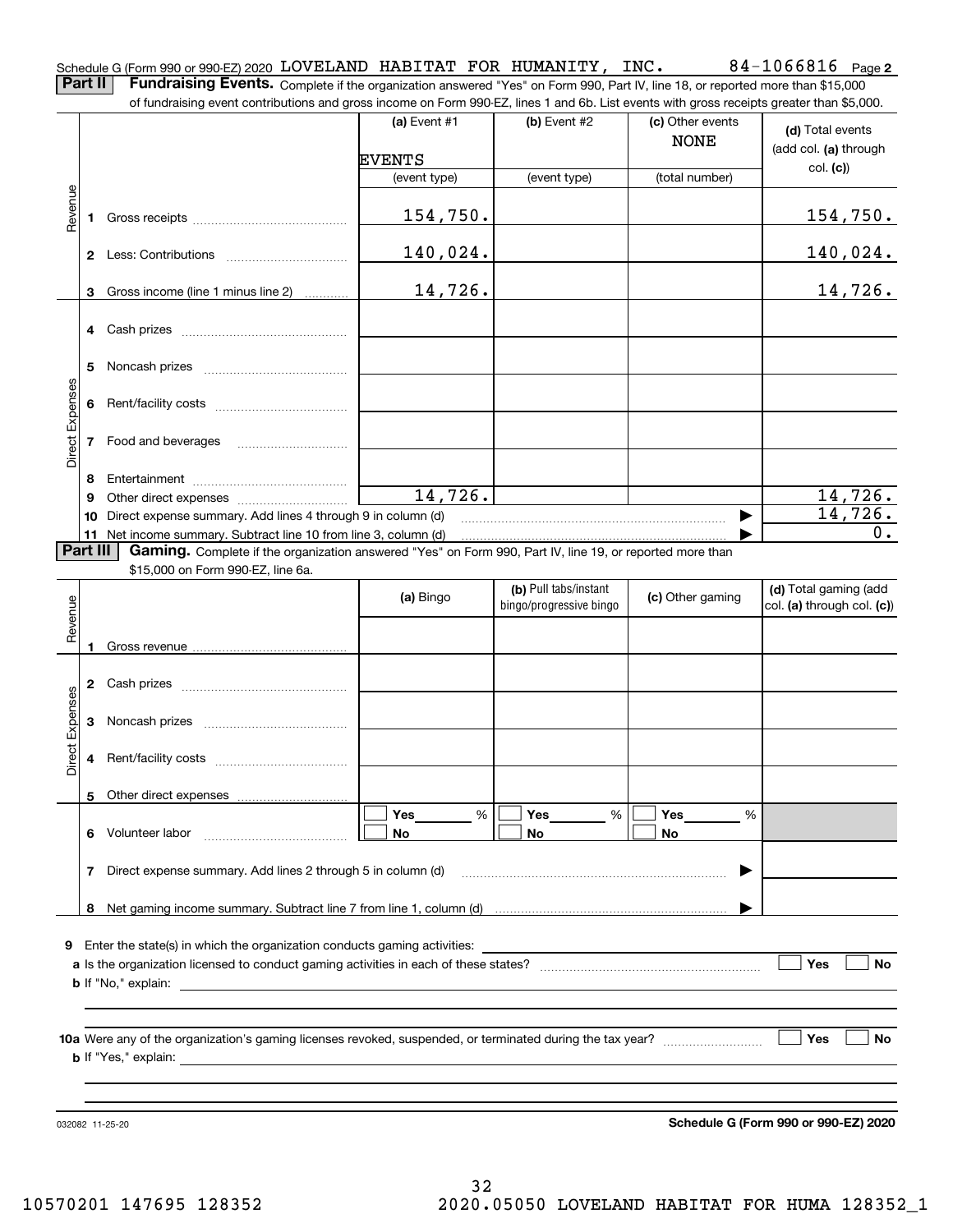| Schedule G (Form 990 or 990-EZ) 2020 LOVELAND HABITAT FOR HUMANITY, INC.                                                                                      | 84-1066816      | Page 3    |
|---------------------------------------------------------------------------------------------------------------------------------------------------------------|-----------------|-----------|
|                                                                                                                                                               | Yes             | No        |
| 12 Is the organization a grantor, beneficiary or trustee of a trust, or a member of a partnership or other entity formed                                      |                 |           |
|                                                                                                                                                               | Yes             | <b>No</b> |
| 13 Indicate the percentage of gaming activity conducted in:                                                                                                   |                 |           |
|                                                                                                                                                               | <u>13a</u>      | %         |
| <b>b</b> An outside facility <i>www.communicality www.communicality.communicality www.communicality www.communicality.communicality www.communicality.com</i> | 13 <sub>b</sub> | %         |
| 14 Enter the name and address of the person who prepares the organization's gaming/special events books and records:                                          |                 |           |
|                                                                                                                                                               |                 |           |
|                                                                                                                                                               |                 |           |
|                                                                                                                                                               |                 |           |
|                                                                                                                                                               |                 |           |
| 15a Does the organization have a contract with a third party from whom the organization receives gaming revenue?                                              | Yes             | No        |
|                                                                                                                                                               |                 |           |
| <b>b</b> If "Yes," enter the amount of gaming revenue received by the organization $\triangleright$ \$ ____________________ and the amount                    |                 |           |
|                                                                                                                                                               |                 |           |
| c If "Yes," enter name and address of the third party:                                                                                                        |                 |           |
|                                                                                                                                                               |                 |           |
| Name $\blacktriangleright$ $\_\_\_\_\_\_\_\_\_\$                                                                                                              |                 |           |
|                                                                                                                                                               |                 |           |
|                                                                                                                                                               |                 |           |
| 16 Gaming manager information:                                                                                                                                |                 |           |
|                                                                                                                                                               |                 |           |
| Name $\blacktriangleright$ $\frac{1}{\sqrt{1-\frac{1}{2}}\left(1-\frac{1}{2}\right)}$                                                                         |                 |           |
|                                                                                                                                                               |                 |           |
| Gaming manager compensation > \$                                                                                                                              |                 |           |
|                                                                                                                                                               |                 |           |
|                                                                                                                                                               |                 |           |
|                                                                                                                                                               |                 |           |
|                                                                                                                                                               |                 |           |
| Director/officer<br>Employee                                                                                                                                  |                 |           |
| Independent contractor                                                                                                                                        |                 |           |
| <b>17</b> Mandatory distributions:                                                                                                                            |                 |           |
| a Is the organization required under state law to make charitable distributions from the gaming proceeds to                                                   |                 |           |
| $\Box$ Yes $\Box$ No<br>retain the state gaming license?                                                                                                      |                 |           |
| <b>b</b> Enter the amount of distributions required under state law to be distributed to other exempt organizations or spent in the                           |                 |           |
| organization's own exempt activities during the tax year $\triangleright$ \$                                                                                  |                 |           |
| <b>Part IV</b><br>Supplemental Information. Provide the explanations required by Part I, line 2b, columns (iii) and (v); and Part III, lines 9, 9b, 10b,      |                 |           |
| 15b, 15c, 16, and 17b, as applicable. Also provide any additional information. See instructions.                                                              |                 |           |
|                                                                                                                                                               |                 |           |
|                                                                                                                                                               |                 |           |
|                                                                                                                                                               |                 |           |
|                                                                                                                                                               |                 |           |
|                                                                                                                                                               |                 |           |
|                                                                                                                                                               |                 |           |
|                                                                                                                                                               |                 |           |
|                                                                                                                                                               |                 |           |
|                                                                                                                                                               |                 |           |
|                                                                                                                                                               |                 |           |
|                                                                                                                                                               |                 |           |
|                                                                                                                                                               |                 |           |
|                                                                                                                                                               |                 |           |
|                                                                                                                                                               |                 |           |
|                                                                                                                                                               |                 |           |
| Schedule G (Form 990 or 990-EZ) 2020<br>032083 11-25-20                                                                                                       |                 |           |
| 33                                                                                                                                                            |                 |           |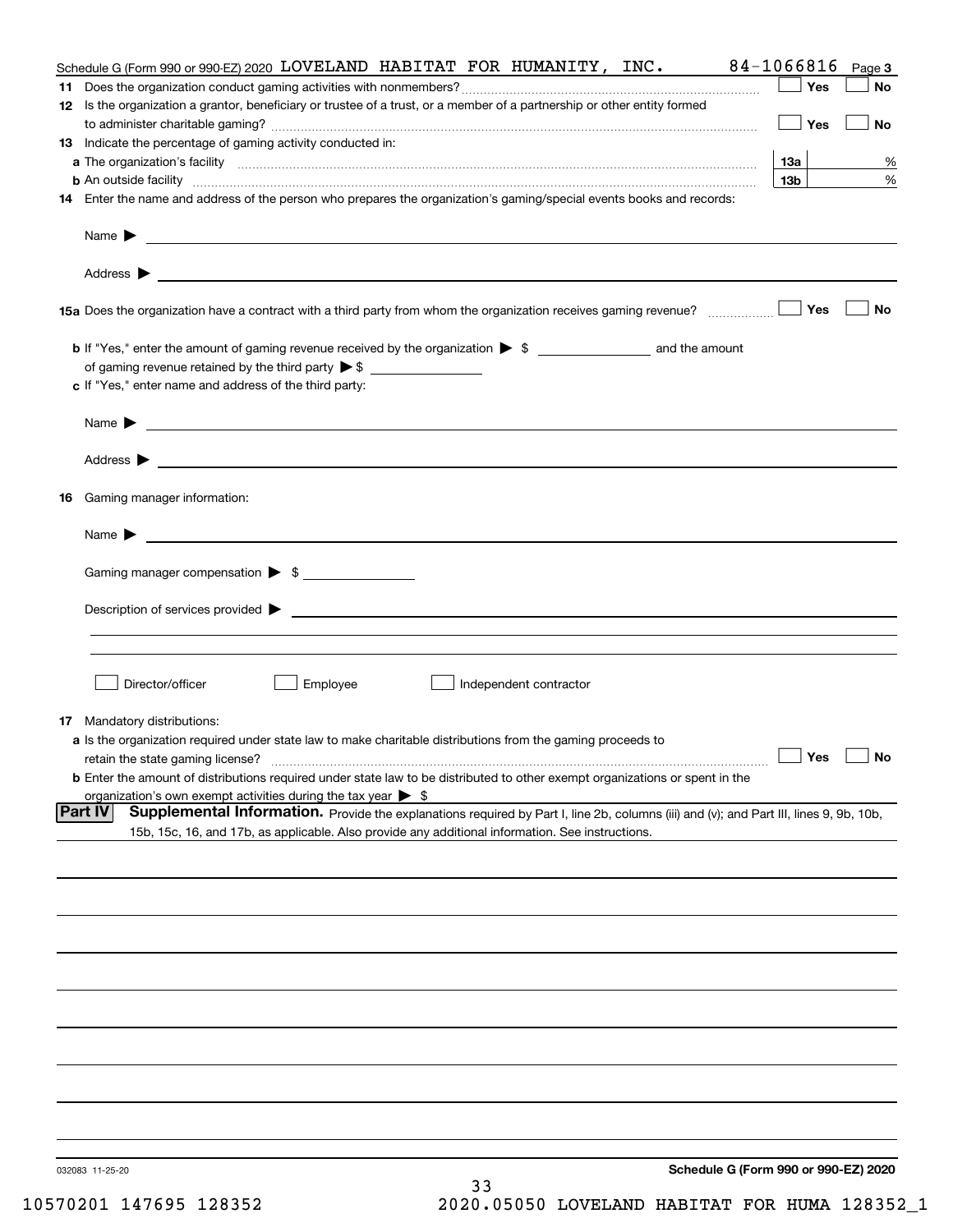| Schedule G (Form 990 or 990-EZ) LOVELAND H.<br>Part IV   Supplemental Information (continued) |  | LOVELAND HABITAT FOR HUMANITY, INC. | 84-1066816 Page 4               |  |
|-----------------------------------------------------------------------------------------------|--|-------------------------------------|---------------------------------|--|
|                                                                                               |  |                                     |                                 |  |
|                                                                                               |  |                                     |                                 |  |
|                                                                                               |  |                                     |                                 |  |
|                                                                                               |  |                                     |                                 |  |
|                                                                                               |  |                                     |                                 |  |
|                                                                                               |  |                                     |                                 |  |
|                                                                                               |  |                                     |                                 |  |
|                                                                                               |  |                                     |                                 |  |
|                                                                                               |  |                                     |                                 |  |
|                                                                                               |  |                                     |                                 |  |
|                                                                                               |  |                                     |                                 |  |
|                                                                                               |  |                                     |                                 |  |
|                                                                                               |  |                                     |                                 |  |
|                                                                                               |  |                                     |                                 |  |
|                                                                                               |  |                                     |                                 |  |
|                                                                                               |  |                                     |                                 |  |
|                                                                                               |  |                                     |                                 |  |
|                                                                                               |  |                                     |                                 |  |
|                                                                                               |  |                                     |                                 |  |
|                                                                                               |  |                                     |                                 |  |
|                                                                                               |  |                                     |                                 |  |
|                                                                                               |  |                                     |                                 |  |
|                                                                                               |  |                                     |                                 |  |
|                                                                                               |  |                                     |                                 |  |
|                                                                                               |  |                                     |                                 |  |
|                                                                                               |  |                                     |                                 |  |
|                                                                                               |  |                                     |                                 |  |
|                                                                                               |  |                                     |                                 |  |
|                                                                                               |  |                                     |                                 |  |
|                                                                                               |  |                                     |                                 |  |
|                                                                                               |  |                                     |                                 |  |
|                                                                                               |  |                                     |                                 |  |
|                                                                                               |  |                                     |                                 |  |
|                                                                                               |  |                                     |                                 |  |
|                                                                                               |  |                                     |                                 |  |
|                                                                                               |  |                                     |                                 |  |
|                                                                                               |  |                                     |                                 |  |
|                                                                                               |  |                                     | Schedule G (Form 990 or 990-EZ) |  |

032084 04-01-20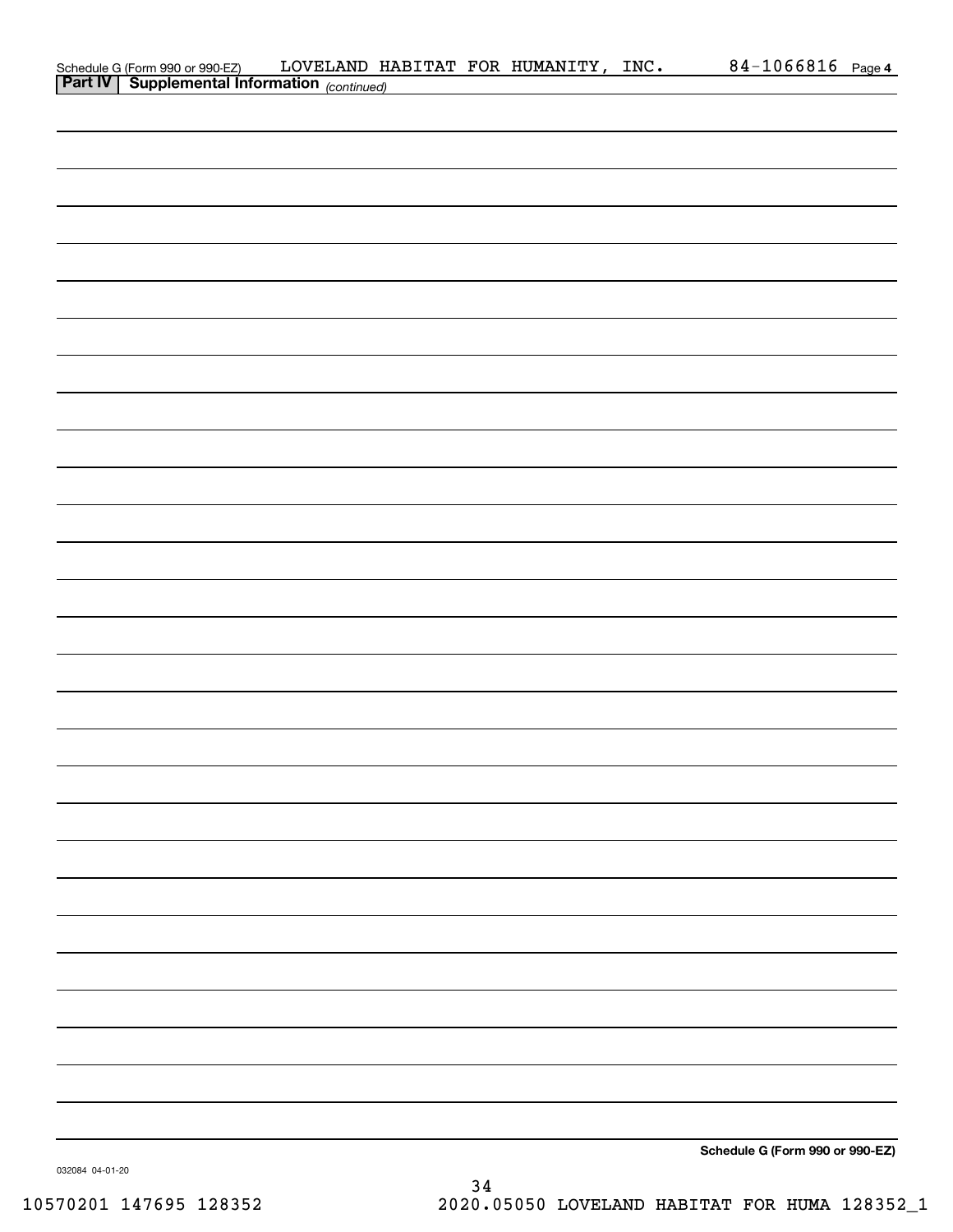| <b>SCHEDULE I</b><br>(Form 990)                                                                                                                                            |                                                     |                  | <b>Grants and Other Assistance to Organizations,</b><br>Governments, and Individuals in the United States<br>Complete if the organization answered "Yes" on Form 990, Part IV, line 21 or 22. |                                                                              |                                         |                                                                |                                          | OMB No. 1545-0047<br>2020                                                                                                                               |
|----------------------------------------------------------------------------------------------------------------------------------------------------------------------------|-----------------------------------------------------|------------------|-----------------------------------------------------------------------------------------------------------------------------------------------------------------------------------------------|------------------------------------------------------------------------------|-----------------------------------------|----------------------------------------------------------------|------------------------------------------|---------------------------------------------------------------------------------------------------------------------------------------------------------|
| Department of the Treasury<br>Internal Revenue Service                                                                                                                     |                                                     |                  |                                                                                                                                                                                               | Attach to Form 990.<br>Go to www.irs.gov/Form990 for the latest information. |                                         |                                                                |                                          | <b>Open to Public</b><br>Inspection                                                                                                                     |
| Name of the organization                                                                                                                                                   |                                                     |                  | LOVELAND HABITAT FOR HUMANITY, INC.                                                                                                                                                           |                                                                              |                                         |                                                                |                                          | <b>Employer identification number</b><br>84-1066816                                                                                                     |
| Part I                                                                                                                                                                     | <b>General Information on Grants and Assistance</b> |                  |                                                                                                                                                                                               |                                                                              |                                         |                                                                |                                          |                                                                                                                                                         |
| 1 Does the organization maintain records to substantiate the amount of the grants or assistance, the grantees' eligibility for the grants or assistance, and the selection |                                                     |                  |                                                                                                                                                                                               |                                                                              |                                         |                                                                |                                          | $\boxed{\text{X}}$ Yes<br>l No                                                                                                                          |
| Describe in Part IV the organization's procedures for monitoring the use of grant funds in the United States.<br>$\mathbf{2}$                                              |                                                     |                  |                                                                                                                                                                                               |                                                                              |                                         |                                                                |                                          |                                                                                                                                                         |
| Part II                                                                                                                                                                    |                                                     |                  | Grants and Other Assistance to Domestic Organizations and Domestic Governments. Complete if the organization answered "Yes" on Form 990, Part IV, line 21, for any                            |                                                                              |                                         |                                                                |                                          |                                                                                                                                                         |
| 1 (a) Name and address of organization<br>or government                                                                                                                    |                                                     | (b) EIN          | recipient that received more than \$5,000. Part II can be duplicated if additional space is needed.<br>(c) IRC section<br>(if applicable)                                                     | (d) Amount of<br>cash grant                                                  | (e) Amount of<br>non-cash<br>assistance | (f) Method of<br>valuation (book,<br>FMV, appraisal,<br>other) | (g) Description of<br>noncash assistance | (h) Purpose of grant<br>or assistance                                                                                                                   |
| HABITAT FOR HUMANITY INTERNATIONAL<br>121 HABITAT STREET<br>AMERICUS, GA 31709                                                                                             |                                                     | 91-1914868 501C3 |                                                                                                                                                                                               | 18,000.                                                                      | 0.                                      |                                                                |                                          | TITHE PROGRAM                                                                                                                                           |
|                                                                                                                                                                            |                                                     |                  |                                                                                                                                                                                               |                                                                              |                                         |                                                                |                                          |                                                                                                                                                         |
|                                                                                                                                                                            |                                                     |                  |                                                                                                                                                                                               |                                                                              |                                         |                                                                |                                          |                                                                                                                                                         |
|                                                                                                                                                                            |                                                     |                  |                                                                                                                                                                                               |                                                                              |                                         |                                                                |                                          |                                                                                                                                                         |
|                                                                                                                                                                            |                                                     |                  |                                                                                                                                                                                               |                                                                              |                                         |                                                                |                                          |                                                                                                                                                         |
|                                                                                                                                                                            |                                                     |                  |                                                                                                                                                                                               |                                                                              |                                         |                                                                |                                          |                                                                                                                                                         |
| 3<br>LIIA FURNISHING LINE ROLL OF A LEADER CONTROL IN THE CHARGE OF THE CONTROL ON A                                                                                       |                                                     |                  |                                                                                                                                                                                               |                                                                              |                                         |                                                                |                                          | $1$ .<br>$\mathbf{A}$ $\mathbf{B}$ $\mathbf{C}$ $\mathbf{D}$ $\mathbf{D}$ $\mathbf{D}$ $\mathbf{D}$ $\mathbf{D}$ $\mathbf{D}$ $\mathbf{D}$ $\mathbf{D}$ |

**For Paperwork Reduction Act Notice, see the Instructions for Form 990. Schedule I (Form 990) 2020** LHA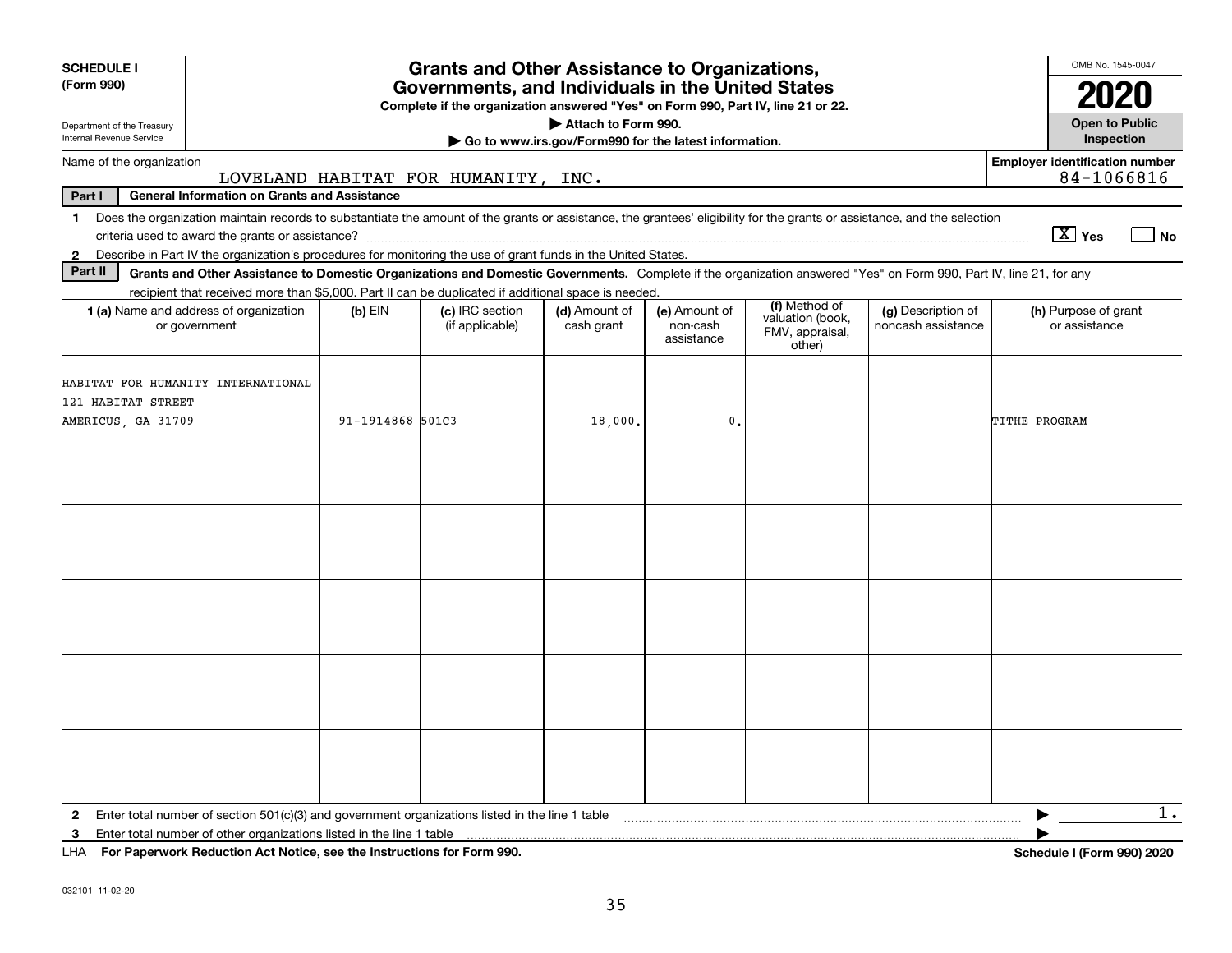Part III can be duplicated if additional space is needed.

| (a) Type of grant or assistance                                                                                                                      | (b) Number of<br>recipients | (c) Amount of<br>cash grant | (d) Amount of non-<br>cash assistance | (e) Method of valuation<br>(book, FMV, appraisal, other) | (f) Description of noncash assistance |
|------------------------------------------------------------------------------------------------------------------------------------------------------|-----------------------------|-----------------------------|---------------------------------------|----------------------------------------------------------|---------------------------------------|
|                                                                                                                                                      |                             |                             |                                       |                                                          |                                       |
|                                                                                                                                                      |                             |                             |                                       |                                                          |                                       |
|                                                                                                                                                      |                             |                             |                                       |                                                          |                                       |
|                                                                                                                                                      |                             |                             |                                       |                                                          |                                       |
|                                                                                                                                                      |                             |                             |                                       |                                                          |                                       |
|                                                                                                                                                      |                             |                             |                                       |                                                          |                                       |
|                                                                                                                                                      |                             |                             |                                       |                                                          |                                       |
|                                                                                                                                                      |                             |                             |                                       |                                                          |                                       |
|                                                                                                                                                      |                             |                             |                                       |                                                          |                                       |
|                                                                                                                                                      |                             |                             |                                       |                                                          |                                       |
| Part IV<br>Supplemental Information. Provide the information required in Part I, line 2; Part III, column (b); and any other additional information. |                             |                             |                                       |                                                          |                                       |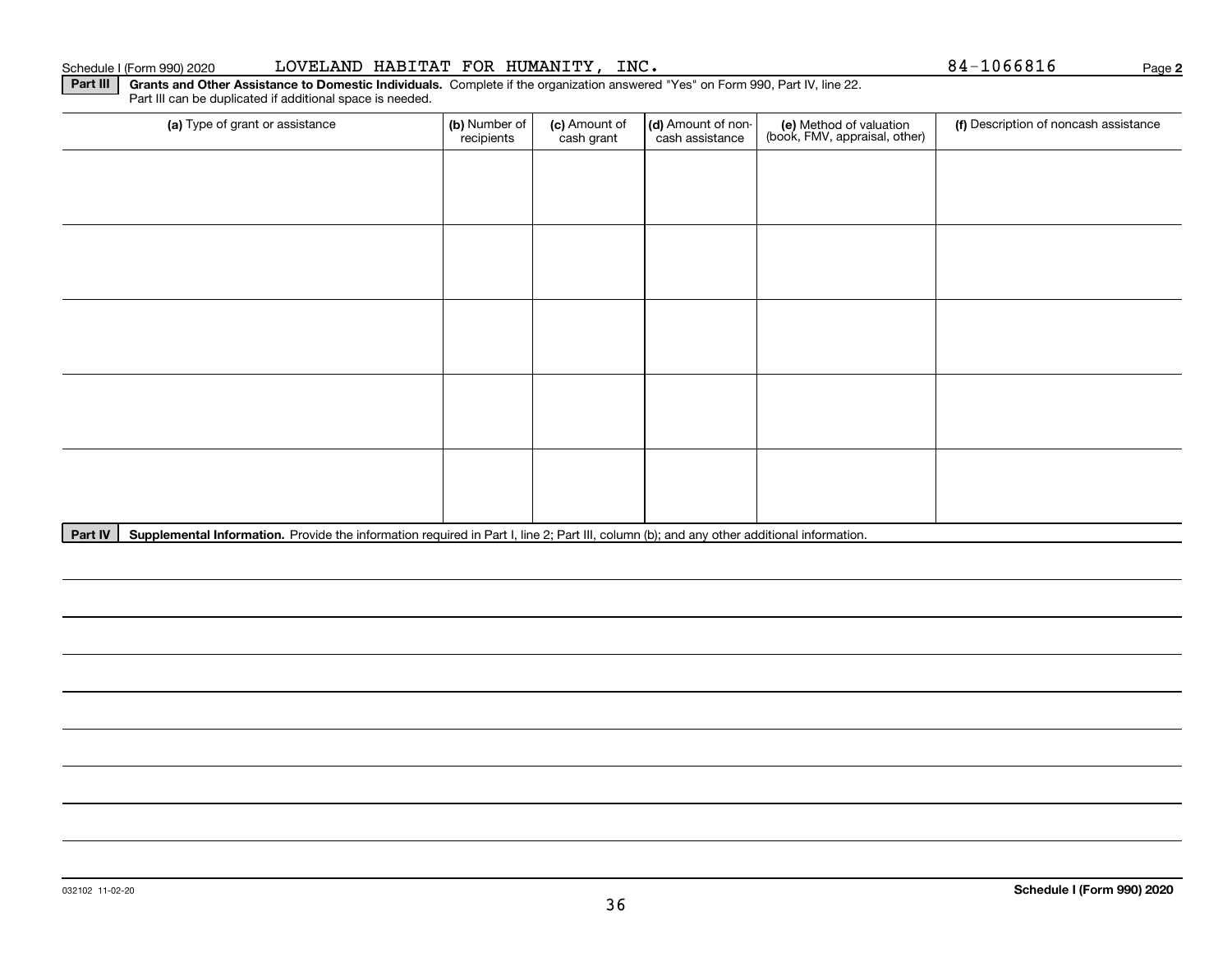### **SCHEDULE M (Form 990)**

# **Noncash Contributions**

OMB No. 1545-0047

**Open to Public**

| Department of the Treasury |
|----------------------------|
| Internal Revenue Service   |

**Complete if the organizations answered "Yes" on Form 990, Part IV, lines 29 or 30.** <sup>J</sup>**2020**

**Attach to Form 990.** J

 **Go to www.irs.gov/Form990 for instructions and the latest information.** J

## Name of the organization

|  | LOVELAND HABITAT FOR HUMANITY, INC. |  |
|--|-------------------------------------|--|

| Inspection                            |
|---------------------------------------|
| <b>Employer identification number</b> |
| 84-1066816                            |

| Part I | <b>Types of Property</b>                                                                                                       |                               |                                      |                                                                                                       |                                                              |     |     |     |
|--------|--------------------------------------------------------------------------------------------------------------------------------|-------------------------------|--------------------------------------|-------------------------------------------------------------------------------------------------------|--------------------------------------------------------------|-----|-----|-----|
|        |                                                                                                                                | (a)<br>Check if<br>applicable | (b)<br>Number of<br>contributions or | (c)<br>Noncash contribution<br>amounts reported on<br>litems contributed Form 990, Part VIII, line 1g | (d)<br>Method of determining<br>noncash contribution amounts |     |     |     |
| 1      |                                                                                                                                |                               |                                      |                                                                                                       |                                                              |     |     |     |
| 2      |                                                                                                                                |                               |                                      |                                                                                                       |                                                              |     |     |     |
| З      | Art - Fractional interests                                                                                                     |                               |                                      |                                                                                                       |                                                              |     |     |     |
| 4      | Books and publications                                                                                                         |                               |                                      |                                                                                                       |                                                              |     |     |     |
| 5      | Clothing and household goods                                                                                                   |                               |                                      |                                                                                                       |                                                              |     |     |     |
| 6      |                                                                                                                                |                               |                                      |                                                                                                       |                                                              |     |     |     |
| 7      |                                                                                                                                |                               |                                      |                                                                                                       |                                                              |     |     |     |
| 8      | Intellectual property                                                                                                          |                               |                                      |                                                                                                       |                                                              |     |     |     |
| 9      | Securities - Publicly traded                                                                                                   |                               |                                      |                                                                                                       |                                                              |     |     |     |
| 10     | Securities - Closely held stock                                                                                                |                               |                                      |                                                                                                       |                                                              |     |     |     |
| 11     | Securities - Partnership, LLC, or                                                                                              |                               |                                      |                                                                                                       |                                                              |     |     |     |
|        | trust interests                                                                                                                |                               |                                      |                                                                                                       |                                                              |     |     |     |
| 12     |                                                                                                                                |                               |                                      |                                                                                                       |                                                              |     |     |     |
| 13     | Qualified conservation contribution -                                                                                          |                               |                                      |                                                                                                       |                                                              |     |     |     |
|        | Historic structures                                                                                                            |                               |                                      |                                                                                                       |                                                              |     |     |     |
| 14     | Qualified conservation contribution - Other                                                                                    |                               |                                      |                                                                                                       |                                                              |     |     |     |
| 15     | Real estate - Residential                                                                                                      |                               |                                      |                                                                                                       |                                                              |     |     |     |
| 16     | Real estate - Commercial                                                                                                       |                               |                                      |                                                                                                       |                                                              |     |     |     |
| 17     |                                                                                                                                |                               |                                      |                                                                                                       |                                                              |     |     |     |
| 18     |                                                                                                                                |                               |                                      |                                                                                                       |                                                              |     |     |     |
| 19     |                                                                                                                                |                               |                                      |                                                                                                       |                                                              |     |     |     |
| 20     | Drugs and medical supplies                                                                                                     |                               |                                      |                                                                                                       |                                                              |     |     |     |
| 21     |                                                                                                                                |                               |                                      |                                                                                                       |                                                              |     |     |     |
| 22     |                                                                                                                                |                               |                                      |                                                                                                       |                                                              |     |     |     |
| 23     |                                                                                                                                |                               |                                      |                                                                                                       |                                                              |     |     |     |
| 24     |                                                                                                                                |                               |                                      |                                                                                                       |                                                              |     |     |     |
| 25     | (BLDG MATERIAL)<br>Other $\blacktriangleright$                                                                                 | х                             | 21                                   |                                                                                                       | 179,698. FAIR MARKET VALUE                                   |     |     |     |
| 26     | Other $\blacktriangleright$<br>$\left(\begin{array}{ccc}\n\end{array}\right)$                                                  |                               |                                      |                                                                                                       |                                                              |     |     |     |
| 27     | Other $\blacktriangleright$<br><u> 1989 - Johann Barbara, martin a</u>                                                         |                               |                                      |                                                                                                       |                                                              |     |     |     |
| 28     | Other                                                                                                                          |                               |                                      |                                                                                                       |                                                              |     |     |     |
| 29     | Number of Forms 8283 received by the organization during the tax year for contributions                                        |                               |                                      |                                                                                                       |                                                              |     |     |     |
|        | for which the organization completed Form 8283, Part V, Donee Acknowledgement                                                  |                               |                                      | 29                                                                                                    |                                                              |     |     |     |
|        |                                                                                                                                |                               |                                      |                                                                                                       |                                                              |     | Yes | No. |
|        | 30a During the year, did the organization receive by contribution any property reported in Part I, lines 1 through 28, that it |                               |                                      |                                                                                                       |                                                              |     |     |     |
|        | must hold for at least three years from the date of the initial contribution, and which isn't required to be used for          |                               |                                      |                                                                                                       |                                                              |     |     |     |
|        | exempt purposes for the entire holding period?                                                                                 |                               |                                      |                                                                                                       |                                                              | 30a |     | х   |
|        | <b>b</b> If "Yes," describe the arrangement in Part II.                                                                        |                               |                                      |                                                                                                       |                                                              |     |     |     |
| 31     | Does the organization have a gift acceptance policy that requires the review of any nonstandard contributions?                 |                               |                                      |                                                                                                       |                                                              | 31  | х   |     |
|        | 32a Does the organization hire or use third parties or related organizations to solicit, process, or sell noncash              |                               |                                      |                                                                                                       |                                                              |     |     |     |
|        | contributions?                                                                                                                 |                               |                                      |                                                                                                       |                                                              | 32a |     | x   |
|        | <b>b</b> If "Yes," describe in Part II.                                                                                        |                               |                                      |                                                                                                       |                                                              |     |     |     |
| 33     | If the organization didn't report an amount in column (c) for a type of property for which column (a) is checked,              |                               |                                      |                                                                                                       |                                                              |     |     |     |

describe in Part II.

**For Paperwork Reduction Act Notice, see the Instructions for Form 990. Schedule M (Form 990) 2020** LHA

032141 11-23-20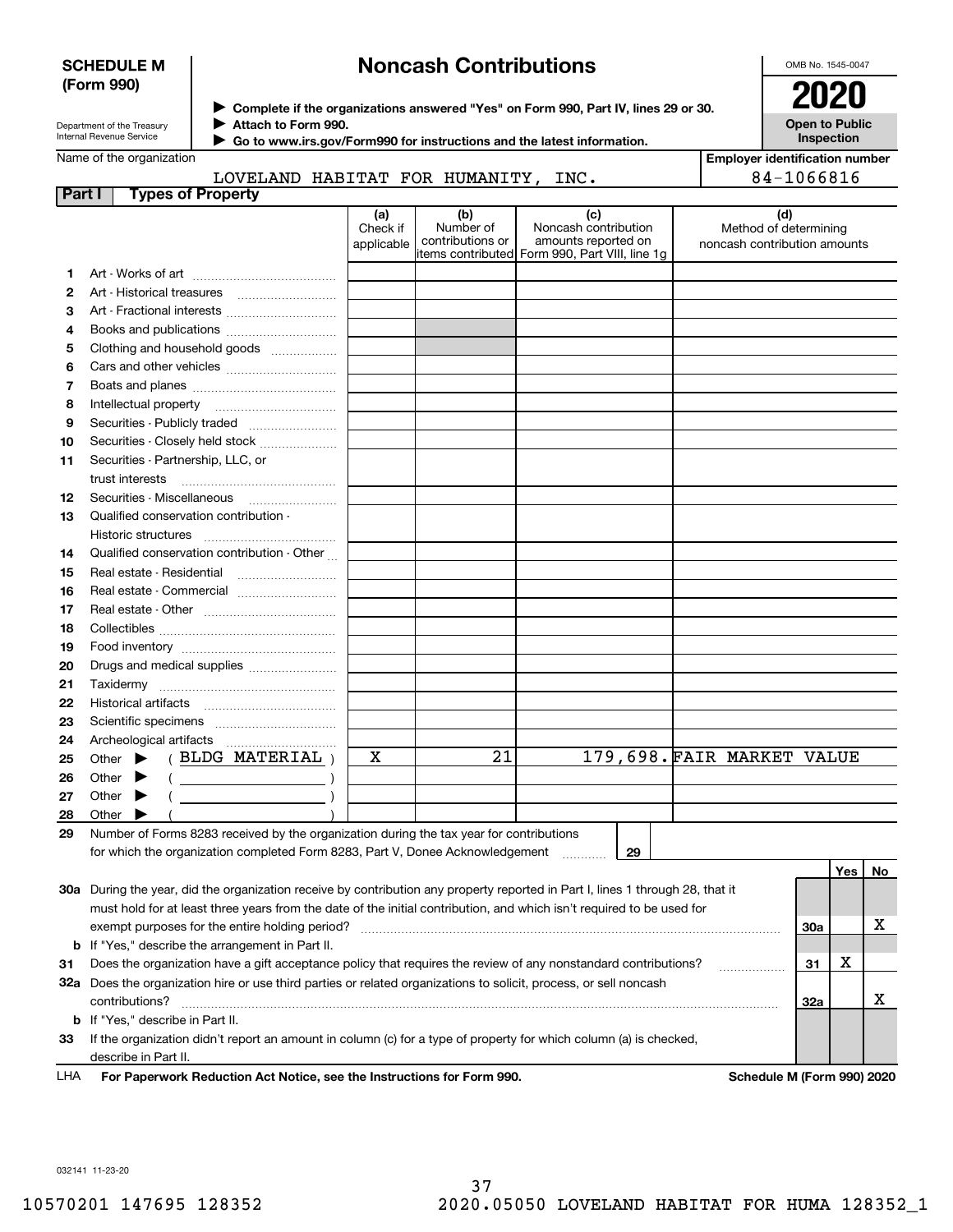|                 | Schedule M (Form 990) 2020                |  | LOVELAND HABITAT FOR HUMANITY, INC. | 84-1066816                                                                                                                                                                                                                          | Page 2 |
|-----------------|-------------------------------------------|--|-------------------------------------|-------------------------------------------------------------------------------------------------------------------------------------------------------------------------------------------------------------------------------------|--------|
| <b>Part II</b>  | this part for any additional information. |  |                                     | <b>Supplemental Information.</b> Provide the information required by Part I, lines 30b, 32b, and 33, and whether the organization is reporting in Part I, column (b), the number of contributions, the number of items received, or |        |
|                 |                                           |  |                                     |                                                                                                                                                                                                                                     |        |
|                 |                                           |  |                                     |                                                                                                                                                                                                                                     |        |
|                 |                                           |  |                                     |                                                                                                                                                                                                                                     |        |
|                 |                                           |  |                                     |                                                                                                                                                                                                                                     |        |
|                 |                                           |  |                                     |                                                                                                                                                                                                                                     |        |
|                 |                                           |  |                                     |                                                                                                                                                                                                                                     |        |
|                 |                                           |  |                                     |                                                                                                                                                                                                                                     |        |
|                 |                                           |  |                                     |                                                                                                                                                                                                                                     |        |
|                 |                                           |  |                                     |                                                                                                                                                                                                                                     |        |
|                 |                                           |  |                                     |                                                                                                                                                                                                                                     |        |
|                 |                                           |  |                                     |                                                                                                                                                                                                                                     |        |
|                 |                                           |  |                                     |                                                                                                                                                                                                                                     |        |
|                 |                                           |  |                                     |                                                                                                                                                                                                                                     |        |
|                 |                                           |  |                                     |                                                                                                                                                                                                                                     |        |
|                 |                                           |  |                                     |                                                                                                                                                                                                                                     |        |
|                 |                                           |  |                                     |                                                                                                                                                                                                                                     |        |
|                 |                                           |  |                                     |                                                                                                                                                                                                                                     |        |
|                 |                                           |  |                                     |                                                                                                                                                                                                                                     |        |
|                 |                                           |  |                                     |                                                                                                                                                                                                                                     |        |
|                 |                                           |  |                                     |                                                                                                                                                                                                                                     |        |
|                 |                                           |  |                                     |                                                                                                                                                                                                                                     |        |
|                 |                                           |  |                                     |                                                                                                                                                                                                                                     |        |
|                 |                                           |  |                                     |                                                                                                                                                                                                                                     |        |
|                 |                                           |  |                                     |                                                                                                                                                                                                                                     |        |
|                 |                                           |  |                                     |                                                                                                                                                                                                                                     |        |
| 032142 11-23-20 |                                           |  |                                     | Schedule M (Form 990) 2020                                                                                                                                                                                                          |        |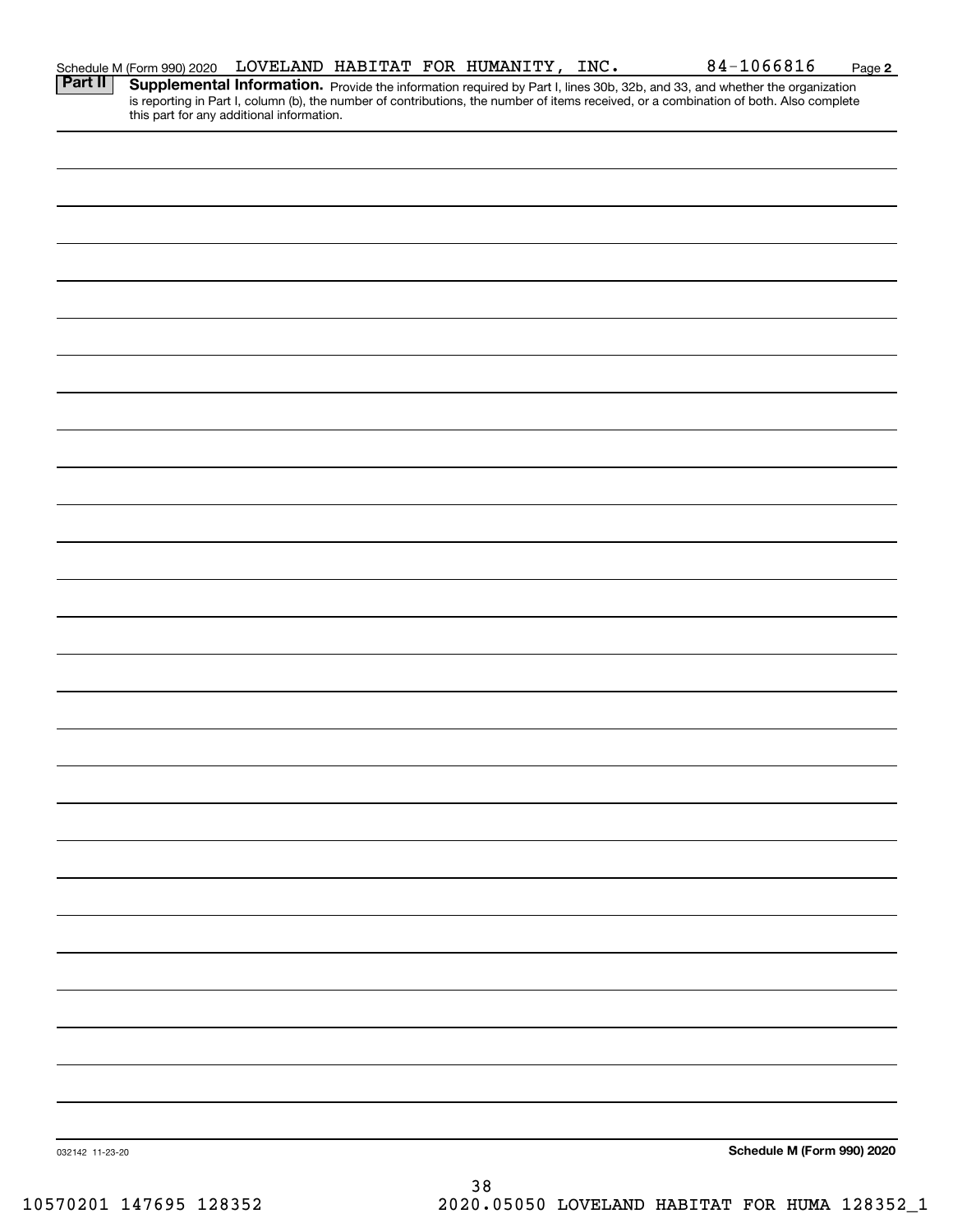**(Form 990 or 990-EZ)**

Department of the Treasury Internal Revenue Service Name of the organization

**Complete to provide information for responses to specific questions on Form 990 or 990-EZ or to provide any additional information. | Attach to Form 990 or 990-EZ. | Go to www.irs.gov/Form990 for the latest information. SCHEDULE O Supplemental Information to Form 990 or 990-EZ**



LOVELAND HABITAT FOR HUMANITY, INC. 84-1066816

FORM 990, PART VI, SECTION B, LINE 11B:

THE FORM 990 IS PREPARED ANNUALLY BY AN INDEPENDENT AUDIT FIRM. A DRAFT OF

THE 990 IS THEN PROVIDED TO THE ENTIRE GOVERNING BOARD AS WELL AS TO THE

EXECUTIVE DIRECTOR AND DIRECTOR OF FINANCE. THE EXECUTIVE DIRECTOR AND

DIRECTOR OF FINANCE REVIEW THE FORM 990 DRAFT WITH THE FINANCE COMMITTEE.

ONCE ALL NECESSARY CHANGES ARE MADE AND THE EXECUTIVE DIRECTOR AND DIRECTOR

OF FINANCE ARE IN AGREEMENT WITH THE FINANCE COMMITTEE THE 990 IS PRESENTED

THE BOARD OF DIRECTORS FOR FINAL APPROVAL. THE FINISHED FORM 990 WILL BE

SIGNED BY THE EXECUTIVE DIRECTOR, DATED AND SUBMITTED BY THE FILING

DEADLINE OR IRS APPROVED EXTENDED DEADLINE. A COPY OF THE APPROVED FORM 990

WILL BE PROVIDED TO ALL BOARD MEMBERS.

FORM 990, PART VI, SECTION B, LINE 12C:

ALL BOARD MEMBERS MUST COMPLETE AND SIGN AN ANNUAL CONFLICT OF INTEREST DISCLOSURE QUESTIONNAIRE TO CONFIRM THAT THEY HAVE NO POTENTIAL OR ACTUAL CONFLICTS OF INTEREST THAT AFFECT THEIR ROLE/RESPONSIBILITY.

FORM 990, PART VI, SECTION B, LINE 15:

THE BOARD PRESIDENT AND EXECUTIVE COMMITTEE ARE RESPONSIBLE FOR CONDUCTING EXTENSIVE RESEARCH TO DETERMINE THE COMPENSATION FOR THE EXECUTIVE DIRECTOR POSITION. RESEARCH ENTAILS USING LOCAL AND NATIONAL DATA RELATED TO COMPENSATION OF SIMILAR TYPE ORGANIZATIONS. THE BOARD OF DIRECTORS CONSIDERS THE SIZE, SCOPE OF WORK AND MISSION OF THE ORGANIZATION IN THEIR DECISION MAKING PROCESS.THE BOARD OF DIRECTORS REVIEWS THE SALARIES AND RECOMMENDS ANY CHANGES IN WAGES.

032211 11-20-20 LHA For Paperwork Reduction Act Notice, see the Instructions for Form 990 or 990-EZ. Schedule O (Form 990 or 990-EZ) 2020